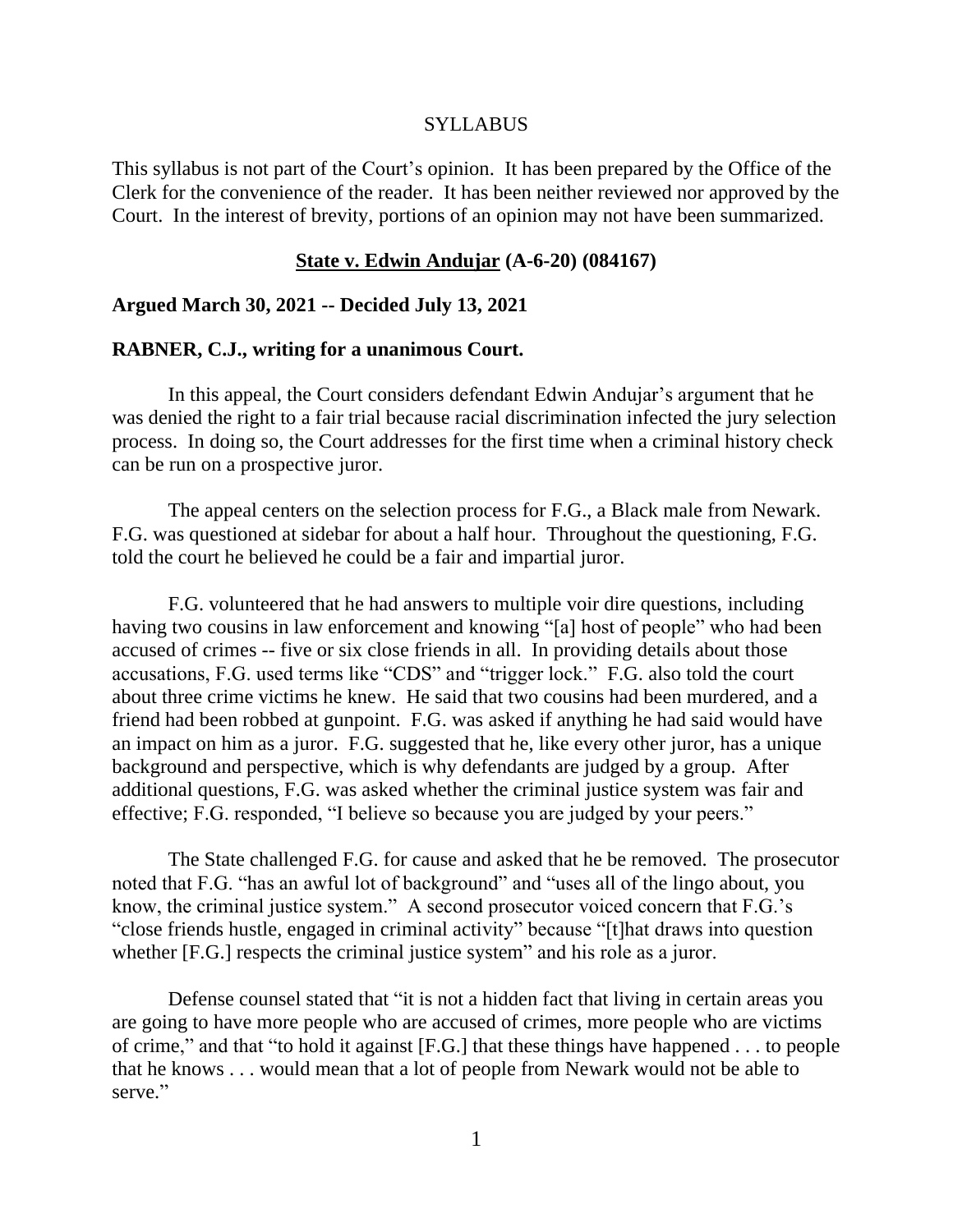The trial court denied the State's motion, explaining that "[e]verything [F.G.] said and the way he said it leaves no doubt in my mind that he . . . does not have any bias towards the State nor the defense . . . . I think he would make a fair and impartial juror."

After the court's ruling, the prosecution ran a criminal history check on F.G. The next day, the court explained the prosecutor "came to see me yesterday" and revealed that there were "warrants out for F.G." and that "[t]hey were going to lock him up." Defense counsel noted there was "one warrant out of Newark Municipal Court." Afterward, the State renewed its application to remove F.G. for cause. When the court asked for the defense's position, counsel responded, "I don't oppose[] the State's application."

Defense counsel expressed concern about tainting the jury and added, "I think coming to court for jury service no one expects they are going to be looked up to see if they have warrants." The prosecutor replied that "the State is not in the habit of ... looking at a random juror's" criminal history, and then reiterated concerns the State had voiced the day before to explain why it ran a background check. The prosecutor denied that racial bias played a role in the State's application to remove F.G. for cause. Defense counsel then placed on the record a "concern that the State doesn't typically check people out, but in this case, they did single someone out to check for warrants."

Defense counsel asked the court to award defendant one additional peremptory challenge. Counsel argued that the State had an unfair advantage in that it could access databases to run a criminal history check, but defendant could not; counsel also noted that the State's "target[ing]" of F.G. "implicates due process concerns . . . regarding [F.G.'s] rights to sit on a jury." The court denied the request. The jury convicted defendant.

The Appellate Division reversed and remanded for a new trial. 462 N.J. Super. 537, 563 (App. Div. 2020). The Court granted certification. 244 N.J. 170 (2020).

**HELD:** \*Courts, not the parties, oversee the jury selection process. On occasion, it may be appropriate to conduct a criminal history check to confirm whether a prospective juror is eligible to serve and to ensure a fair trial. That decision, though, cannot be made unilaterally by the prosecution. Going forward, any party seeking to run a criminal history check on a prospective juror -- through a government database available only to one side -- must present a reasonable, individualized, good-faith basis for the request and obtain permission from the trial judge. The results of the check must be shared with both parties and the court, and the juror should be given an opportunity to respond to any legitimate concerns raised.

\*That standard was not met here. Nor is there anything in the record that justified the State's decision to selectively focus on F.G. and investigate only his criminal record. Based on all of the circumstances, the Court infers that F.G.'s removal from the jury panel may have stemmed from implicit or unconscious bias on the part of the State,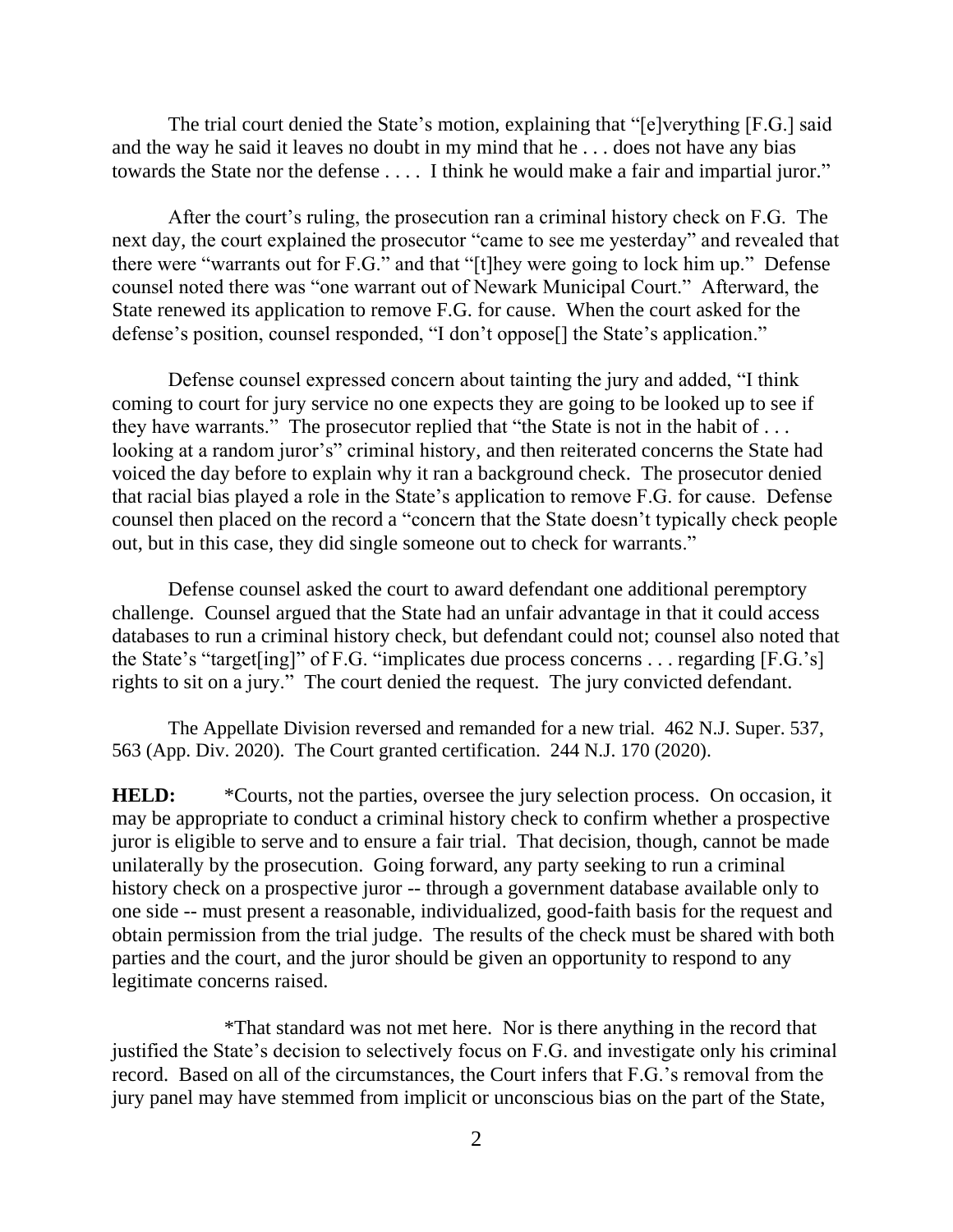which can violate a defendant's right to a fair trial in the same way that purposeful discrimination can. Defense counsel raised multiple serious concerns but should have leveled a more precise objection. Nonetheless, the Court cannot ignore the evidence of implicit bias that appears in the extensive record. Under the circumstances, defendant's right to be tried by an impartial jury, selected free from discrimination, was violated. The Court therefore reverses his conviction and remands for a new trial.

\*New Jersey today allows for the highest number of peremptory challenges in the nation -- more than double the national average -- based on a statute enacted in the late 1800s. Yet, as the United States Supreme Court acknowledged decades ago, peremptory challenges can invite discrimination. See Batson v. Kentucky, 476 U.S. 79, 96, 98 (1986). Although the law remains the same, our understanding of bias and discrimination has evolved considerably since the nineteenth century. And federal and state law have changed substantially in recent decades to try to remove discrimination from the jury selection process. See Batson, 476 U.S. 79; State v. Gilmore, 103 N.J. 508 (1986). It is time to examine the jury selection process -- with the help of experts, interested stakeholders, the legal community, and members of the public -- and consider additional steps needed to prevent discrimination in the way we select juries. The Court calls for a Judicial Conference on Jury Selection. The Conference will convene in the fall to assess this important issue and recommend improvements to our system of justice.

1. Prospective jurors are typically excused in two ways. The court can excuse jurors "for cause" when it appears that they would not be fair and impartial, that their beliefs would substantially interfere with their duties, or that they would not follow the court's instruction or their oath. Either party can challenge a juror for cause; the trial court can also act on its own. Both parties can also exercise peremptory challenges and remove a juror without stating a reason under N.J.S.A. 2B:23-13(b). Both the Federal and State Constitutions bar discrimination based on race in the jury selection process. (pp. 22-23)

2. Under the Equal Protection Clause of the United States Constitution, no citizen can be excluded from jury service on account of race. See Batson, 476 U.S. at 84. In Batson, the Supreme Court outlined an analytical framework to examine whether allegedly discriminatory peremptory challenges violated the Equal Protection Clause. Id. at 93-98. The New Jersey Constitution likewise guarantees defendants a "trial by an impartial jury without discrimination on the basis of religious principles, race, color, ancestry, national origin, or sex." Gilmore, 103 N.J. at 524. That guarantee is rooted in Article I, Paragraphs 5, 9, and 10, which together provide defendants "the right to trial by a jury drawn from a representative cross-section of the community." Id. at 524. (pp. 23-27)

3. In Gilmore, the Court outlined an analytical framework to assess potentially discriminatory peremptory challenges. With certain refinements, the Court summarized the three-step process in State v. Osorio, 199 N.J. 486, 492-93 (2009): (1) the party contesting the peremptory challenge must carry the "slight" burden of "tender[ing]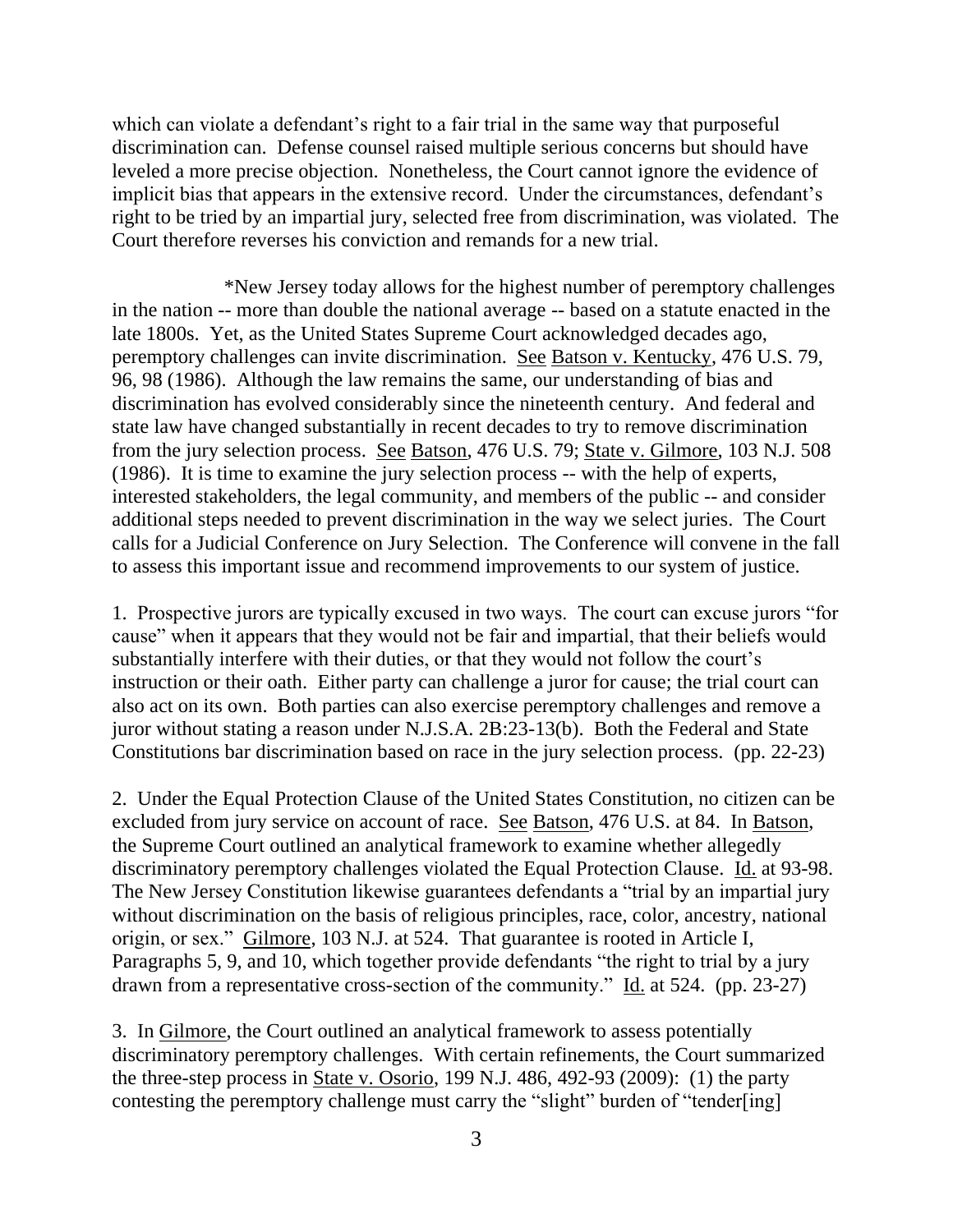sufficient proofs to raise an inference of discrimination" in the exercise of the challenge; (2) if that burden is met, then the party exercising the challenge must "prove a race- or ethnicity-neutral basis" for the challenge; and (3) the court must "determine whether, by a preponderance of the evidence, the party contesting the exercise of a peremptory challenge has proven that the contested peremptory challenge was exercised on unconstitutionally impermissible grounds of presumed group bias." The Court reviews guidance from case law applicable to each of the three steps, as well as the remedies available to respond to impermissible uses of peremptory challenges. (pp. 27-31)

4. Batson and Gilmore address purposeful racial discrimination in jury selection. Yet parties may not be aware of their own biases. Justice Marshall highlighted the concern of implicit bias in a concurring opinion in Batson: "A prosecutor's own conscious or unconscious racism may lead him easily to the conclusion that a prospective black juror is 'sullen,' or 'distant,' a characterization that would not have come to his mind if a white juror had acted identically." 476 U.S. at 106 (Marshall, J., concurring). From the standpoint of the State Constitution, it makes little sense to condemn one form of racial discrimination yet permit another. What matters is that juries selected to hear and decide cases are chosen free from racial bias -- whether deliberate or unintentional. (pp. 31-33)

5. The practice of running background checks on prospective jurors raises a question of first impression for the Court. Today, the State alone has the ability to unilaterally conduct such checks. The State represents that it is extremely rare for it to conduct background checks on prospective jurors. It relies on regulations promulgated by the Department of Law and Public Safety as the source of its authority. The Court does not question the State's good-faith belief that it had the authority to run the background check it conducted in this case. But administrative regulations generally may not govern the intricacies of jury selection any more than they could control other aspects of a trial. New Jersey case law on the issue is sparse, and other jurisdictions have reached varied conclusions on the subject. (pp. 34-39)

6. In providing guidance on this topic, the Court attempts to accommodate multiple interests: the overriding importance of selecting fair juries that are comprised of qualified, impartial individuals; the need for an evenhanded approach that applies to all parties; the need to guard against background checks prompted by actual or implicit bias; and the importance of having a process that respects the privacy of jurors and does not discourage them from serving. With those aims in mind, the Court relies on its supervisory power to outline a framework for conducting criminal background checks of jurors, detailed in Section IV.C. of the opinion. (pp. 39-42)

7. Here, "[t]he prosecutor presented no characteristic personal to F.G. that caused concern, but instead argued essentially that because he grew up and lived in a neighborhood where he was exposed to criminal behavior, he must have done something wrong himself or must lack respect for the criminal justice system." 462 N.J. Super. at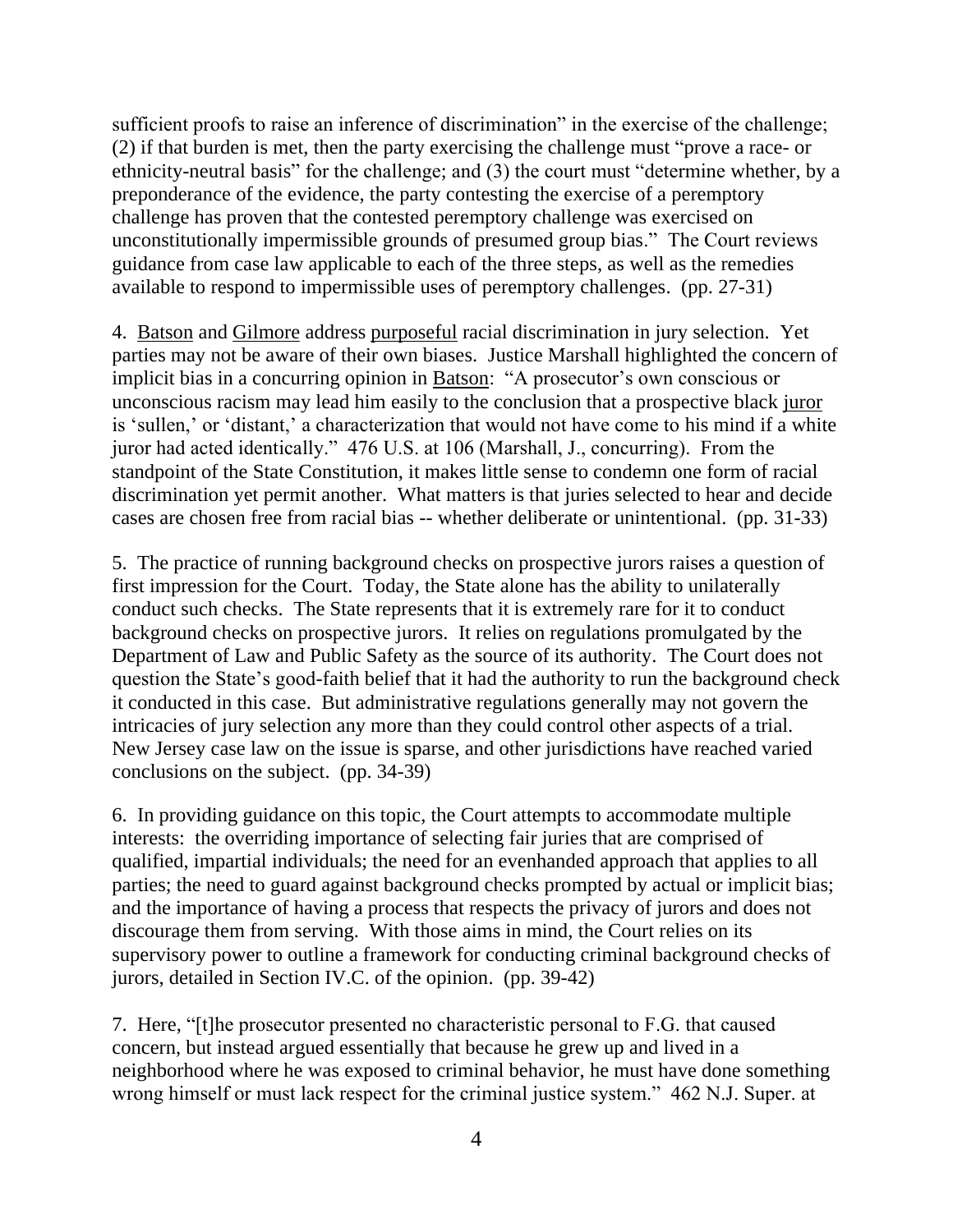562. That argument, the Appellate Division observed, was not new, and historically stemmed from impermissible stereotypes about racial groups -- particularly Black Americans. Ibid. The trial court properly denied the State's challenge that F.G. be removed for cause. Ordinarily, the next step would have been for the State to exercise a peremptory challenge that defendant could have challenged under Batson and Gilmore. Instead, the State ran a criminal history check on F.G. -- a check that did not reveal any history that would disqualify F.G. from jury service. See N.J.S.A. 2B:20-1. By unilaterally running a criminal history check on F.G. and setting his arrest in motion, the State effectively evaded any Batson/Gilmore analysis. (pp. 42-47)

8. Although no formal Batson/Gilmore evaluation was conducted before the trial court, the detailed record reveals that the circumstances surrounding F.G.'s dismissal allowed for an inference that his removal was based on race -- which, again, is a slight burden to establish. F.G., a minority juror, answered all questions posed in a manner that led the trial judge to conclude "he would make a fair and impartial juror." The State's justifications for running the check and seeking F.G.'s removal did not rebut the inference of discrimination. In fact, the trial court had already considered and discounted the State's reasons when the court denied its motion to remove F.G. for cause. And throughout the appellate process, the State has not provided a convincing nondiscriminatory reason for the steps it took to keep F.G. off the jury. Finally, the evidence in the record reveals, by a preponderance of the evidence, that F.G.'s removal and the background check that prompted it stemmed from impermissible presumed group bias. The Court does not find the trial prosecutors engaged in purposeful discrimination or any willful misconduct. The record here suggests implicit or unconscious bias on the part of the State. Defendant's constitutional right to be tried by an impartial jury, selected free from discrimination, was violated, and his conviction must be reversed. (pp. 47-49)

9. The Court considered implicit bias as part of the Gilmore analysis in this appeal. Except for defendant, this new rule of law will apply only to future cases. (p. 49)

10. New Jersey today provides far more peremptory challenges than any other state, based on a nineteenth-century law. But "there can be no dispute[] that peremptory challenges constitute a jury selection practice that permits 'those to discriminate who are of a mind to discriminate.'" Batson, 476 U.S. at 96. The Court asks the Director of the Administrative Office of the Courts to arrange for a Judicial Conference on Jury Selection to explore the nature of discrimination in the jury selection process. The Court invites the legal community as a whole to take part in a probing conversation about additional steps needed to root out discrimination in the selection of juries. (pp. 50-54)

# **AFFIRMED AS MODIFIED and REMANDED for a new trial.**

# **JUSTICES LaVECCHIA, ALBIN, PATTERSON, FERNANDEZ-VINA, SOLOMON, and PIERRE-LOUIS join in CHIEF JUSTICE RABNER's opinion.**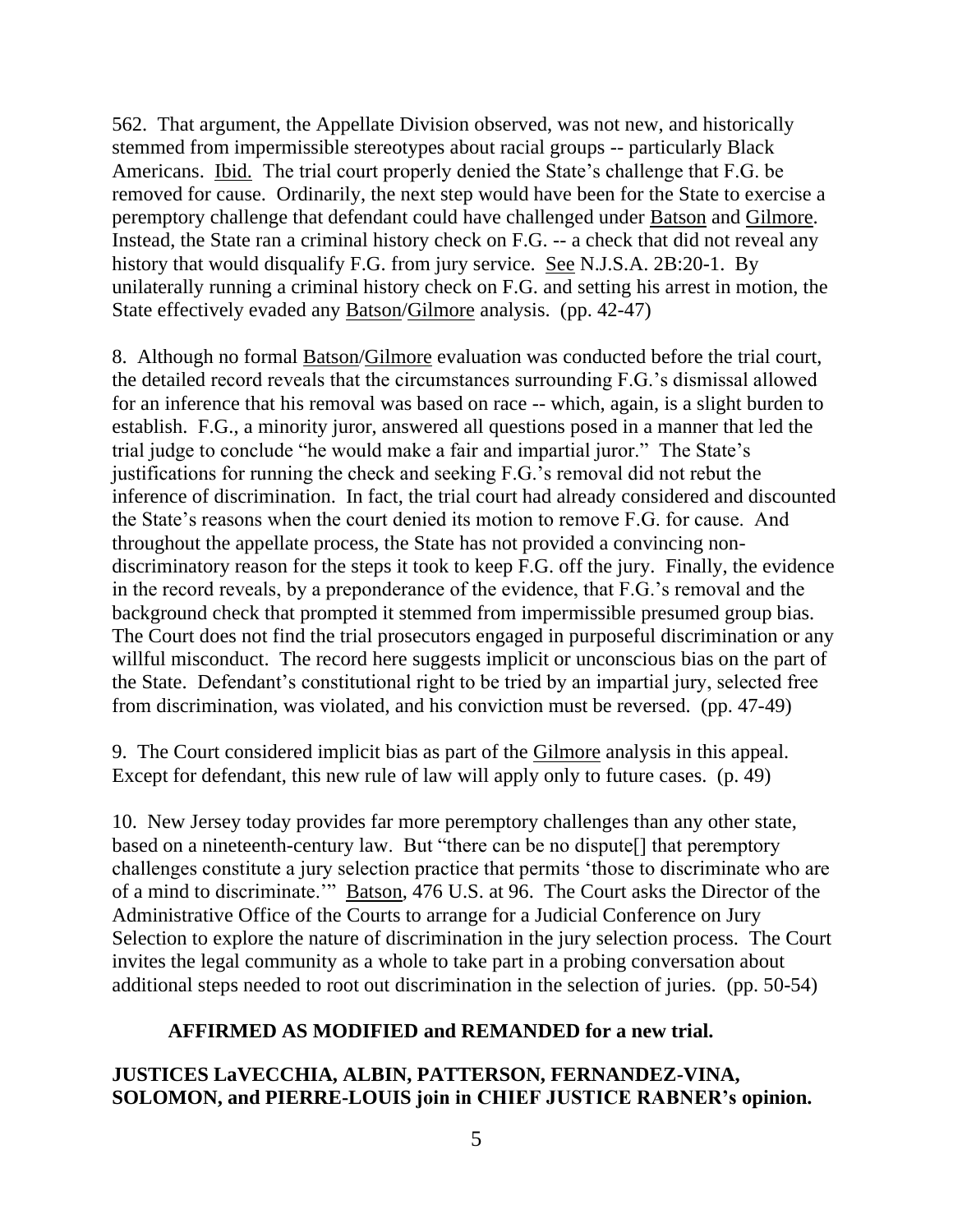#### SUPREME COURT OF NEW JERSEY

## A-6 September Term 2020

# 084167

State of New Jersey,

Plaintiff-Appellant,

v.

Edwin Andujar,

Defendant-Respondent.

On certification to the Superior Court, Appellate Division, whose opinion is reported at 462 N.J. Super. 537 (App. Div. 2020).

| Argued         | Decided       |  |
|----------------|---------------|--|
| March 30, 2021 | July 13, 2021 |  |

Frank J. Ducoat, Special Deputy Attorney General/Acting Assistant Prosecutor, argued the cause for appellant (Theodore N. Stephens, II, Acting Essex County Prosecutor, attorney; Frank J. Ducoat and Emily M.M. Pirro, Special Deputy Attorney General/Acting Assistant Prosecutor, of counsel and on the briefs).

Joseph J. Russo, Deputy Public Defender, argued the cause for respondent (Joseph E. Krakora, Public Defender; attorney; Joseph J. Russo, Alison Perrone, First Assistant Deputy Public Defender, Kevin S. Finckenauer, Assistant Deputy Public Defender, of counsel and on the briefs, and John Douard, Assistant Deputy Public Defender, on the briefs).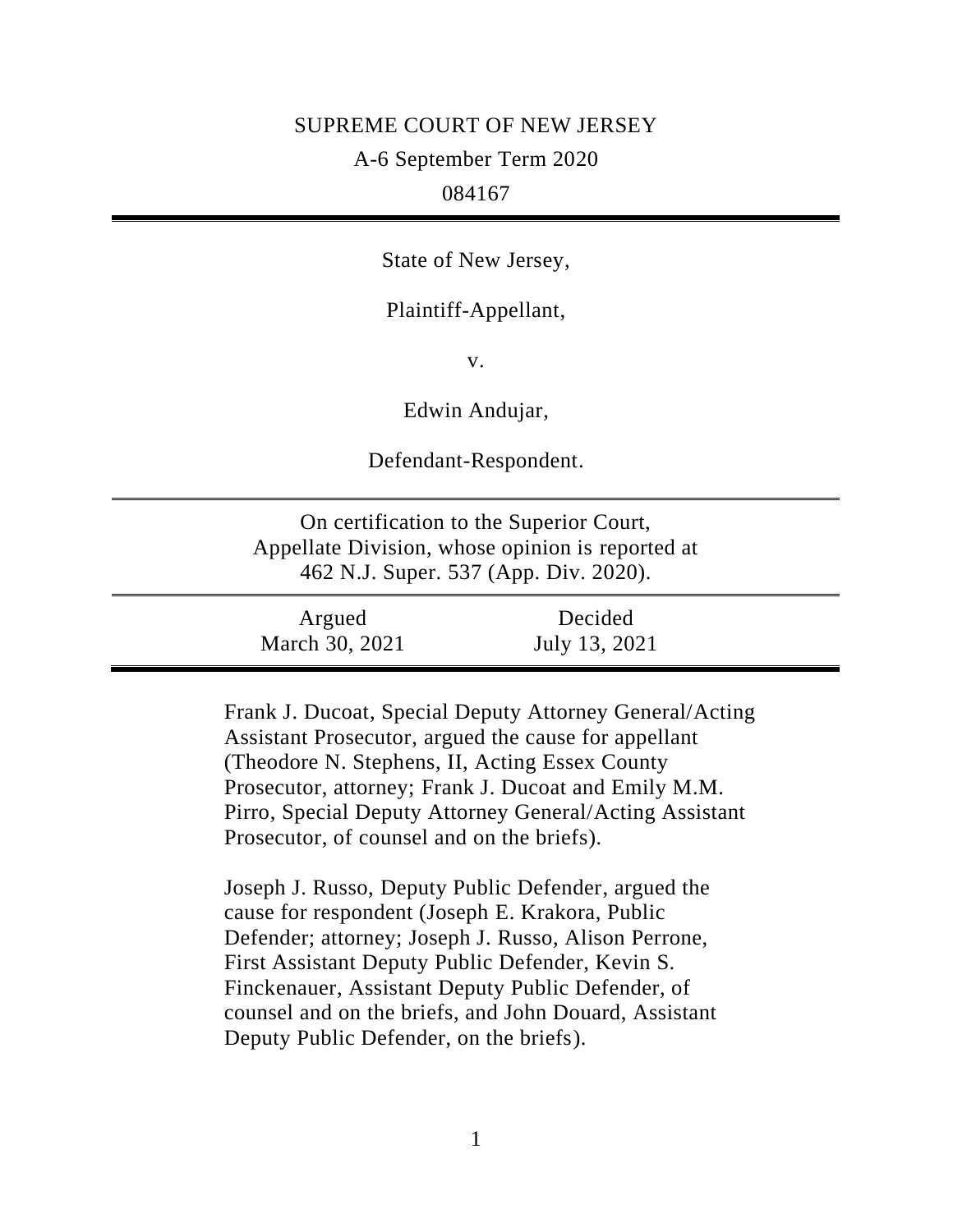Adam D. Klein, Deputy Attorney General, argued the cause for amicus curiae Attorney General of New Jersey (Gurbir S. Grewal, Attorney General, attorney; Adam D. Klein, of counsel and on the brief).

Karen Thompson argued the cause for amicus curiae American Civil Liberties Union of New Jersey (American Civil Liberties Union of New Jersey Foundation, attorneys; Karen Thompson, Alexander Shalom, and Jeanne LoCicero, on the brief).

Raymond M. Brown argued the cause for amicus curiae Association of Criminal Defense Lawyers of New Jersey (Pashman Stein Walder Hayden, attorneys; CJ Griffin, of counsel and on the brief).

Jonathan Romberg argued the cause for amicus curiae Seton Hall University School of Law Center for Social Justice (Seton Hall University School of Law Center for Social Justice, attorneys; Jonathan Romberg, on the brief).

## CHIEF JUSTICE RABNER delivered the opinion of the Court.

In this appeal, defendant argues he was denied the right to a fair trial because racial discrimination infected the jury selection process. The Appellate Division reversed defendant's conviction on that ground, and we modify and affirm the court's judgment. In doing so, we address for the first time when a criminal history check can be run on a prospective juror.

The appeal centers on the selection process for F.G., a Black male from Newark who was summoned for jury service. The prosecution questioned F.G.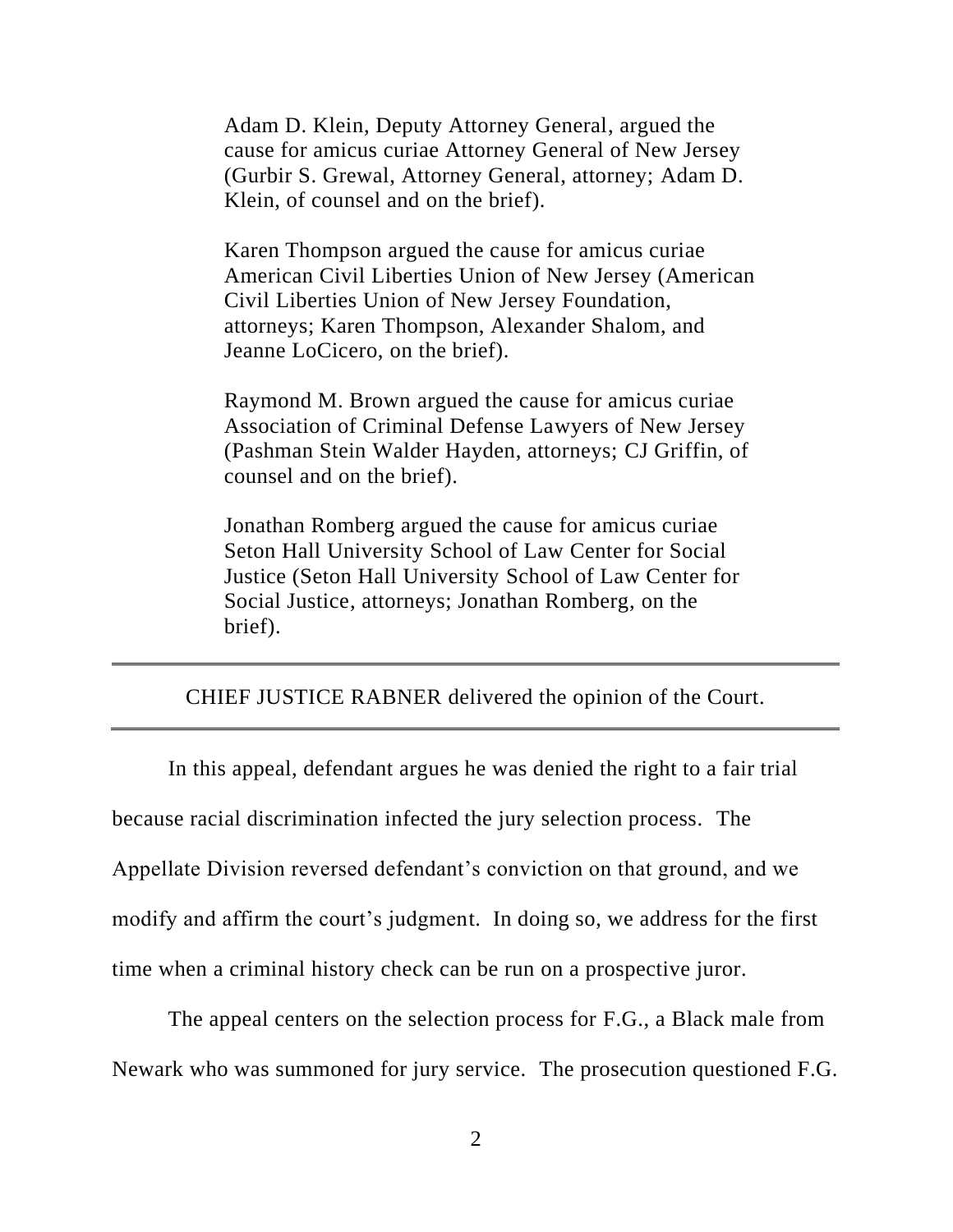extensively about people he knew who had been accused of crimes, or were victims of crimes, and then asked the trial judge to remove him for cause. The State argued that F.G.'s background, associations, and knowledge of the criminal justice system were problematic, and also suggested that F.G. had been evasive. The trial judge rejected the challenge and found F.G. "would make a fair and impartial juror."

Relying on the same reasons the trial judge did not accept, the State chose to run a criminal history check on F.G. It did not investigate any other prospective jurors in that way.

The prosecution promptly notified the trial judge and defense counsel of what the background check revealed: F.G. had two prior arrests that did not result in a conviction and an outstanding municipal court warrant for simple assault. Nothing in the results disqualified F.G. from serving as a juror.

By the time court resumed the next day, however, the prosecution had already taken steps to arrange for F.G.'s arrest. After further discussion in court, he was removed from the jury panel and arrested. The outstanding charges against him were dropped two months later.

Courts, not the parties, oversee the jury selection process. On occasion, it may be appropriate to conduct a criminal history check to confirm whether a prospective juror is eligible to serve and to ensure a fair trial. That decision,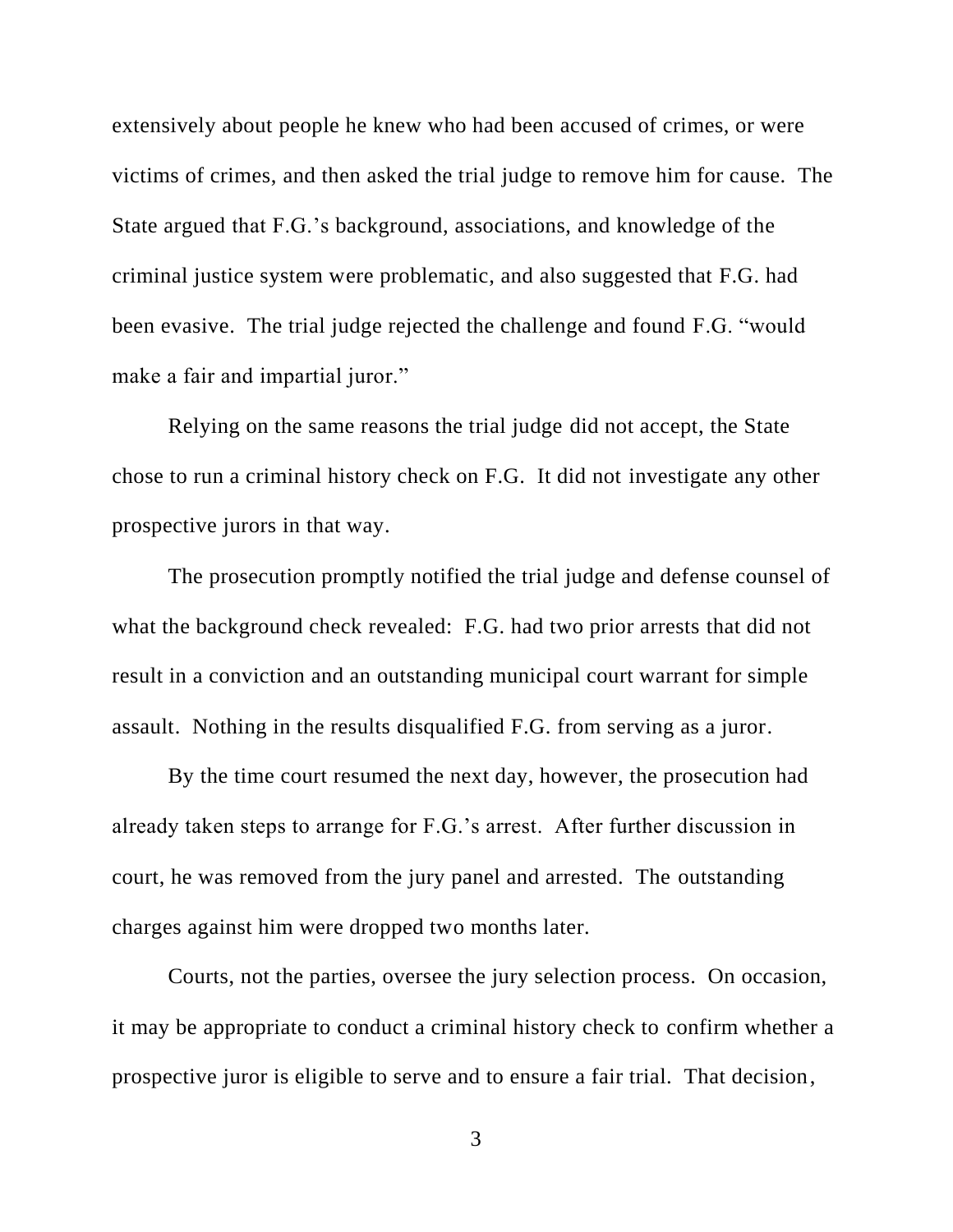though, cannot be made unilaterally by the prosecution. Going forward, we direct that any party seeking to run a criminal history check on a prospective juror must present a reasonable, individualized, good-faith basis for the request and obtain permission from the trial judge. We refer to a check of a government database that is available to only one side. The results of the check must be shared with both parties and the court, and the juror should be given an opportunity to respond to any legitimate concerns raised.

That standard was not met here. Nor is there anything in the record that justified the State's decision to selectively focus on F.G. and investigate only his criminal record. Based on all of the circumstances, we infer that F.G.'s removal from the jury panel may have stemmed from implicit or unconscious bias on the part of the State, which can violate a defendant's right to a fair trial in the same way that purposeful discrimination can.

We require defense counsel to make precise, timely objections during jury selection. Here, counsel raised multiple serious concerns but should have leveled a more precise objection. Nonetheless, we cannot ignore the evidence of implicit bias that appears in the extensive record. Under the circumstances, we find that defendant's right to be tried by an impartial jury, selected free from discrimination, was violated. We therefore reverse his conviction and remand for a new trial.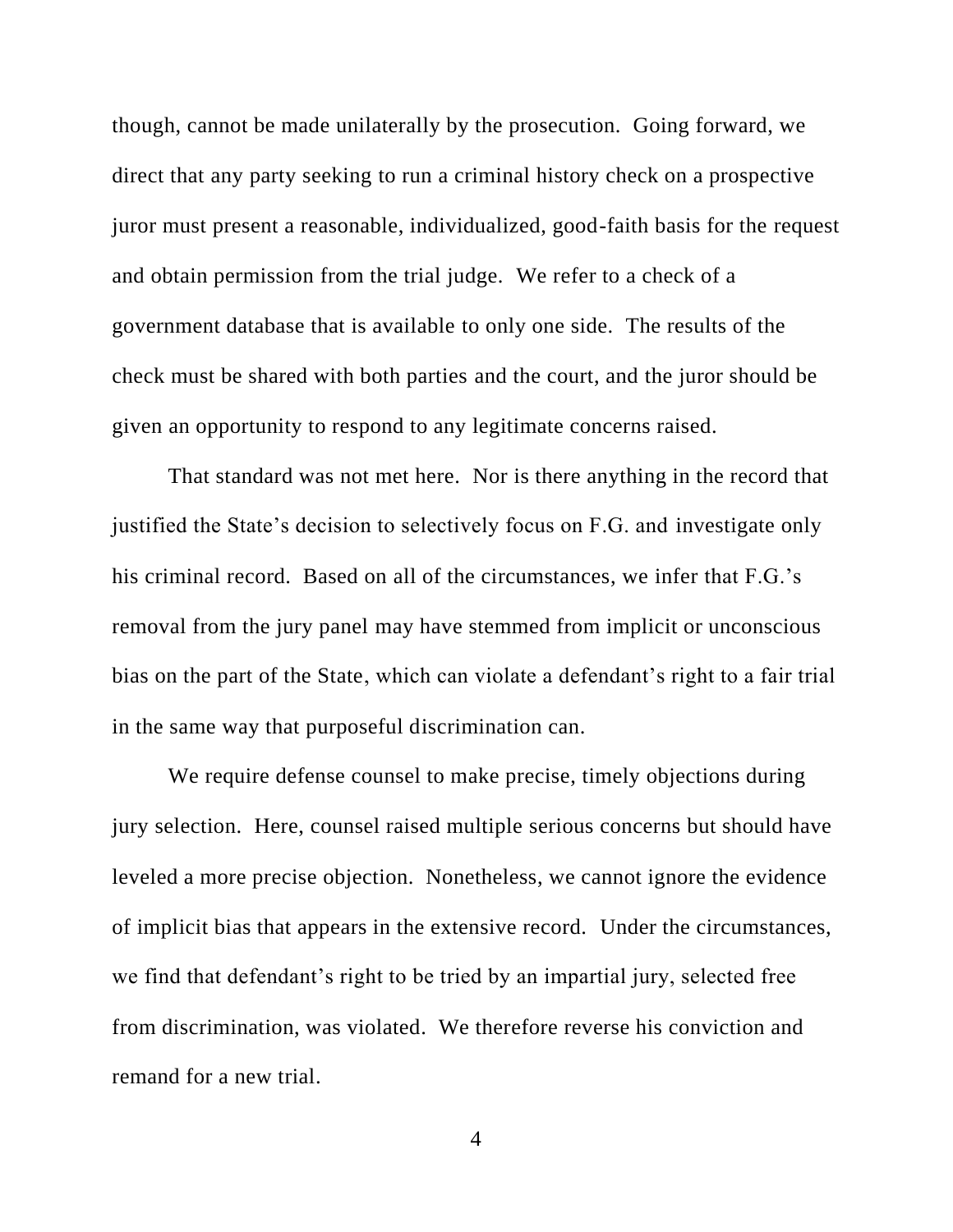This appeal highlights the critical role jury selection plays in the administration of justice. It also underscores how important it is to ensure that discrimination not be allowed to seep into the way we select juries. Potential jurors can be removed for cause if it appears they cannot serve fairly and impartially. The parties can also strike individual jurors, without giving a reason, by exercising peremptory challenges. N.J.S.A. 2B:23-13(b).

New Jersey today allows for the highest number of peremptory challenges in the nation -- more than double the national average -- based on a statute enacted in the late 1800s. Yet, as the United States Supreme Court acknowledged decades ago, peremptory challenges can invite discrimination. See Batson v. Kentucky, 476 U.S. 79, 96, 98 (1986).

Although the law remains the same, our understanding of bias and discrimination has evolved considerably since the nineteenth century. And federal and state law have changed substantially in recent decades to try to remove discrimination from the jury selection process. See Batson, 476 U.S. 79; State v. Gilmore, 103 N.J. 508 (1986).

It is time to examine the jury selection process -- with the help of experts, interested stakeholders, the legal community, and members of the public -- and consider additional steps needed to prevent discrimination in the way we select juries. We therefore call for a Judicial Conference on Jury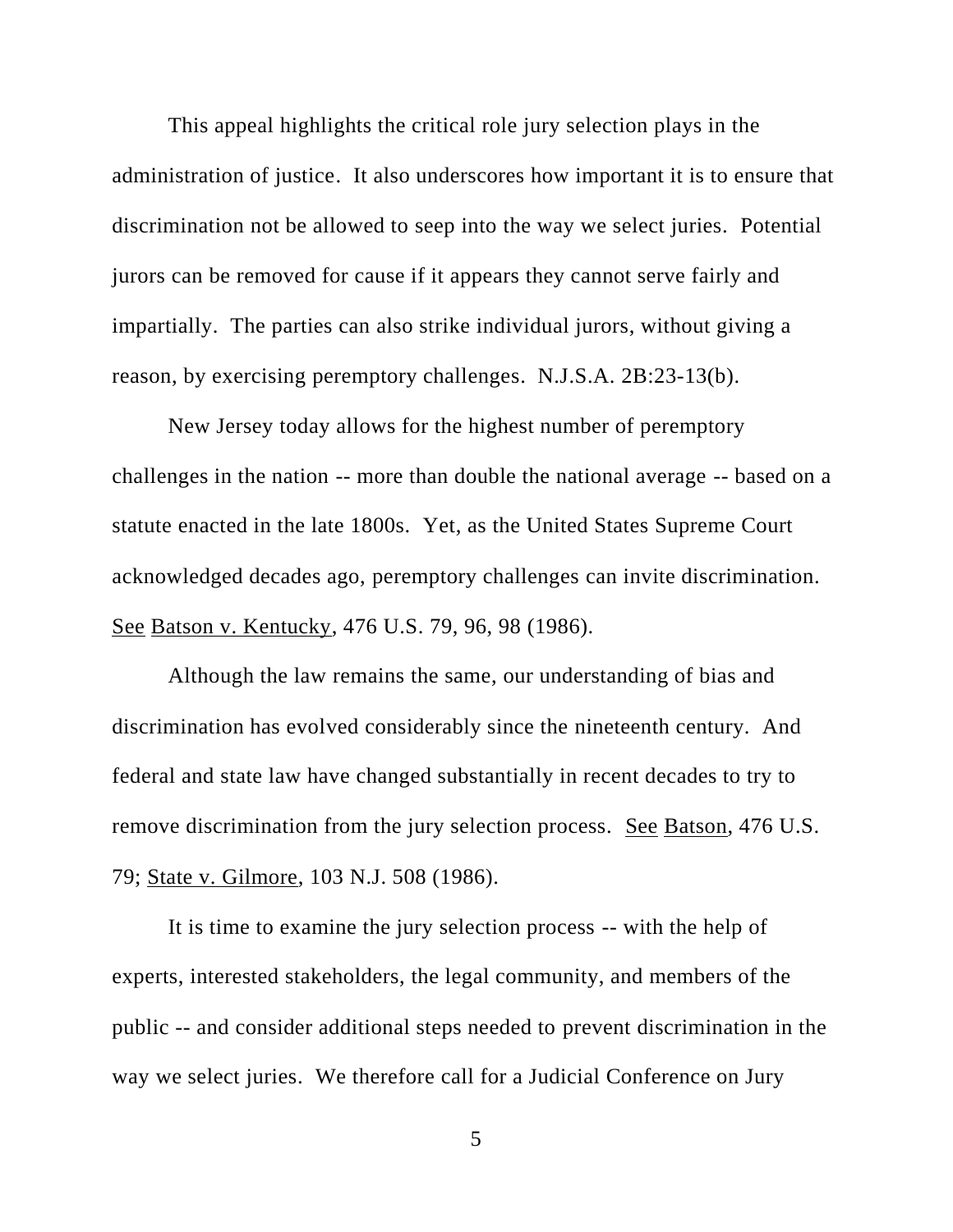Selection. The Conference will convene in the fall to assess this important issue and recommend improvements to our system of justice.

I.

### $A<sub>1</sub>$

Defendant Edwin Andujar was accused of killing his roommate in August 2014 by stabbing him twelve times with a knife. At trial, a neighbor from the apartment downstairs testified that she heard a noise, ran upstairs, and saw defendant holding a bloody knife next to the victim. The victim was in a wheelchair at the time. The neighbor heard the victim exclaim that defendant had stabbed him and was killing him. She then ran downstairs and called 9-1- 1. When a police officer arrived, defendant reportedly said, "I stabbed him, I couldn't take it anymore."

Defendant testified that his roommate had told him he had to move out of the apartment and then came at him with a knife. Defendant claimed he took the knife during a struggle and then swiped at the victim and stabbed him in an effort to get the victim off of him. Defendant said he never meant to hurt the victim, who was a friend.

Five days later, after several surgeries, the victim died from his wounds. In June 2017, a jury convicted defendant of first-degree murder and two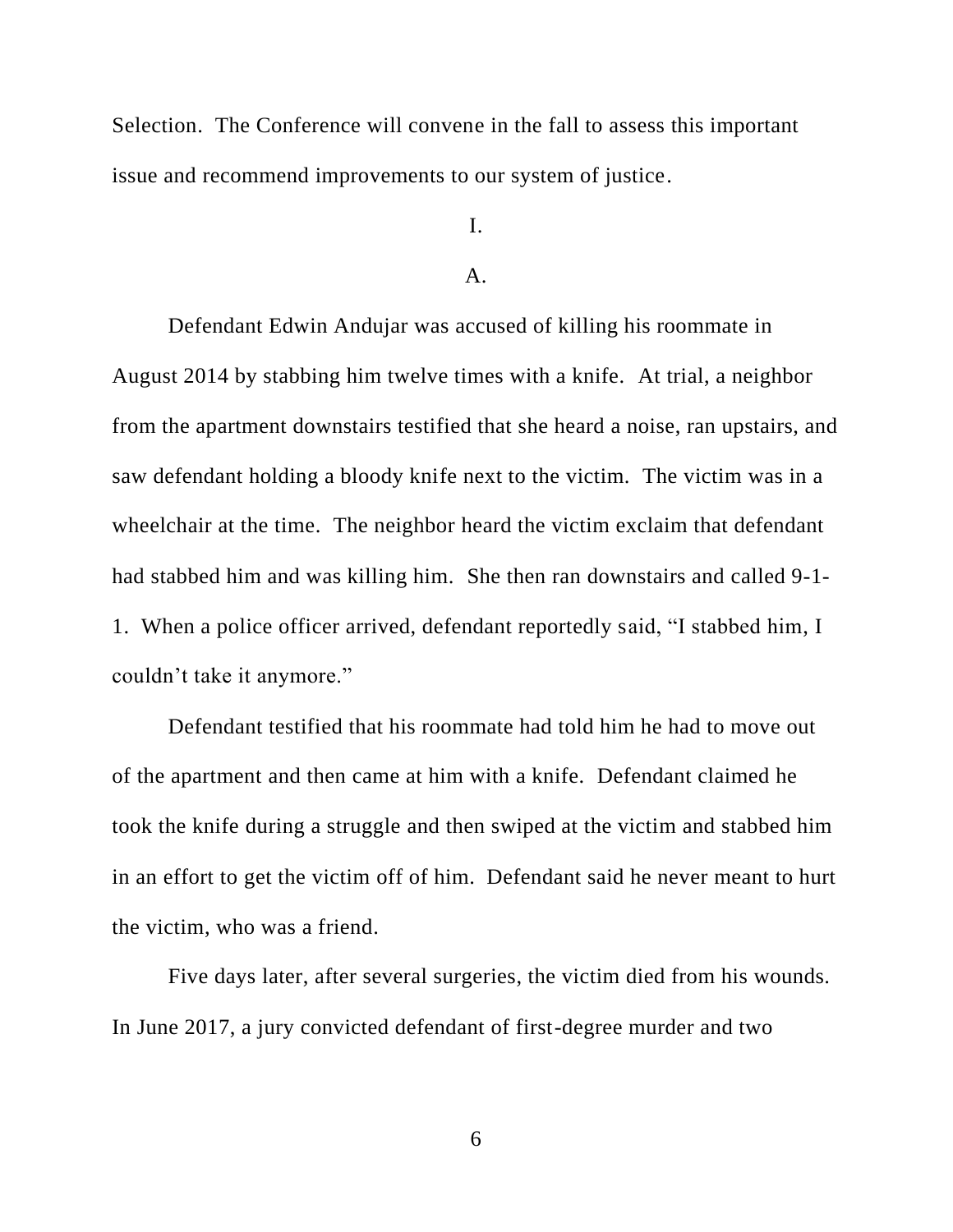weapons offenses. He was sentenced to forty-five years in prison with a period of parole ineligibility of approximately thirty-eight years.

## B.

According to the State, jury selection in this case lasted eight days; the record contains only two days of transcripts. On May 31, 2017, F.G., a prospective juror, was questioned at sidebar for about a half hour. More than thirty pages of the transcript from that day relate to him. Throughout the questioning, F.G. told the court he believed he could be a fair and impartial juror.

F.G. volunteered that he had answers to multiple voir dire questions, which the court carefully reviewed one by one. F.G. first relayed that he had two cousins in law enforcement -- "a Newark cop and . . . an Irvington cop." He said that he did not discuss their work with them and that those relationships would not interfere with his ability to serve on the jury.

F.G. next responded to this question: "Have you, any family member, or close friend ever been accused of committing an offense other than a minor motor vehicle offense?" He reported that he knew "[a] host of people" who had been accused of crimes -- five or six close friends in all.

One had been accused of selling what F.G. referred to as "CDS" -- a controlled dangerous substance -- five or six months before in Newark. F.G.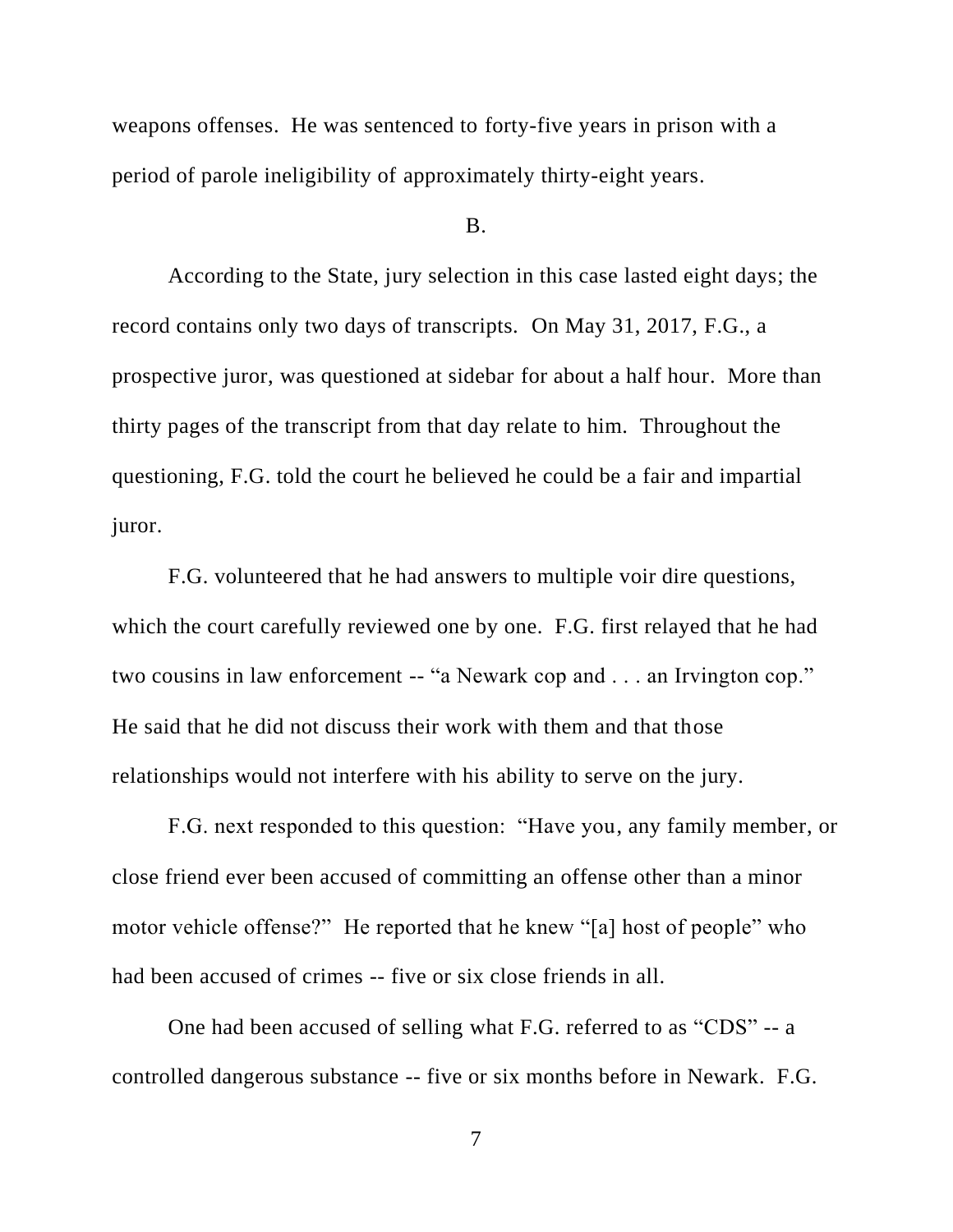did not know the details of the case aside from the outcome: "[T]hey get locked up after that it ain't got nothing to do with it." F.G. had gone to high school with the person and believed he had been treated fairly. F.G. did not know whether the individual was still in jail because F.G. had "moved away."

A second friend had also been charged with selling drugs in Newark the prior summer. F.G. assumed the result was the same as the first matter. He explained he had no impression whether the second person had been treated fairly, noting, "[h]onestly, I don't have any problem as long as I stay out of it."

F.G. believed the third person sold a "CDS" together with the second individual and assumed both had been treated fairly. He did not know the details of the cases and told the court, "I don't get into their case. I don't get into their business."

A fourth friend had been charged with gun possession about seven years before in Newark. F.G. assumed he had been found guilty "[b]ecause he went away for some years." F.G. added, "I don't know if he pleaded guilty. All I know he got trigger locked and he went away." $1$  F.G. saw the person when he

<sup>&</sup>lt;sup>1</sup> Since the 1990s, federal prosecutors and agencies have partnered with state and local law enforcement to investigate and prosecute firearms offenses as part of a gun violence reduction strategy. Among other names, the program has been known as "Project Triggerlock" and "Operation Triggerlock." See U.S. Dep't of Just., Summary of District Gun Violence Reduction Strategies, https://www.justice.gov/archive/opd/AppendixA.htm (last visited July 7, 2021).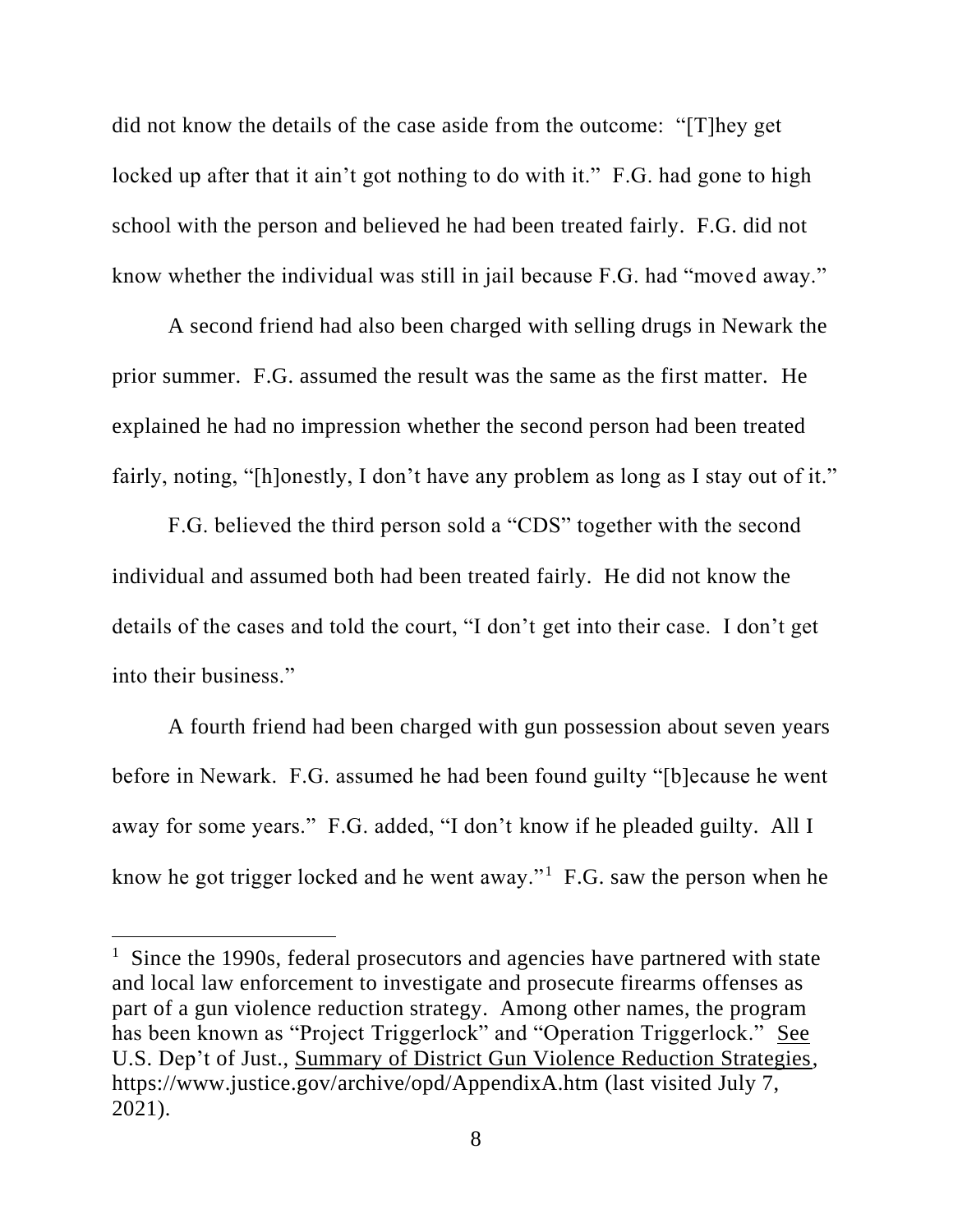came home again but did not speak with him about the offense or how he thought he had been treated. In response to a follow-up question, F.G. said, "I know he had three gun charges. I know after the third one he went to the feds." When asked about his familiarity with the term "trigger lock," F.G. explained, "I'm familiar with it. I grew up in a neighborhood where it just ain't good. You learn a lot of things from the streets."

F.G. did not recall "[a]nybody else charged." He then told the court about three crime victims he knew. He said that two cousins had been murdered. One was stabbed to death in Newark about fifteen years earlier. The person accused of the crime was acquitted at trial. F.G. said he was upset by the verdict but did not have any resentment toward the criminal justice system. He added that he stayed away and wanted no part of the matter.

Another cousin had been shot to death a year or two afterward in Kentucky. The accused in that case went to trial and was convicted. Both matters involved domestic disputes.

The third victim, a friend of F.G.'s, had been robbed at gunpoint in Newark two years ago. No one was charged in the case. When asked what he thought about that, F.G. responded, "[a] lot of my friends live that lifestyle, so I think it just come with the territory."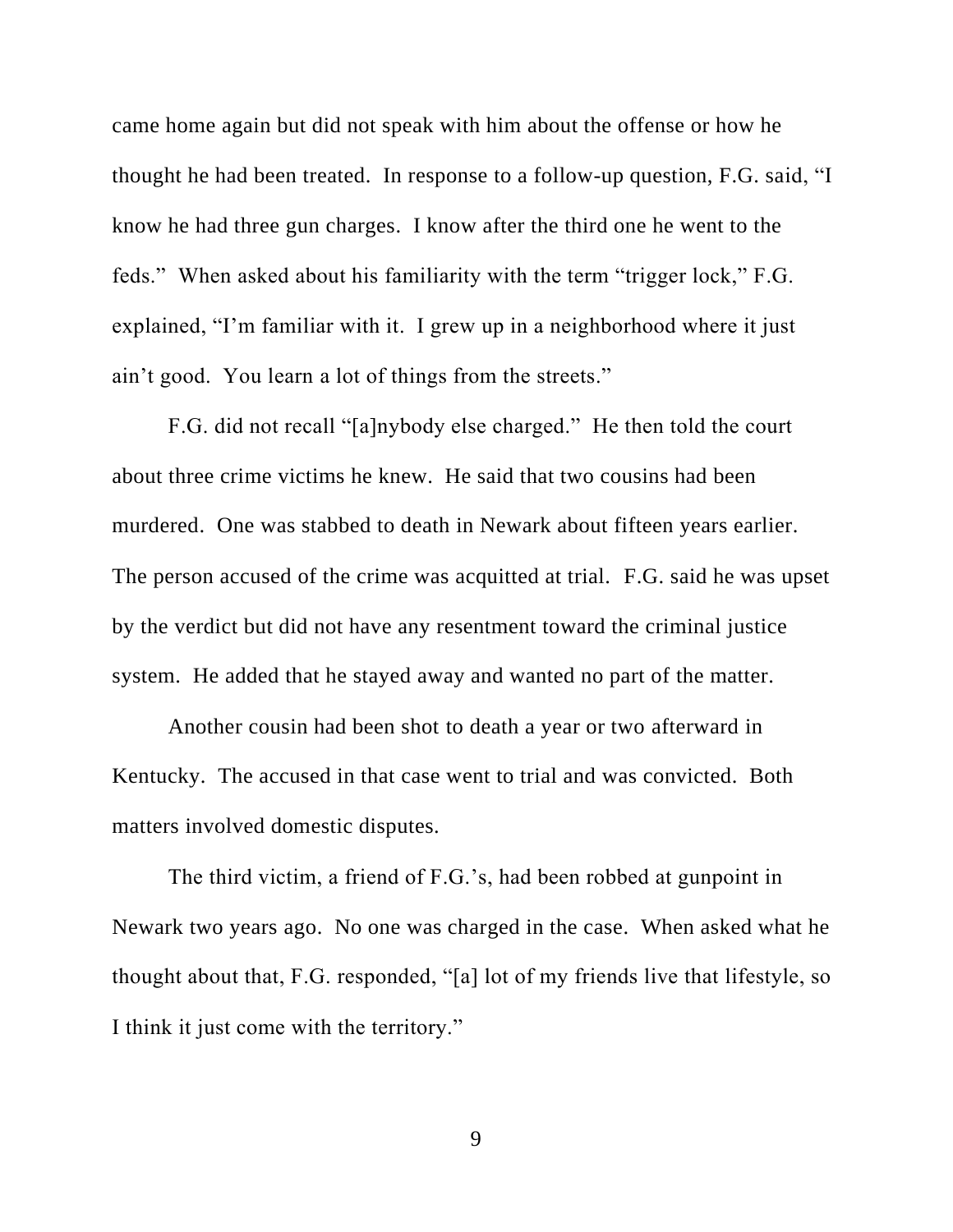The court then asked F.G. if "the fact that you know a lot of people who are accused of crimes and lot of people who are victim[s] of crimes . . . would make you a better juror than someone who hasn't had that kind of experience in their life." F.G. responded, "No." When asked if anything he had said so far would have an impact on him as a juror and on the way he would view the evidence, F.G. said, "the same as anybody else, background would affect them." In response to a question, he later clarified his answer:

> What I was saying was, like, everybody in here, jurors and everybody, got a background. And, you know, this is different, that is why you getting judged by what 14, 13, and everybody got different perspectives about everything.

> So, you know, what I'm saying, mine's might be a little different than the next person. The next person's might be little different according to where they grew up and how they grew up.

F.G. also clarified his comment about the "lifestyle" his friends lived:

"A lot of my -- a lot of friends I grew up in neighborhood, they hustle, they

selling drugs; that is what I meant by the lifestyle."

In response to the balance of the jury questionnaire, F.G. explained that he worked for the Department of Public Works in East Orange. Previously, he had been a security guard at high schools in Newark for about ten years and a postal worker. F.G. added that he attended but did not finish college, and he coached football in Newark in his spare time.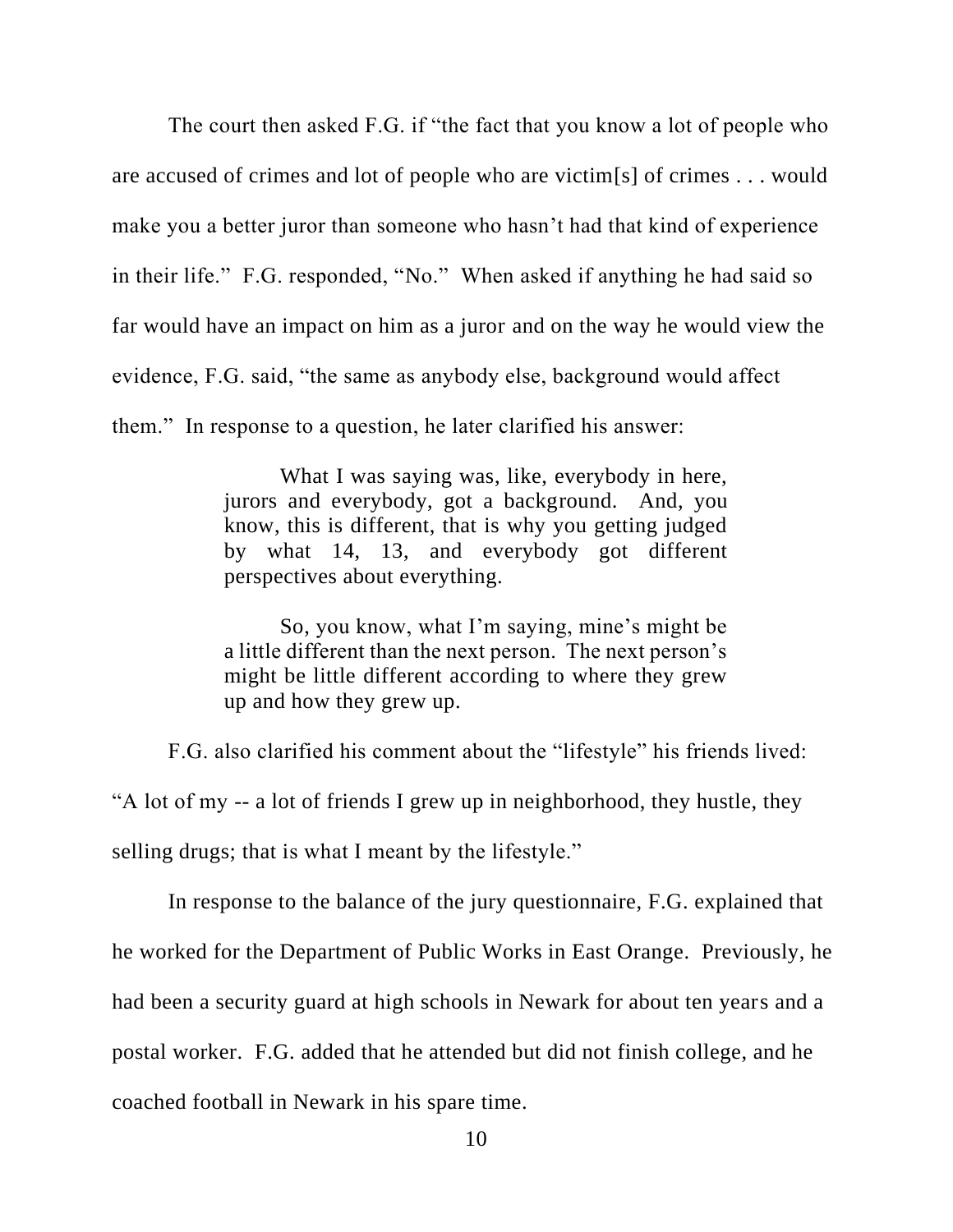For the final question -- whether the criminal justice system was fair and

effective -- F.G. responded, "I believe so because you are judged by your

peers."

C.

After the above exchange, the State challenged F.G. for cause and asked

that he be removed. The prosecutor offered the following justification:

He has an awful lot of background. He says that he wants no parts of any of this, but he has a host, using his own language, of friends and family that have been accused of crimes, same as being victims.

But when asked to give a number, he just kind of guessed at the number, Judge, he gave us a number that would satisfy us, the State submits. And I just felt that there is more people that he knows are accused and even more that could be victims. I think on a case like this he has had two cousins that were murdered, one was involved in a stabbing and a domestic dispute. It sort of mirrors the facts of this case. It is a risk to take a chance on somebody that might have a, you know, problem with his cousin getting murdered in a domestic dispute when we have the same set of facts in this case almost mirroring it.

You know, he has -- he uses all of the lingo about, you know, the criminal justice system, talked about people getting picked up, talked about people getting trigger locked, talked about CDS, talks about the lifestyle. I just think that given his background and his extensive background in the criminal justice system with friends and family and knowing what the testimony in this case is going to be is problematic. And I think the juror should be excused for cause based on his answers to those questions.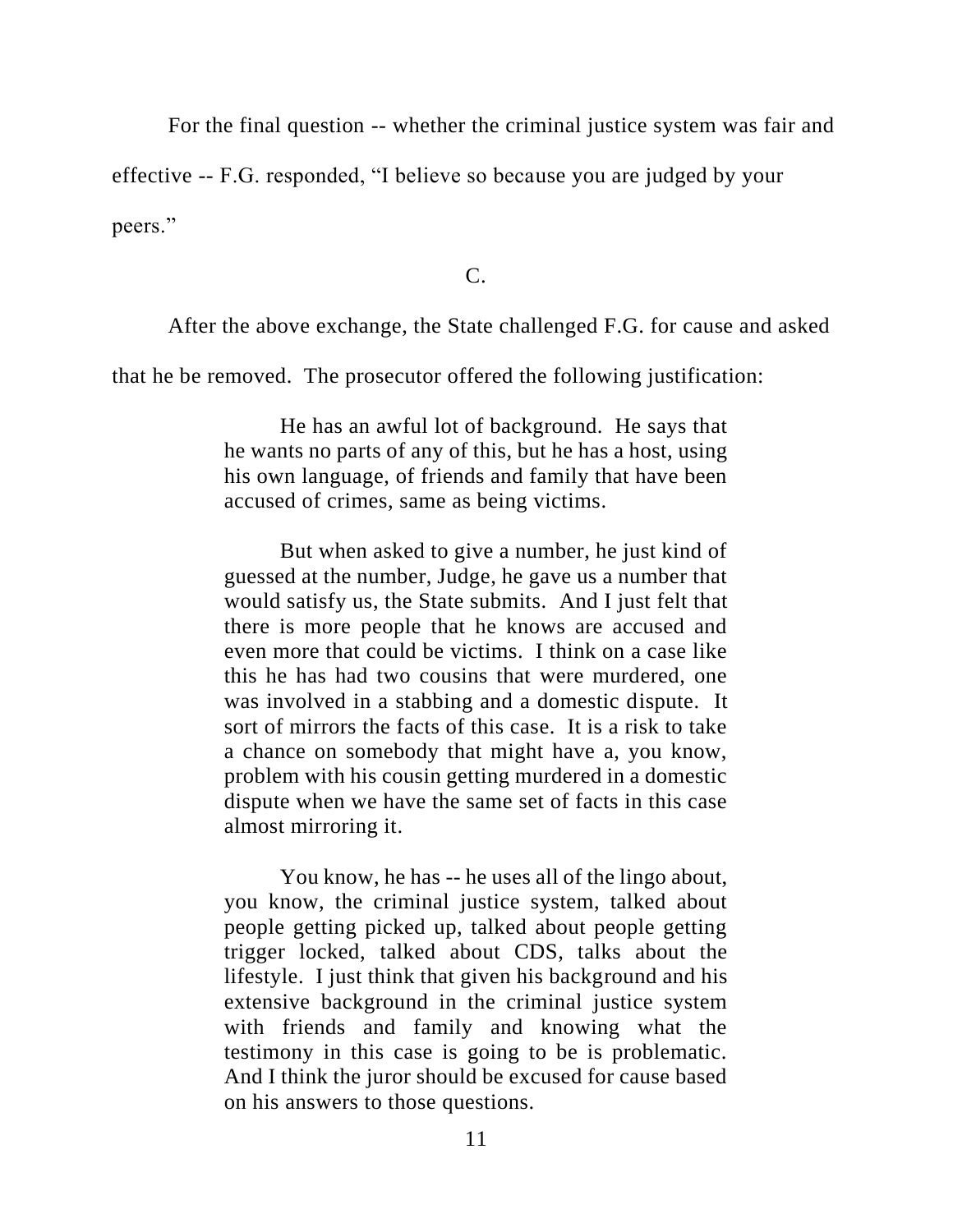A second prosecutor then added,

What I think is very concerning his close friends hustle, engaged in criminal activity. That is how his friends make a living. That draws into question whether he respects the criminal justice system, whether he respects what his role is here, and whether he is going to uphold all of the principles that he was instructed by your Honor.

Additionally, I don't think that he was as forthcoming about his knowledge of the system. I know towards the end after probing by counsel and by your Honor, he did admit he knew a term such as "trigger locking" and the way things worked. But in the beginning he seemed to just be not forthcoming, no, I don't really know, I know they are locked up, I don't hear anything. I don't think he was being fully honest.

In response, defense counsel called "the State's position . . . untenable in

the sense that it means that no black man in Newark would be able to sit on

this jury." When challenged by the prosecution, defense counsel took back her

comment about race and continued,

The people that he is around, because of where he lives, the socioeconomic status of those people, their interactions with the criminal justice system, it is not a hidden fact that living in certain areas you are going to have more people who are accused of crimes, more people who are victims of crime. I think he was very patient with us and went through the people that he could remember.

The fact that he said things like you get picked up, uhmm, that is just a fact of his life. He was the one who volunteered the word or the term "trigger locked."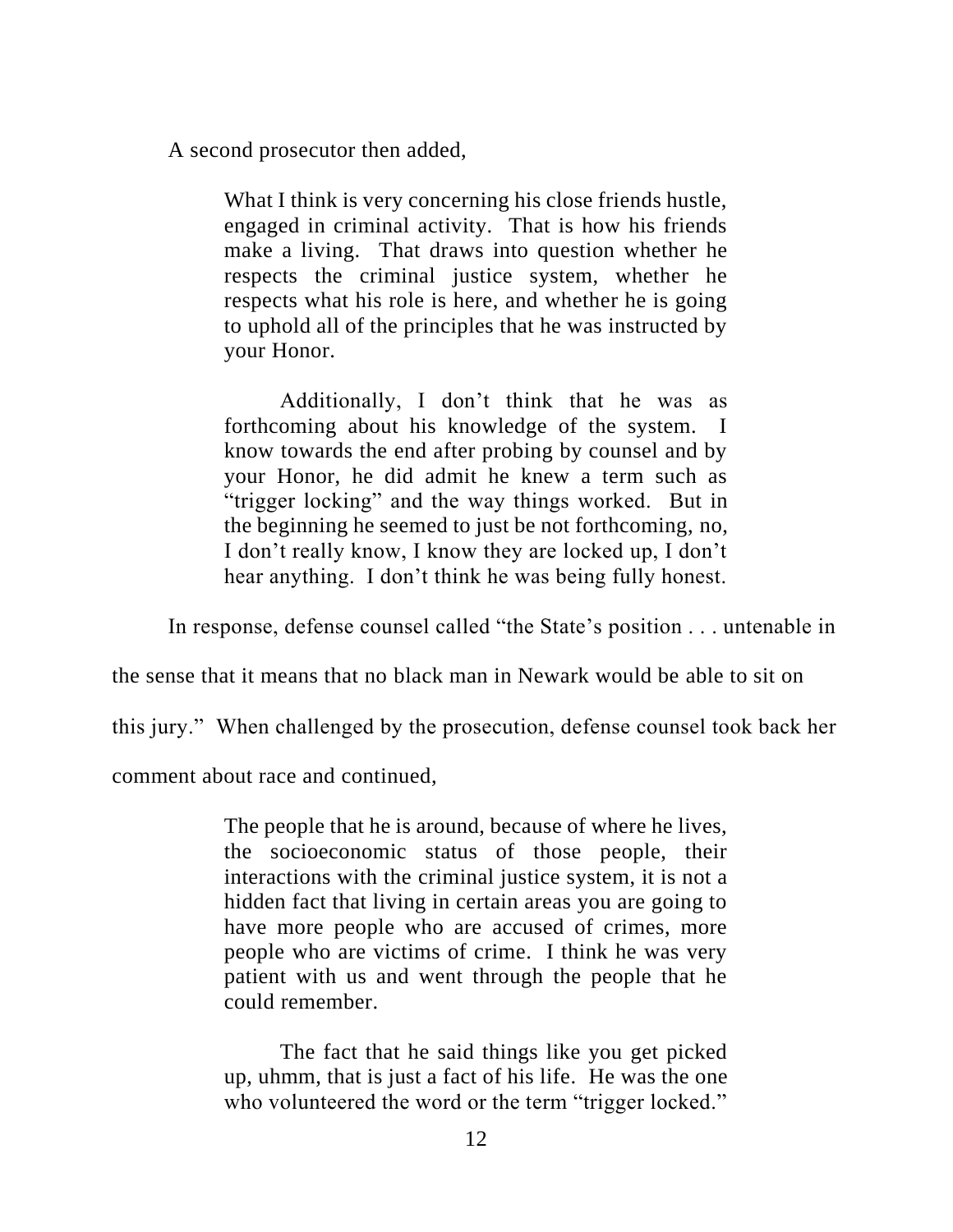He explained that he knew that term. It is not that he is part of this milieu if we will use that term.

And he also mentioned that, a lot of my friends live that lifestyle. But he also, you know, when he was explaining that, he says that he likes to stay out of it, he doesn't like to involve himself in that. So I think to hold it against him that these things have happened around him to happen to people that he knows is not a position that I think your Honor should entertain, because I think it would mean that a lot of people from Newark would not be able to serve.

The trial court then rejected the State's motion and explained,

I don't think there has been any reason at all that this juror should be excused for cause.

Everything he said and the way he said it leaves no doubt in my mind that he's not expressed or does not have any bias towards the State nor the defense for anything. What he said, how he said it. I think he would make a fair and impartial juror. I don't have any reason to doubt it, so that application is denied.

## D.

After the court's ruling, the prosecution ran a criminal history check on

F.G. On the next day of jury selection, June 1, 2017, the court explained the

prosecutor "came to see me yesterday afternoon" and revealed that F.G. "had

been arrested before. He had warrants out for him. They were going to lock

him up." The court noted the State provided incident reports and some

printouts as corroboration. The judge also stated that he had directed the

prosecutor "to tell [defense counsel] the same thing."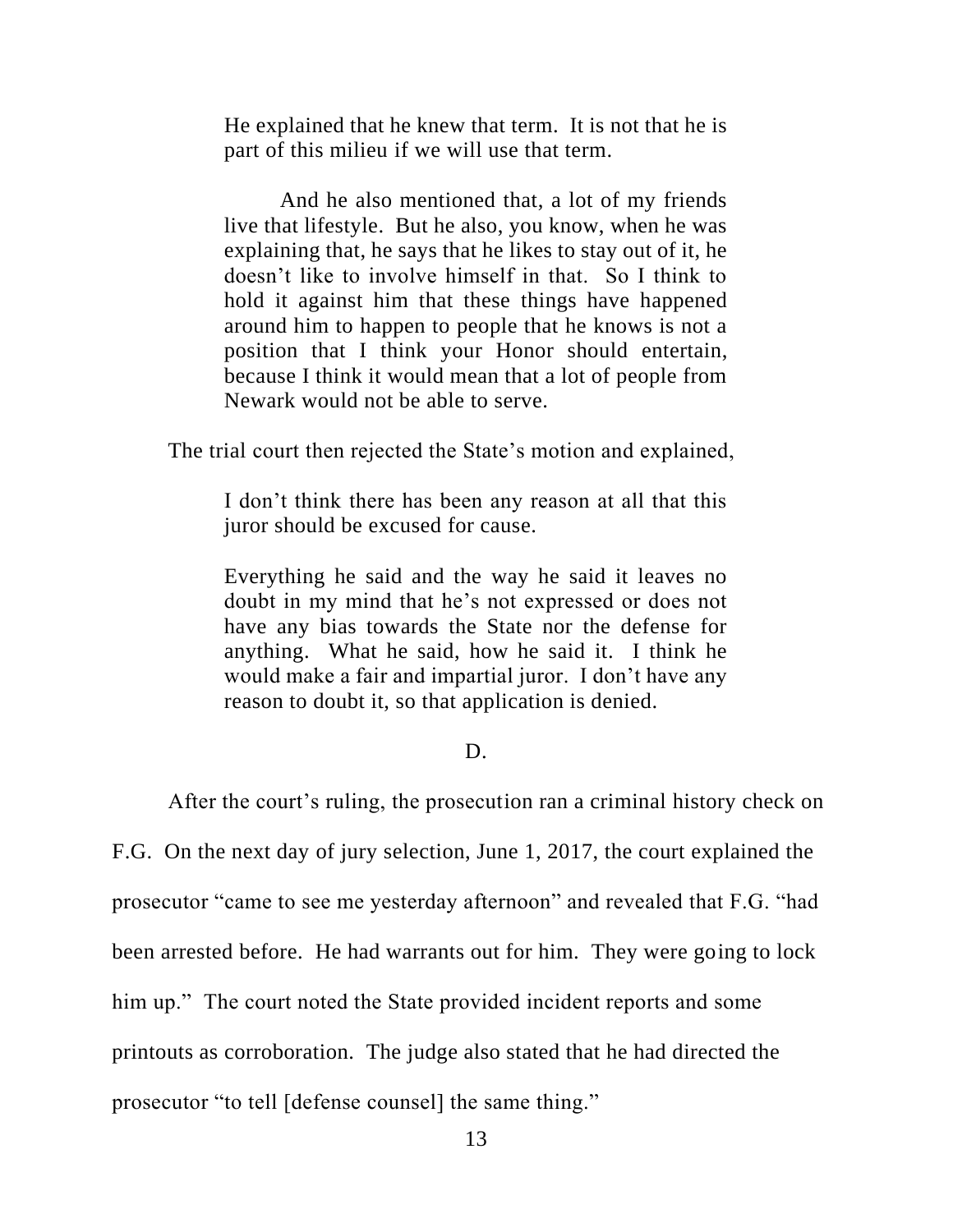Defense counsel corrected the record and noted there was "one warrant out of Newark Municipal Court." Afterward, the State renewed its application to remove F.G. for cause. When the court asked for the defense's position, counsel responded, "I don't oppose[] the State's application."

Much of the discussion that immediately followed focused on how to avoid having F.G.'s arrest taint the jury pool. The prosecution represented that F.G. would not be arrested in the jury's presence. The prosecutor revealed the following as well: that she had disclosed the information to a sergeant to "contact[] Newark fugitive"; and that she "made a call this morning to find out if, in fact, he was apprehended to avoid him having to come here." In other words, before the discussion in court on June 1, the prosecution had taken steps to have the prospective juror arrested on a municipal court warrant.

To avoid any taint, the court suggested it would bring all the jurors into the courtroom and excuse F.G. Once he returned to the first floor of the courthouse, law enforcement would take over.

The following exchange occurred during that discussion. Defense counsel expressed concern about tainting the jury and added, "I think coming to court for jury service no one expects they are going to be looked up to see if they have warrants."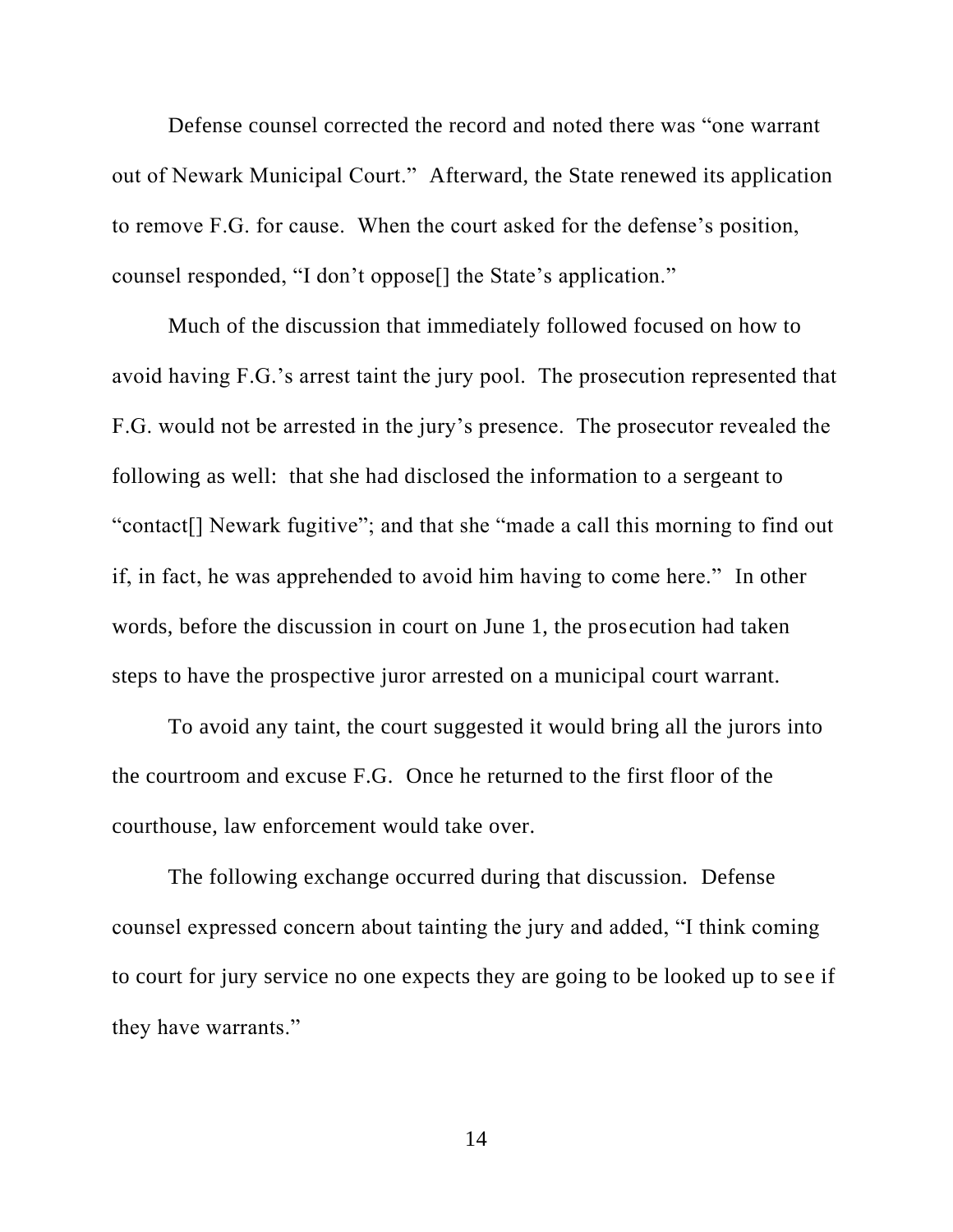The prosecutor replied, "just so the record is clear, the State is not in the habit of doing what counsel just suggested where we are looking at a random juror's" criminal history. The prosecutor then reiterated concerns the State had voiced the day before to explain why it ran a background check: F.G.'s "background and his acknowledgment that he hangs out with people that are in a lifestyle and hustling drugs and getting arrested, the dozens of criminal elements that he produced here at sidebar raised the concern for the State."

The prosecutor again denied that racial bias played a role in the State's application to remove F.G. for cause. After the request had been denied the day before, the prosecutor stated, "[w]e did do a look up on him. He turned up to have an open warrant . . . plus additional arrests in the past, both for domestic violence where it seems he has an alleged habit of beating up women."<sup>2</sup>

Defense counsel then placed on the record a

concern that the State doesn't typically check people out, but in this case, they did single someone out to check for warrants. I think that is a concern, and I don't know what the remedy is for that. But it is troubling that this person, this potential juror was singled out.

After a short recess, during which defense counsel consulted her office, she asked the court to award defendant one additional peremptory challenge.

 $2$  The record on appeal contains no support for this statement.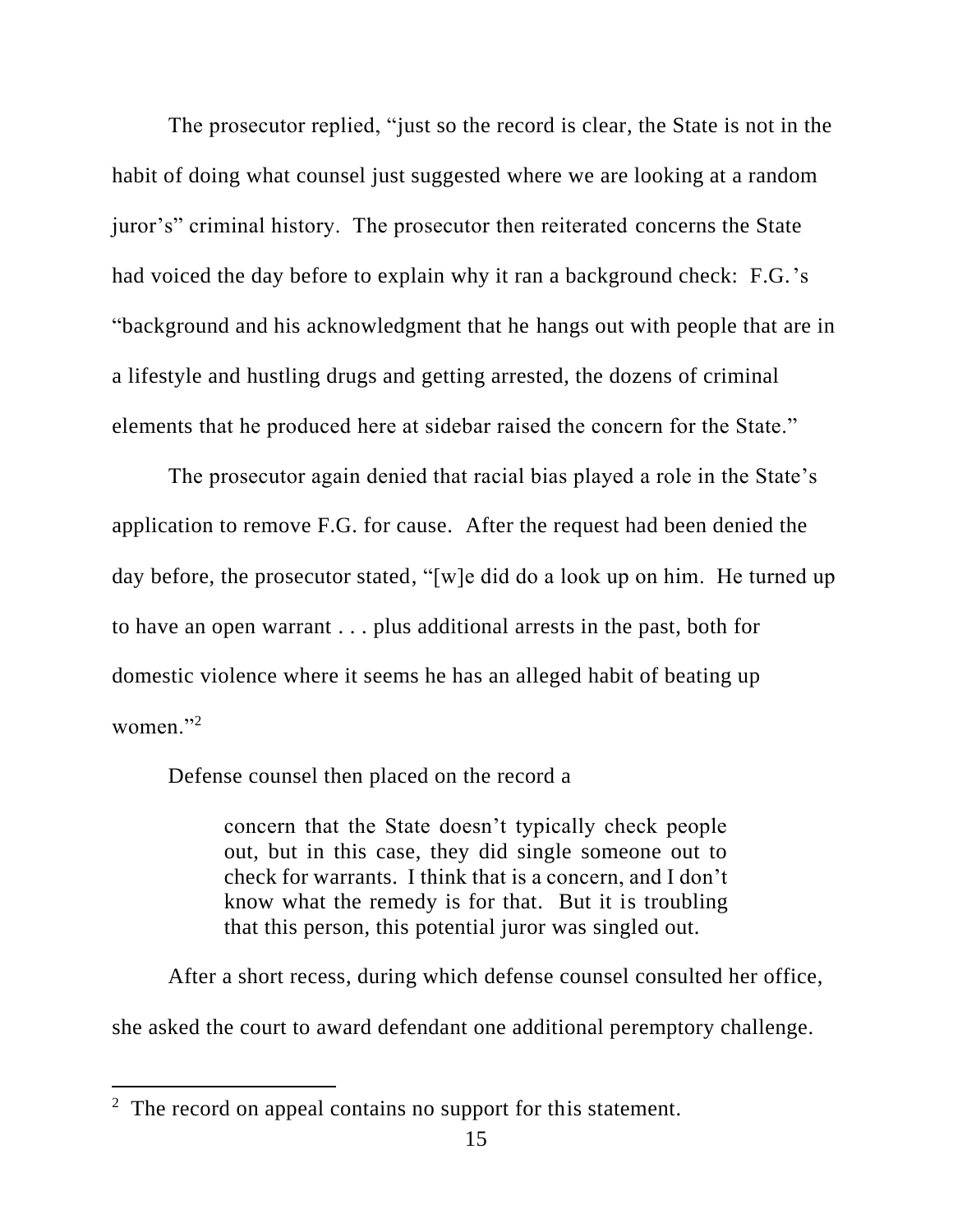Counsel argued the State had an unfair advantage in that it could access databases to run a criminal history check, but defendant could not. According to defendant, "[t]he State clearly would have used a peremptory strike for this potential juror" for the reasons they expressed at sidebar; instead, they "used their resources" and did not have to "use a peremptory strike." An additional peremptory challenge, counsel argued, would partly "fix that imbalance." It would not, however, "address the concern that the State is record checking people that they don't like." In response to a question from the court, defense counsel confirmed that the only remedy she sought was an additional peremptory challenge.

The prosecution opposed the request, and the court reserved decision on the issue. The judge then brought the jury panel into the courtroom and excused F.G., as planned.

The court later heard additional argument from the parties. Defense counsel again noted the unfairness of allowing one side to conduct background checks when the other could not, and added that the State "selectively target[ed] one potential juror and look[ed] up information about that potential juror. They didn't have to do that. They chose to do that. They targeted that juror. I think it implicates due process concerns. It implicates constitutional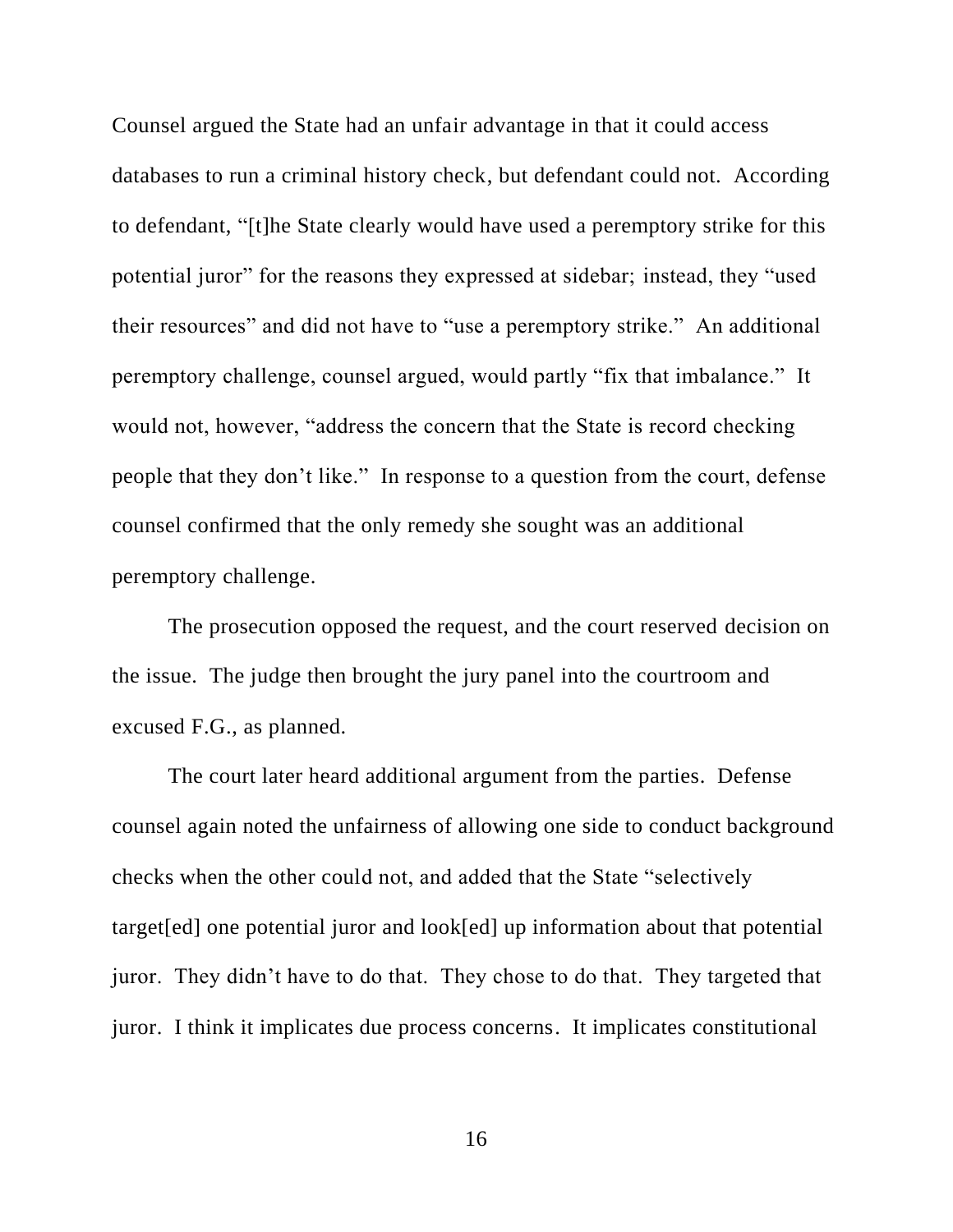concerns regarding that person's rights to sit on a jury." Counsel submitted that F.G. had no criminal convictions and could sit on a jury.

In addition, counsel argued that there was no evidence that F.G. knew about the prior charges, so it did not appear that he was dishonest by not revealing them to the court. To the contrary, counsel argued, F.G. continued to show up for jury duty, which suggested he did not know about the outstanding bench warrant.

The State argued that F.G. had an open warrant for his arrest, had been processed, and was no longer available to serve as a juror. The State also observed that defense counsel had consented to the renewed challenge for cause.

Defense counsel disagreed. "I believe I deferred to the court with the understanding that he was going to be arrested. . . . I did put my opposition to the fact that he was going to be arrested. I still don't think that that is the correct way to have dealt with this." The court then reviewed counsel's earlier response and noted she had not objected.

Later the same day, the court denied defendant's application for an additional peremptory challenge. The court again observed "that defense [counsel] did not object to [F.G.] being excused for cause." Nor did defendant present "any controlling authority" that "dictate[d] the defense should receive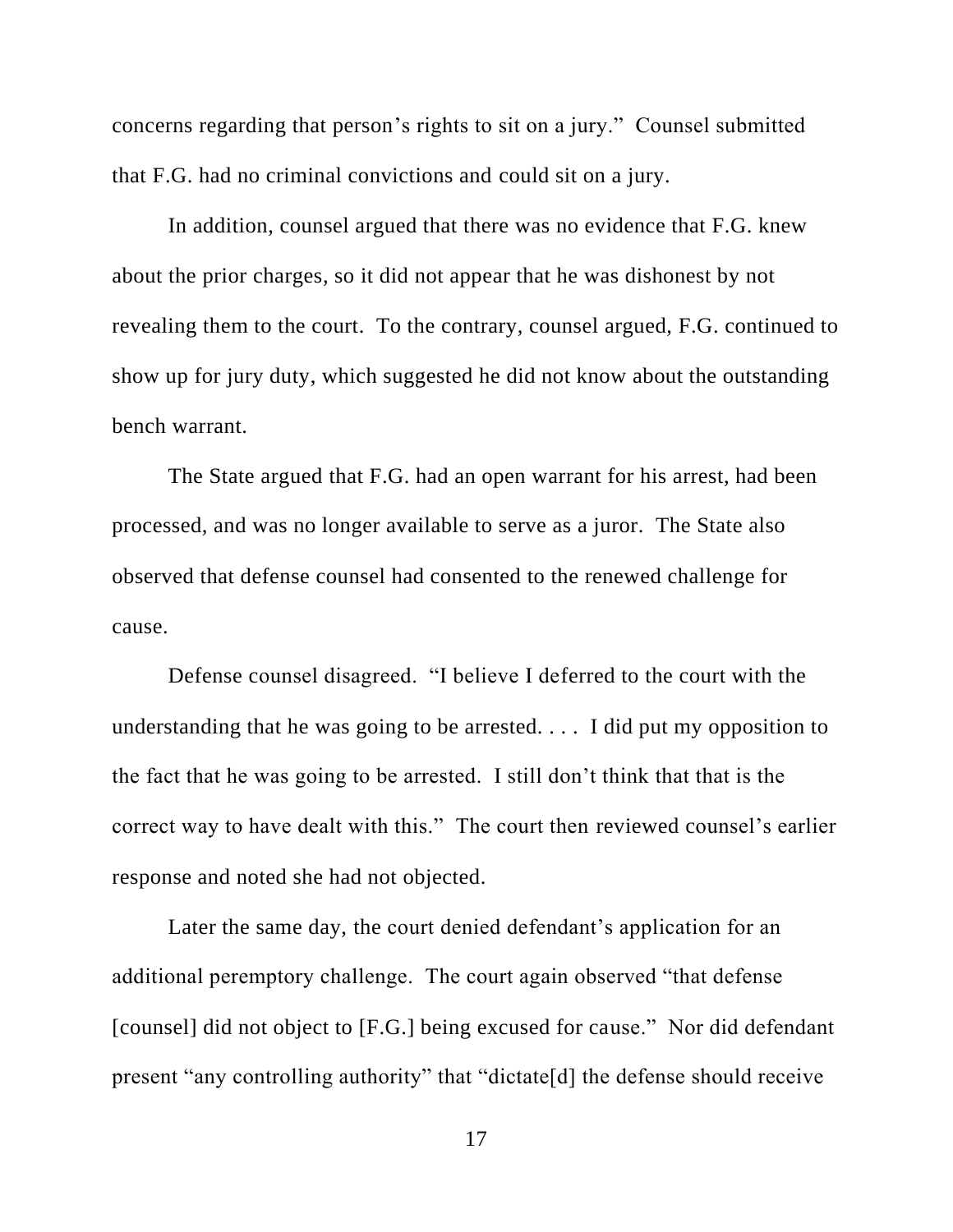an extra challenge." At the end of the process, the State had one peremptory challenge left and defendant had two. As noted earlier, after the jury considered the evidence, it convicted defendant.

E.

Defendant appealed. The Appellate Division reversed his conviction and remanded the matter for a new trial. State v. Andujar, 462 N.J. Super. 537, 563 (App. Div. 2020).

The court initially confirmed that defendant had properly preserved a challenge to the composition of the jury. Id. at 549-51. The Appellate Division did "not reach the question whether a criminal record check is authorized during jury voir dire" but recommended that a more complete record be made in such an instance. Id. at 555. The court added that "the State should not have undertaken . . . measures that . . . render[ed] a seated juror unavailable without leave of court." Ibid.

The Appellate Division noted that an analysis should have been done under the Batson/Gilmore framework, which we discuss later, and that defendant could have presented a prima facie case of discrimination relating to the State's treatment of F.G. -- a member of a protected group who alone "was subjected to a record check." Id. at 561-62.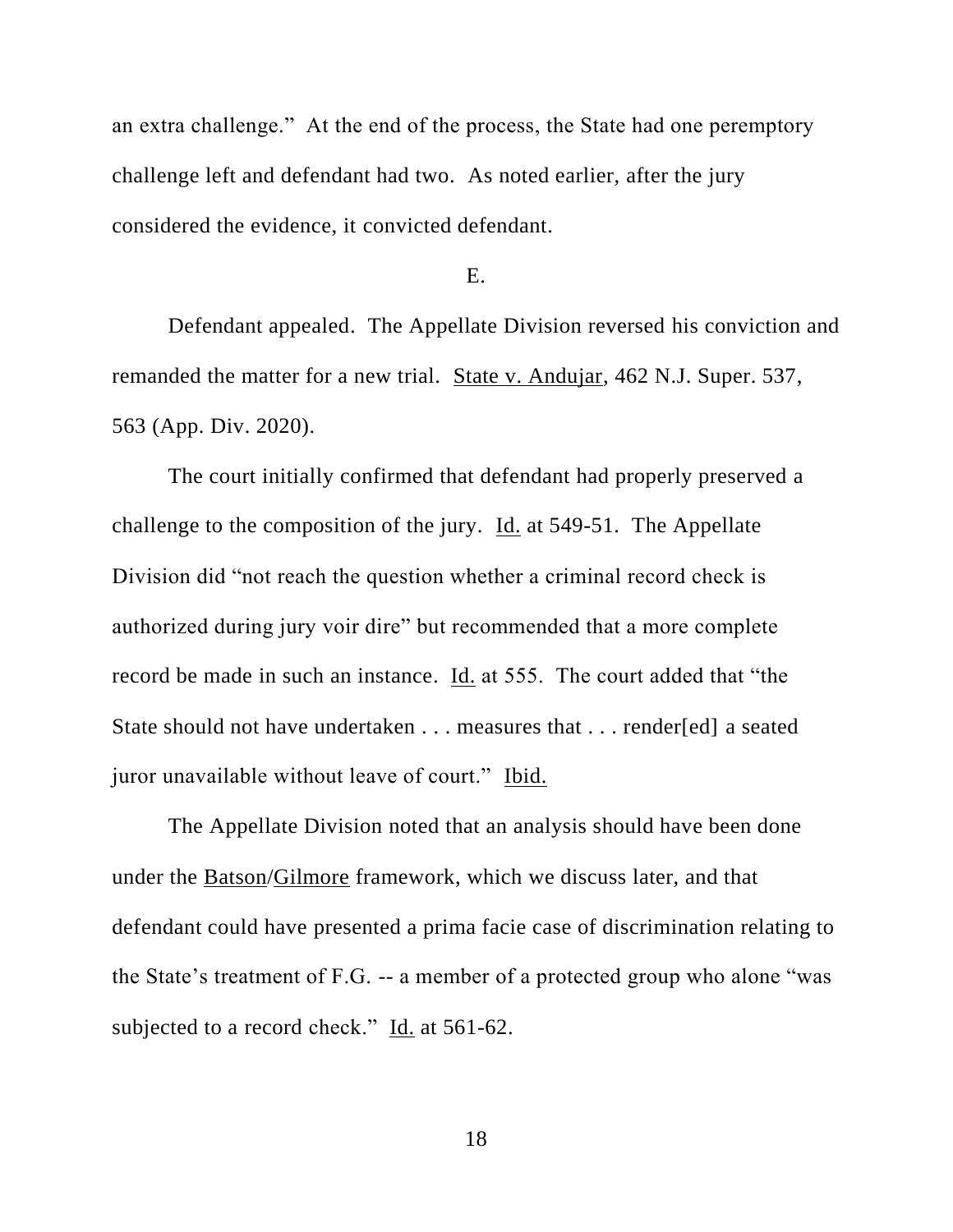Based on the record, the Appellate Division could not "determine with certainty whether the prosecutor applied her reasons" for challenging F.G. "evenhandedly to all prospective jurors." Id. at 562. Nonetheless, "relief [was] available to rectify the matter," and the Appellate Division found the trial court "could have refused to grant a dismissal for cause even in the face of the juror's potential arrest . . . on a municipal warrant." Id. at 563.

Because the trial "court made no findings of fact concerning the prosecution's selective use of a criminal record check and granted no relief to the defense," the Appellate Division reversed defendant's conviction and remanded the case for a new trial. Ibid.

We granted the State's petition for certification. 244 N.J. 170 (2020). We also granted leave to the Attorney General, the American Civil Liberties Union of New Jersey (ACLU), the Association of Criminal Defense Lawyers of New Jersey (ACDL), and the Seton Hall University School of Law Center for Social Justice (CSJ) to participate as friends of the Court.

# II.

The State contends that prosecutors may conduct criminal history checks of prospective jurors based on N.J.A.C. 13:59-2.1(a). The State also asserts that it moved to strike F.G. for cause based on race-neutral reasons, including information learned during the background check it ran. Defendant cannot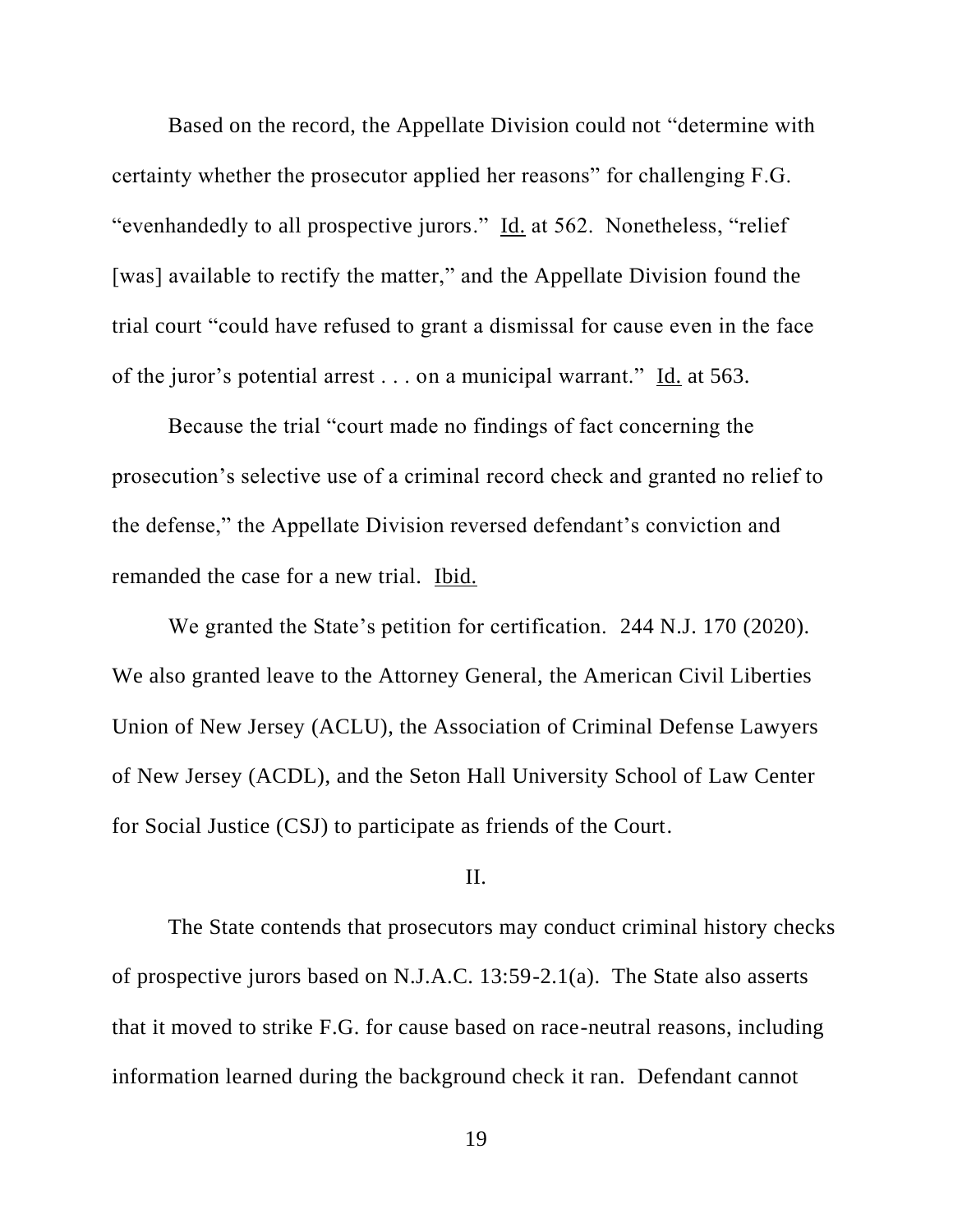establish a prima facie case of discrimination under the circumstances, according to the State. And if he could, the State maintains, it is essential to hold a hearing pursuant to Batson/Gilmore. The State therefore submits that defendant's conviction should be reinstated or, in the alternative, that the matter should be remanded to the trial court for a hearing.

The Attorney General focuses in particular on criminal history checks. The Attorney General maintains that prosecutors should be able to access a juror's criminal history if they reasonably believe it may cast doubt on the person's ability to serve impartially; if challenged, "prosecutors . . . must be able to articulate a legitimate, good-faith belief why" the record check was appropriate. The Attorney General also proposes that best practices be adopted for the rare occasions when records checks are conducted.

Defendant counters that prosecutors do not, and should not, have the authority to perform independent criminal background checks on jurors. Such investigations, defendant asserts, will discourage jury service and likely have a disproportionate effect on Black Americans. Defendant argues that the State's actions amounted to a colorable claim of discrimination for which the only viable remedy at this time is the reversal of his conviction. Defendant also submits that the Batson/Gilmore framework should be modified to include an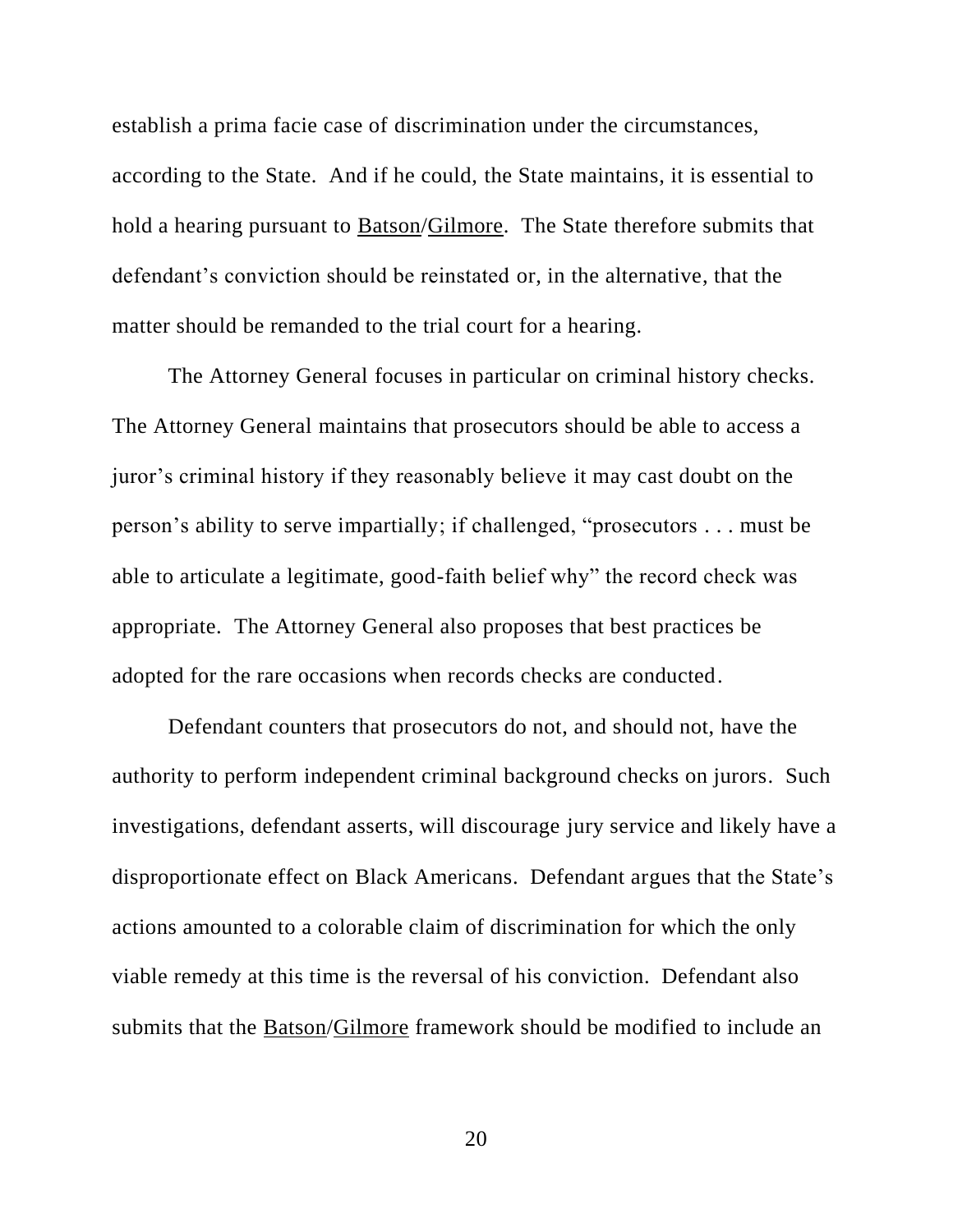"objective observer" standard in order to address the test's shortcomings. See State v. Jefferson, 429 P.3d 467, 480 (Wash. 2018).

The ACLU contends that the State's selective use of a criminal background check denied defendant his constitutional right to equal protection of the law and to a trial by a jury comprised of a fair cross-section of the community. The organization also asks the Court to impose new rules to protect jurors from unwarranted criminal history checks.

The ACDL maintains that this case shows how prosecutors can evade review under Batson/Gilmore and why reforms are needed to the jury selection process. The group points to potential changes to combat implicit bias and urges the Court to exercise its supervisory powers to prevent the State from conducting background checks on jurors.

The CSJ contends that discriminatory background checks on prospective jurors violate the State Constitution; that the State violated Gilmore because the case's underlying principles extend to background checks; that implicit bias is a form of racially disparate treatment; and that the Court should adopt new rules to protect against bias in jury selection.

## III.

Because of the manner in which jury selection unfolded in this case, defendant and amici contend that F.G.'s removal inappropriately evaded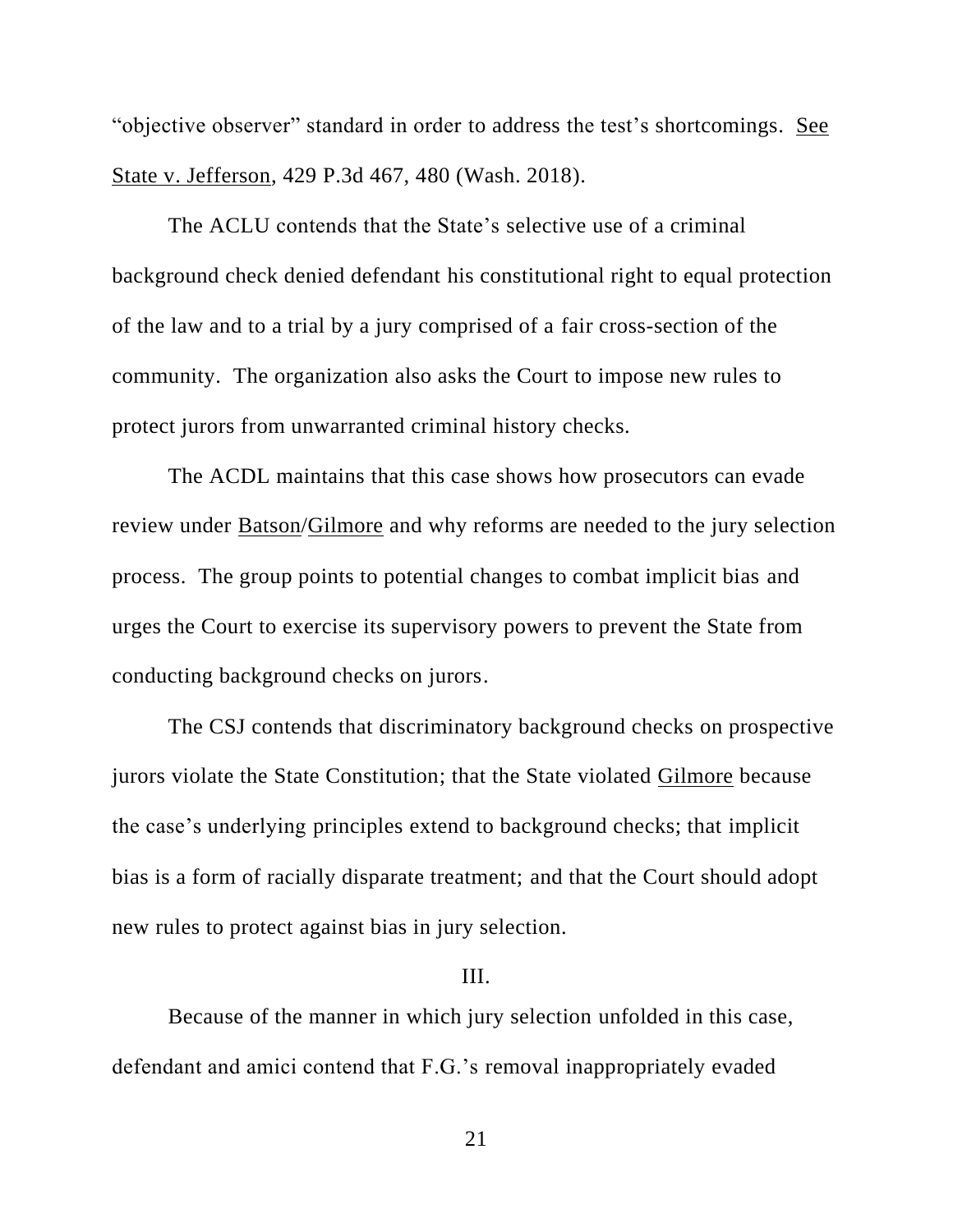review under Batson and Gilmore. Those cases involve peremptory challenges.

Prospective jurors who are otherwise qualified to serve are typically excused in two ways. The court can excuse jurors "for cause" when it appears that they would not be fair and impartial, that their beliefs would substantially interfere with their duties, or that they would not follow the court's instruction or their oath. State v. Simon, 161 N.J. 416, 465 (1999); State v. DiFrisco, 137 N.J. 434, 460 (1994). Either party can challenge a juror for cause; the trial court can also act on its own. Both parties can also exercise peremptory challenges and remove a juror without stating a reason under N.J.S.A. 2B:23- 13(b).

To provide relevant context, we start with an overview of the case law and principles relating to jury service and the selection process.

## $\mathbf{A}$ .

Among the most important responsibilities we have as citizens is the obligation to serve on a jury. Jury service provides a "substantial opportunity . . . to participate in the democratic process." Flowers v. Mississippi, 588 U.S.  $\_\_$ , 139 S. Ct. 2228, 2238 (2019). It also "guards the rights of the parties" and fosters respect for the law. Powers v. Ohio, 499 U.S. 400, 407 (1991). Bringing together a diverse group of jurors with different life experiences and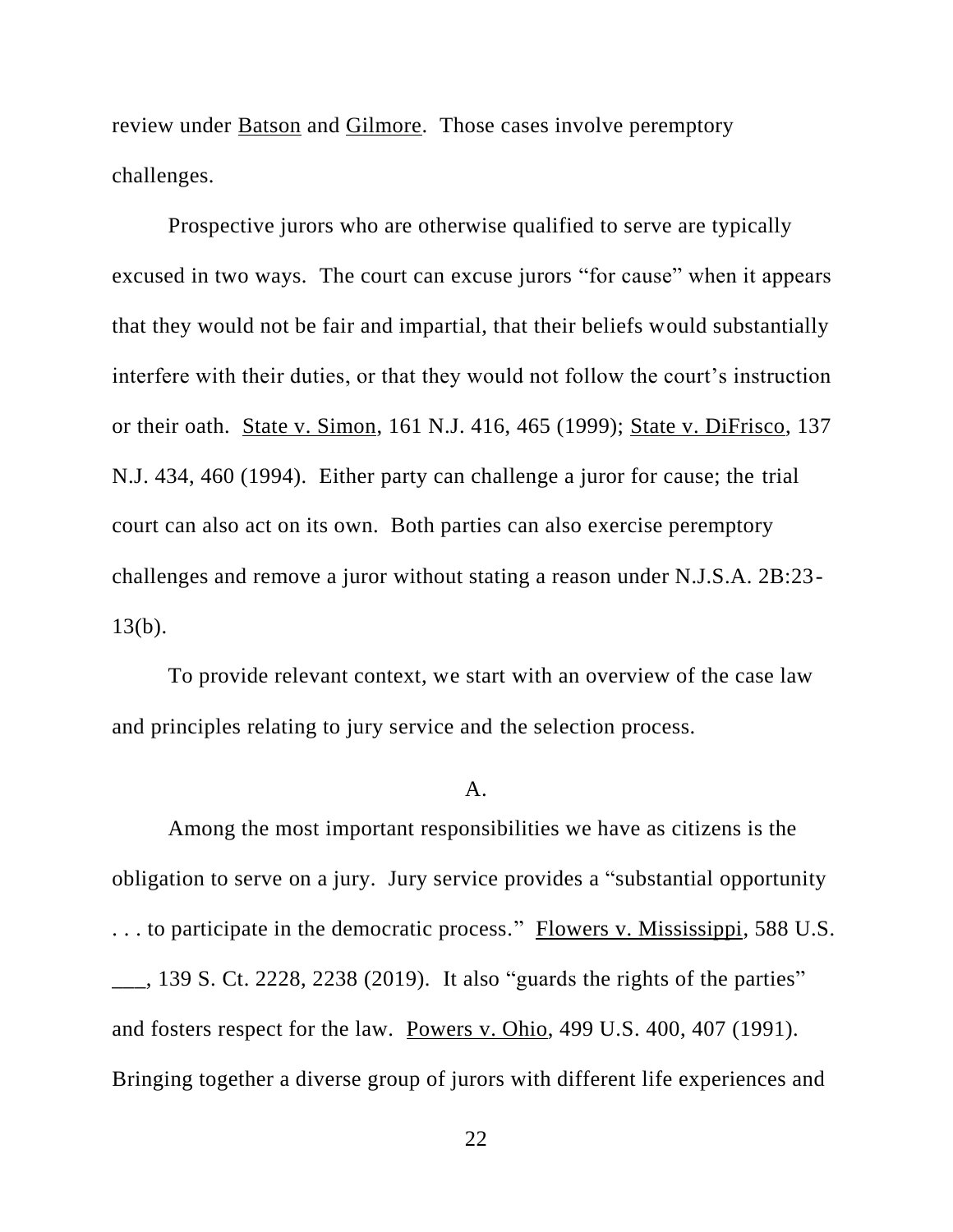insights not only preserves "the right to trial by a jury drawn from a representative cross-section of the community" but also helps achieve impartiality. Gilmore, 103 N.J. at 524-25.

Both the Federal and State Constitutions bar discrimination based on race in the jury selection process. The challenge is how to implement that mandate effectively.

1.

Under the Equal Protection Clause, no citizen can "be excluded from jury service on account of . . . race." Powers, 499 U.S. at 407; see Batson, 476 U.S. at 84; U.S. Const. amend. XIV, § 1. The Clause "forbids" prosecutors from challenging potential jurors based solely on their race. Batson, 476 U.S. at 89. Although jurors do "not have a right to sit on any particular . . . jury," they do "possess the right not to be excluded from one on account of race." Powers, 499 U.S. at 409. And a defendant is denied "equal protection of the laws when . . . [placed] on trial before a jury from which members of his race have been purposefully excluded" on the basis of race. Batson, 476 U.S. at 85 (citing Strauder v. West Virginia, 100 U.S. 303 (1880)).

Those principles have evolved over time. Strauder set forth basic concepts against discrimination more than a century ago when the Supreme Court struck down a state law that allowed only "white male persons" to serve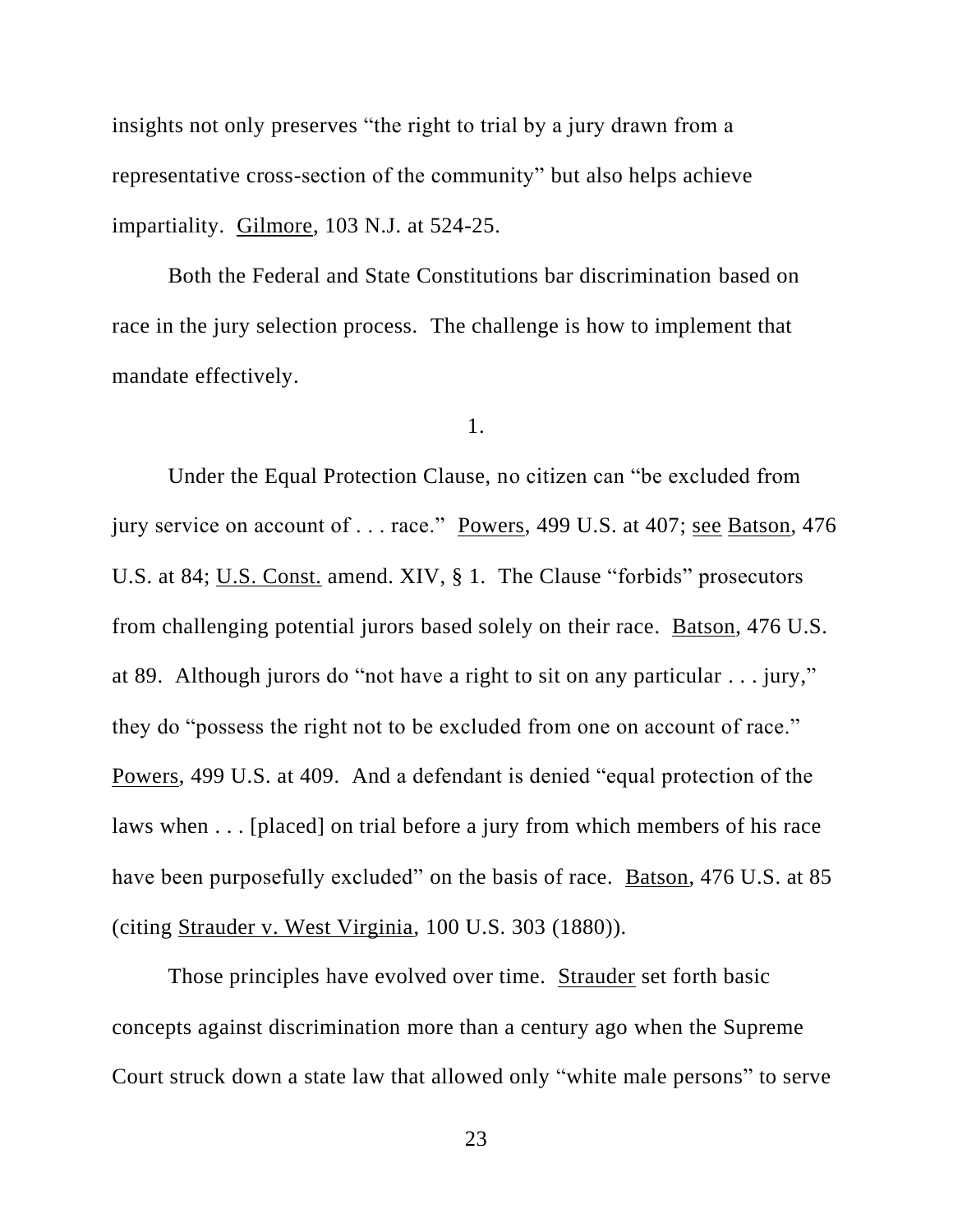on juries. 100 U.S. at 305, 310. Yet discrimination in jury selection continued long after in a "more covert" way -- "often accomplished through peremptory challenges in individual courtrooms rather than by blanket operation of law." Flowers, 588 U.S. at \_\_\_, 139 S. Ct. at 2240.

In Swain v. Alabama, decided eighty-five years after Strauder, the Supreme Court observed that "purposeful discrimination [could] not be assumed" and imposed a high burden on defendants to establish a constitutional violation. 380 U.S. 202, 205 (1965). The Court, in particular, "held that a defendant could not object to the State's use of peremptory strikes in an individual case," Flowers, 588 U.S. at \_\_\_, 139 S. Ct. at 2240, and that prosecutors were not required to explain their reasons for challenging jurors in a given case, Swain, 380 U.S. at 222.

Two decades later, the Court's decision in Batson overruled parts of Swain. Batson, 476 U.S. at 92-93; see also Flowers, 588 U.S. at \_\_\_, 139 S. Ct. at 2240. Batson recognized that "prosecutors' peremptory challenges [were then] largely immune from constitutional scrutiny" because "the teaching of Swain" had led trial courts to place "a crippling burden of proof" on defendants. 476 U.S. 92-93. The Court went on to outline an analytical framework to examine whether allegedly discriminatory peremptory challenges violated the Equal Protection Clause.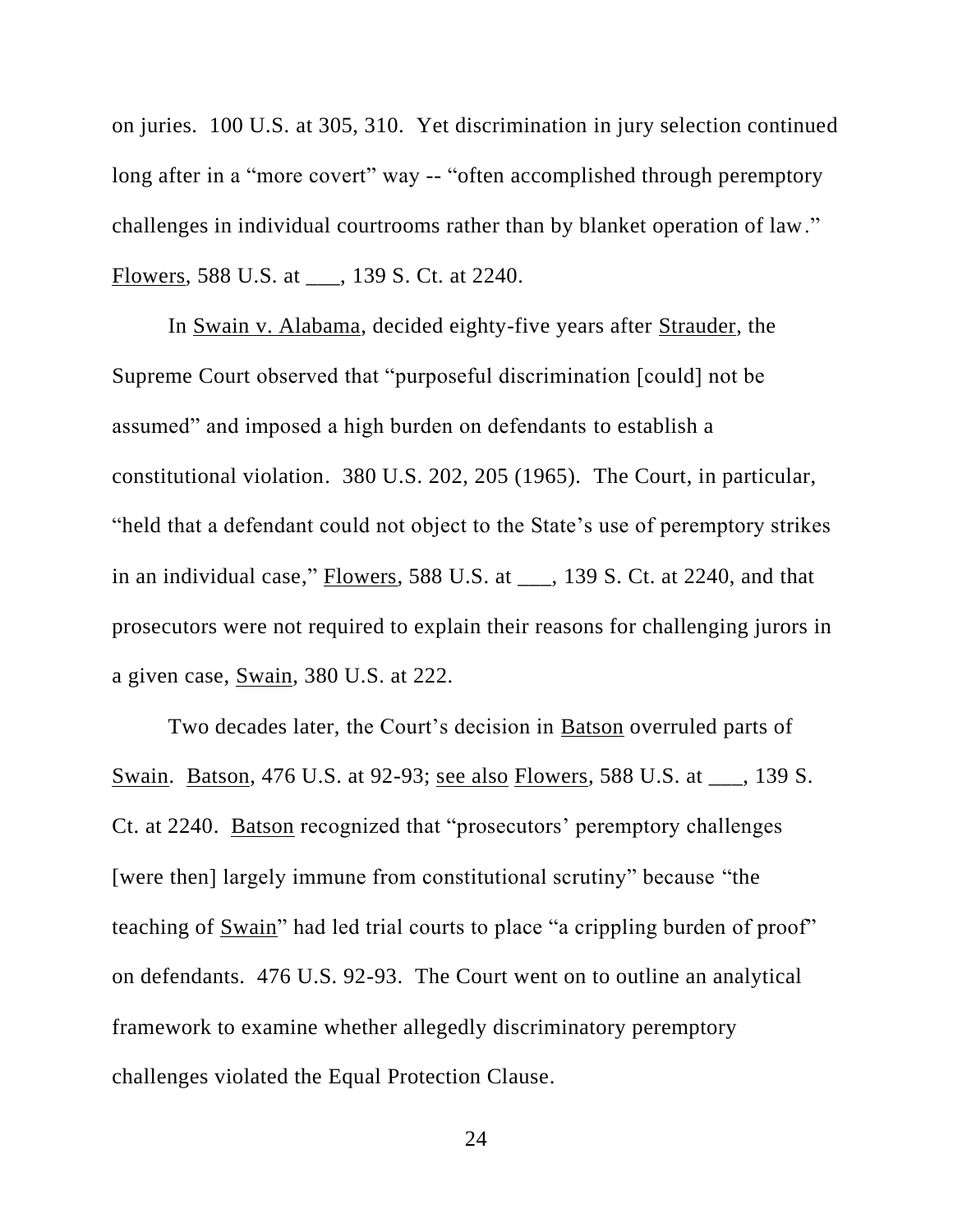Under Batson, defendants must first establish "a prima facie case of purposeful discrimination by showing that the totality of the relevant facts gives rise to an inference of discriminatory purpose." Id. at 93-94. The burden then "shifts to the State to come forward with a neutral explanation for" the peremptory challenge. Id. at 97. Next, the trial judge decides whether "the defendant has established purposeful discrimination." Id. at 98. In doing so, the court "must determine whether the prosecutor's stated reasons were the actual reasons or instead were a pretext for discrimination." Flowers, 588 U.S. at \_\_\_, 139 S. Ct. at 2241.

The Supreme Court reaffirmed the above standard in Powers and Flowers. Powers explained that it is not necessary for the defendant and the excluded juror to be of the same race in order to assert a Batson challenge, 499 U.S. at 406, and that a defendant has standing to raise equal protection claims on behalf of jurors who are excluded because of their race, id. at 415.

Flowers noted, among other things, "that disparate questioning can be probative of discriminatory intent." 588 U.S. at \_\_\_, 139 S. Ct. at 2247. As the Court observed,

> [d]isparate questioning and investigation of prospective jurors on the basis of race can arm a prosecutor with seemingly race-neutral reasons to strike the prospective jurors of a particular race. In other words, by asking a lot of questions of the black prospective jurors or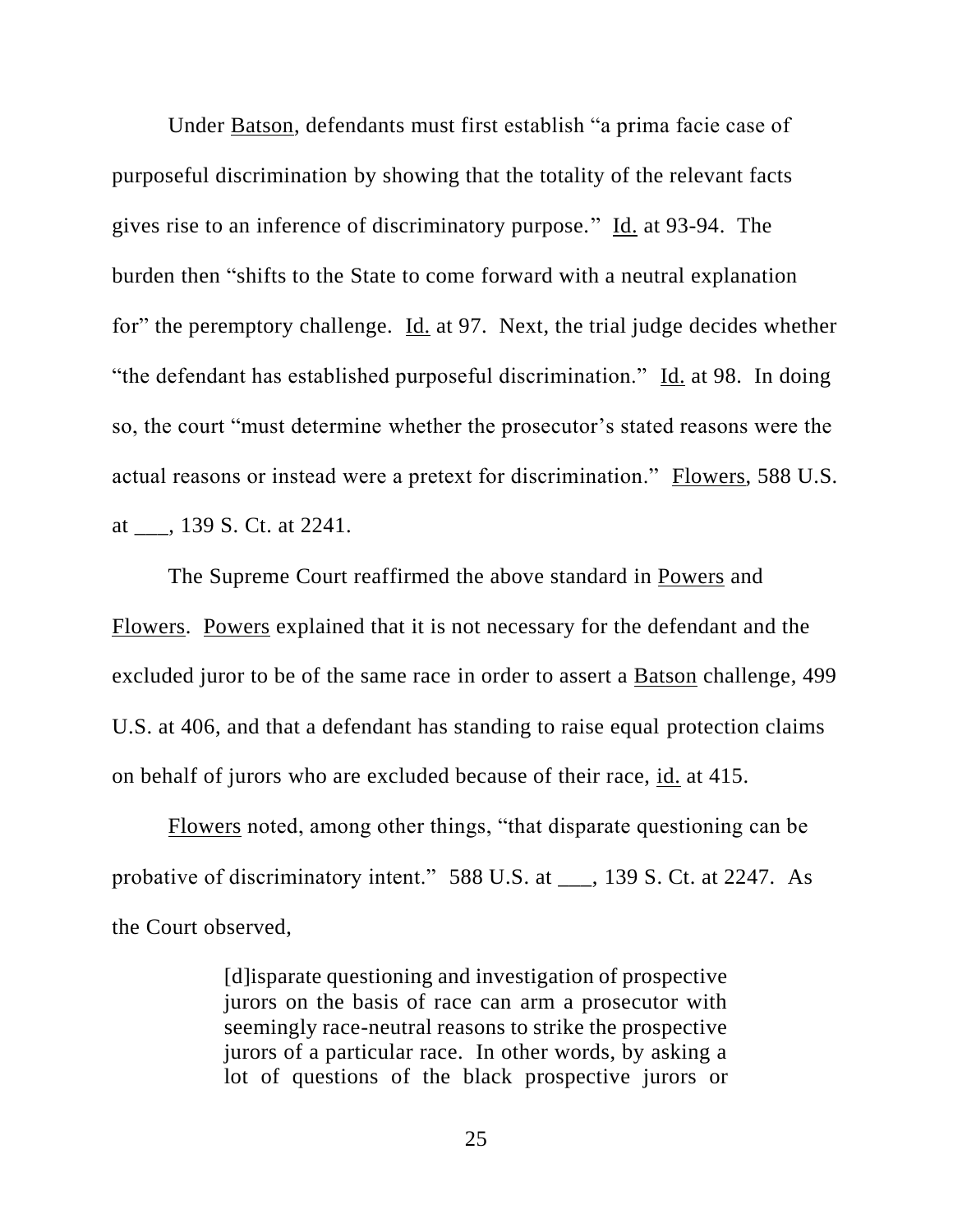conducting additional inquiry into their backgrounds, a prosecutor can try to find some pretextual reason -- any reason -- that the prosecutor can later articulate to justify what is in reality a racially motivated strike.

[Id. at 2247-48 (citation omitted).]

The Court added that "disparate questioning or investigation alone does not constitute a Batson violation," but it can, "along with other evidence, inform the trial court's evaluation of whether discrimination occurred." Id. at 2248.

Flowers also underscored certain basic principles. The Supreme Court observed that "even a single instance of race discrimination against a prospective juror is impermissible" under the Equal Protection Clause. Id. at 2242. And the Court reaffirmed that "[e]qual justice under law requires a criminal trial free of racial discrimination in the jury selection process." Ibid.

2.

The New Jersey Constitution likewise guarantees defendants a "trial by an impartial jury without discrimination on the basis of religious principles, race, color, ancestry, national origin, or sex." Gilmore, 103 N.J. at 524. That guarantee is rooted in Article I, Paragraphs 5, 9, and 10 of the State Constitution, which provide as follows: "No person shall be denied the enjoyment of any civil . . . right, nor be discriminated against in the exercise of any civil . . . right, . . . because of religious principles, race, color, ancestry or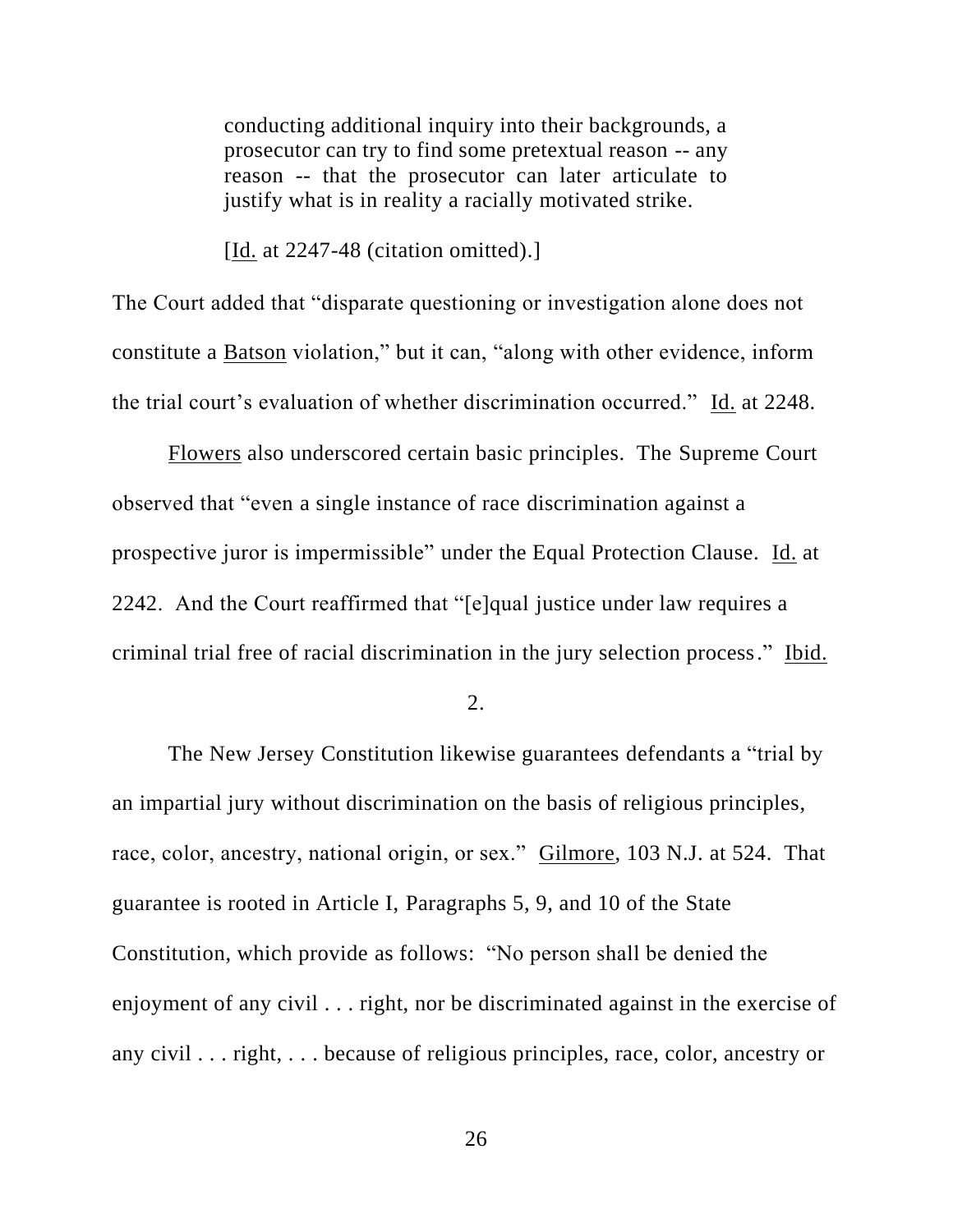national origin," N.J. Const. art. I,  $\P$  5; "The right of trial by jury shall remain inviolate," N.J. Const. art. I, ¶ 9; and "In all criminal prosecutions the accused shall have the right to a speedy and public trial by an impartial jury," N.J. Const. art. I, ¶ 10; Gilmore, 103 N.J. at 524.

Those guarantees together provide defendants "the right to trial by a jury drawn from a representative cross-section of the community." Gilmore, 103 N.J. at 524. That principle is meant to promote impartiality, by having jurors with "diverse beliefs and values" interact, and to enhance public respect for the court process. Id. at 525 (quoting People v. Wheeler, 583 P.2d 748, 761 (Cal. 1978)).

Two months after Batson was decided, this Court in Gilmore outlined a similar analytical framework to assess potentially discriminatory peremptory challenges. The Court anchored its decision to the State Constitution, which it noted provides greater protection for individual rights than the Federal Constitution. Id. at 522-23.

With certain refinements, the Court later summarized the three-step process in State v. Osorio:

> Step one requires that, as a threshold matter, the party contesting the exercise of a peremptory challenge must make a prima facie showing that the peremptory challenge was exercised on the basis of race or ethnicity. That burden is slight, as the challenger need only tender sufficient proofs to raise an inference of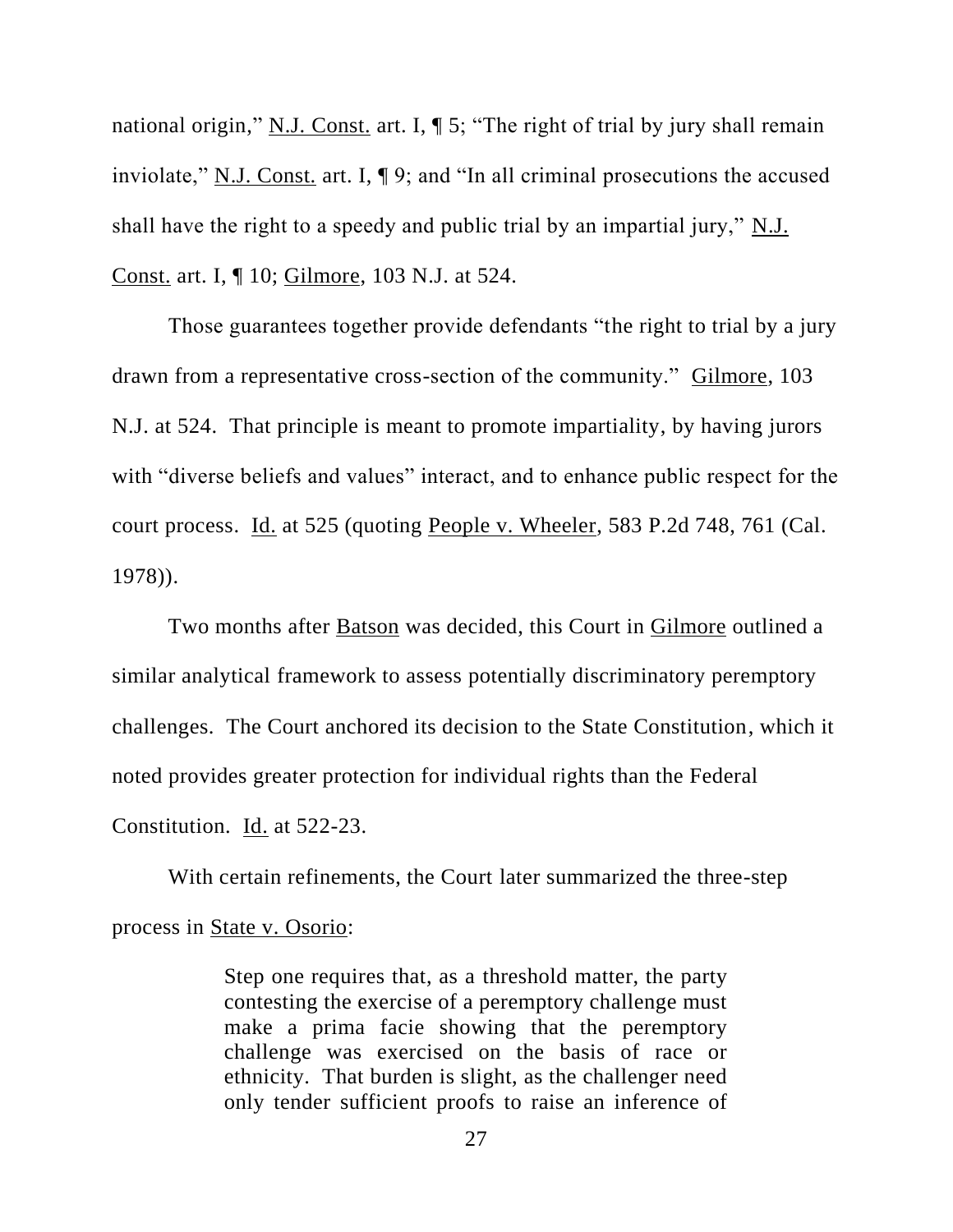discrimination. If that burden is met, step two is triggered, and the burden then shifts to the party exercising the peremptory challenge to prove a race- or ethnicity-neutral basis supporting the peremptory challenge. In gauging whether the party exercising the peremptory challenge has acted constitutionally, the trial court must ascertain whether that party has presented a reasoned, neutral basis for the challenge or if the explanations tendered are pretext. Once that analysis is completed, the third step is triggered, requiring that the trial court weigh the proofs adduced in step one against those presented in step two and determine whether, by a preponderance of the evidence, the party contesting the exercise of a peremptory challenge has proven that the contested peremptory challenge was exercised on unconstitutionally impermissible grounds of presumed group bias.

[199 N.J. 486, 492-93 (2009).]

The updated standard modified Gilmore's first step. Rather than presume the constitutionality of a peremptory challenge and require a defendant to show there was "a substantial likelihood" the challenge was based on group bias, see Gilmore, 103 N.J. at 535-36, Osorio made clear that challengers need only present "sufficient proofs to raise an inference of discrimination," 199 N.J. at 492. Osorio imported that change from Johnson v. California, 545 U.S. 162, 170-72 (2005) ("[A] defendant satisfies the requirements of Batson's first step by producing evidence sufficient to permit the trial judge to draw an inference that discrimination has occurred."). The revised standard is "far less exacting." Osorio, 199 N.J. at 502.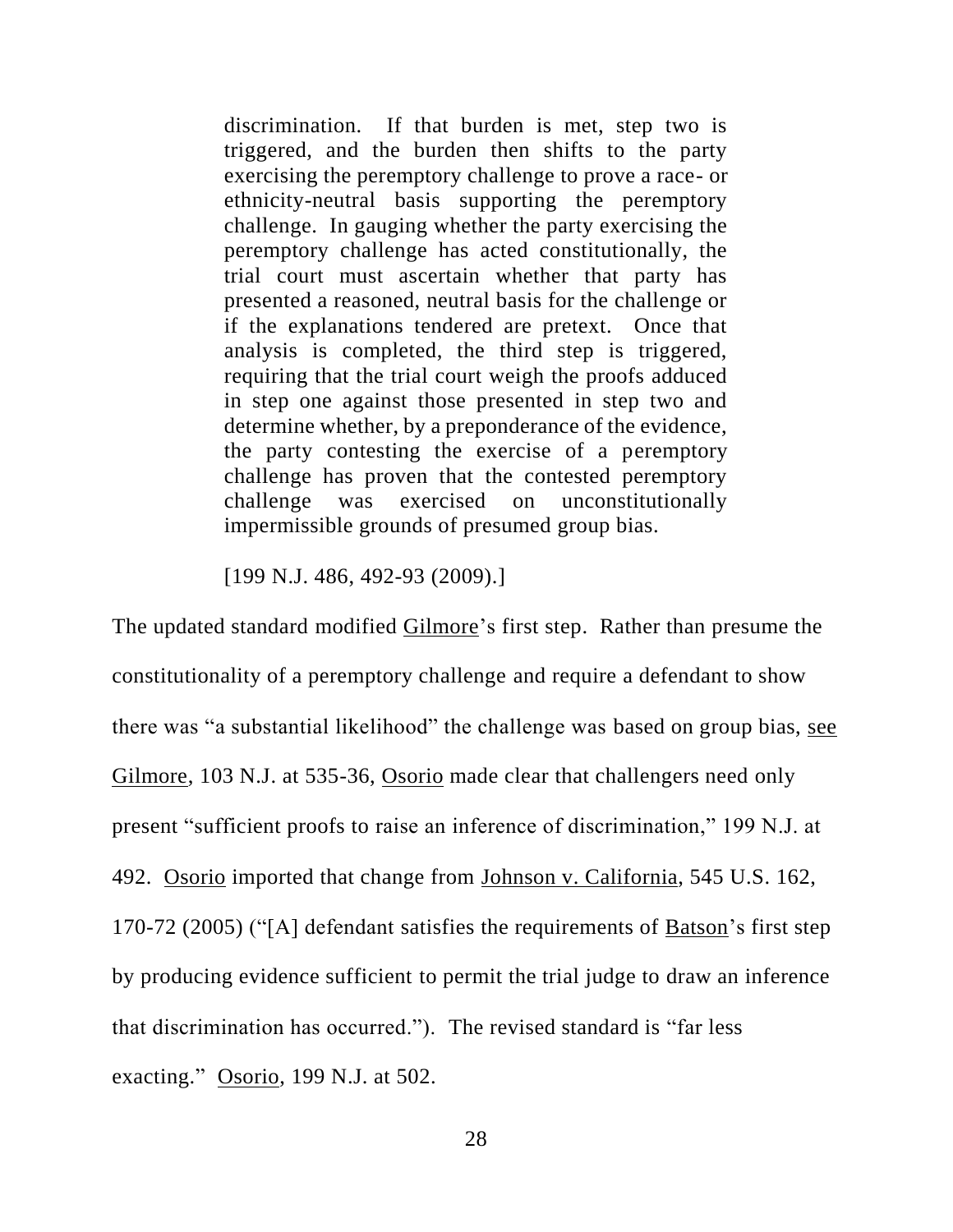Gilmore identified a number of factors courts can consider to assess

whether a defendant has made a prima facie showing:

(1) [whether] the prosecutor struck most or all of the members of the identified group from the venire; (2) [whether] the prosecutor used a disproportionate number of his or her peremptories against the group; (3) [whether] the prosecutor failed to ask or propose questions to the challenged jurors; (4) [whether] other than their race, the challenged jurors are as heterogenous as the community as a whole; and (5) [whether] the challenged jurors, unlike the victims, are the same race as defendant.

[See Osorio, 199 N.J. at 503-04 (quoting State v. Watkins, 114 N.J. 259, 266 (1989)).]

The factors, of course, apply to challenges by either side. See Georgia v. McCollum, 505 U.S. 42, 59 (1992); State v. Andrews, 216 N.J. 271, 273 (2013). No party in a criminal or civil case can use peremptory challenges to remove a juror on the basis of race or gender. Edmonson v. Leesville Concrete Co., 500 U.S. 614, 616 (1991); J.E.B. v. Ala. ex rel. T.B., 511 U.S. 127, 130- 31 (1994); Andrews, 216 N.J. at 273.

To carry its burden on step two, a party "must articulate clear and reasonably specific explanations of its legitimate reasons for exercising each of the peremptory challenges." Osorio, 199 N.J. at 504 (quoting Gilmore, 103 N.J. at 537). Trial judges must be mindful that unexplained "hunches" and "gut reactions" "may be colloquial euphemisms for the very prejudice that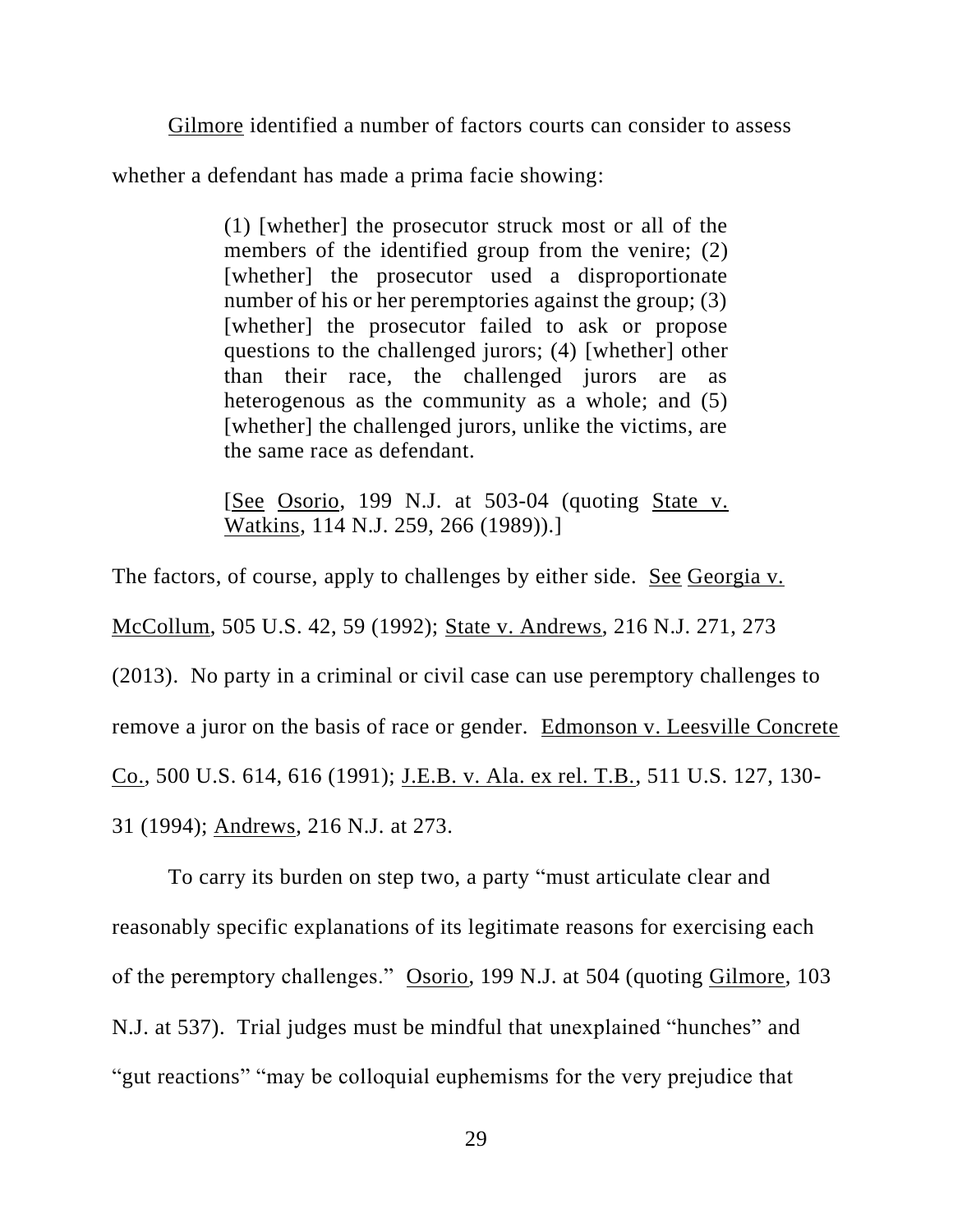constitutes impermissible presumed group bias or invidious discrimination."

Gilmore, 103 N.J. at 539.

For the final step, the trial court must balance "whether the proffered explanations are 'genuine and reasonable grounds'" to remove biased jurors or simply "sham excuses." Osorio, 199 N.J. at 504-05 (quoting Gilmore, 103 N.J. at 537-38).<sup>3</sup>

Trial judges can select from a number of remedies to respond to "impermissible uses of peremptory challenges," such as

> dismissing the empaneled jury member(s) and the venire and beginning jury selection anew; reseating the wrongfully excused juror(s); reseating the wrongfully excused juror(s) and ordering forfeiture by the offending party of his or her improperly exercised peremptory challenge(s); permitting trial courts to require challenges to prospective jurors outside the presence of the jury; granting additional peremptory challenges to the aggrieved party, particularly when wrongfully dismissed jurors are no longer available; or a combination of these remedies as the individual case requires.

[Andrews, 216 N.J. at 293.]

<sup>&</sup>lt;sup>3</sup> Defendant asks the Court to replace the subjective inquiry in **Batson**'s final step with a "objective observer" test. See Jefferson, 429 P.3d at 470 (holding the trial court must ask, for Batson's third step, "whether an objective observer could view race or ethnicity as a factor in the use of the peremptory strike"). We refer that question to the Judicial Conference on Jury Selection discussed in Section VII.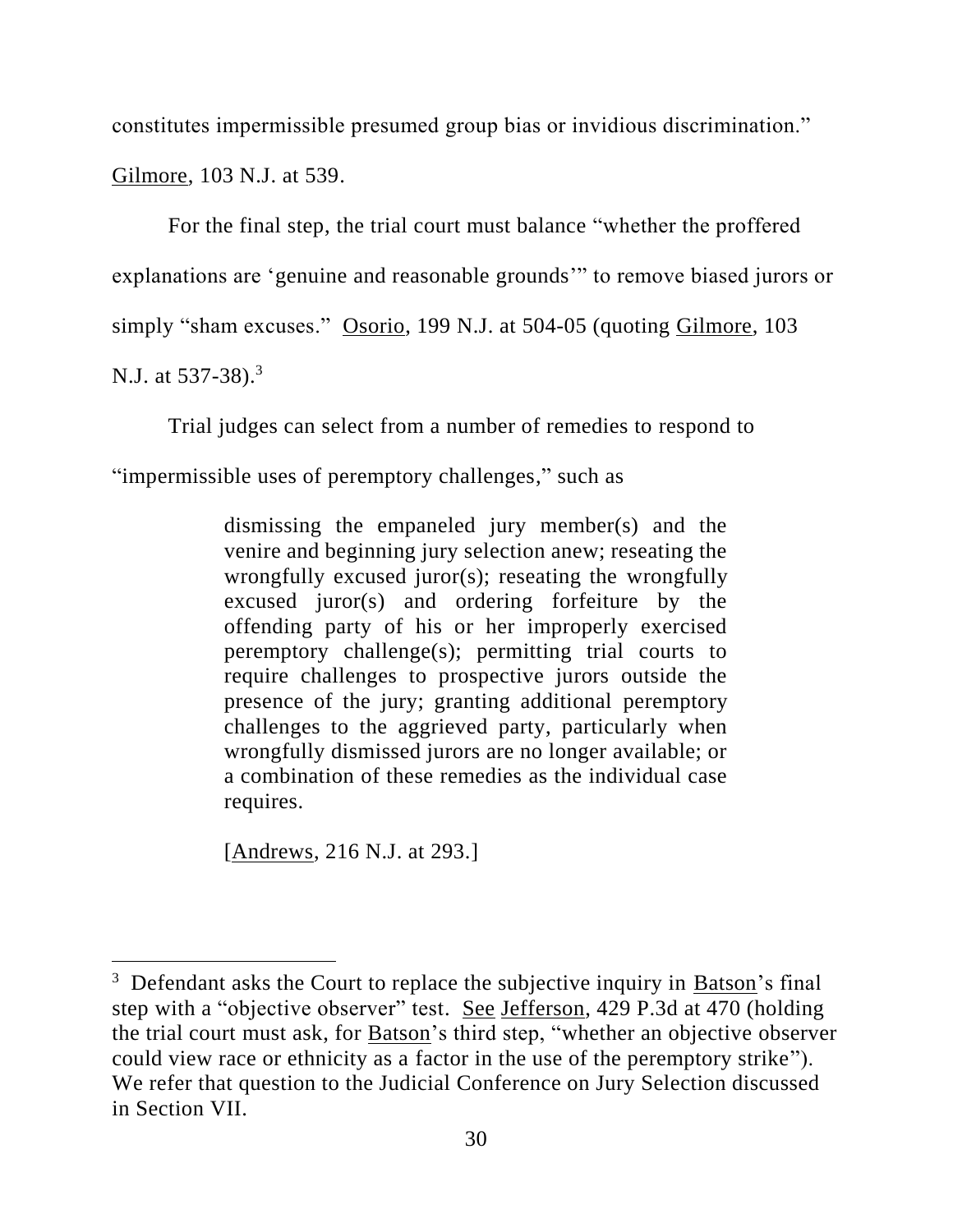The remedy chosen "must assure a fair trial to all and eliminat  $[e]$ ... the taint of discrimination." Ibid.

#### B.

Batson and Gilmore address purposeful racial discrimination in jury selection. 476 U.S. at 93-94; 103 N.J. at 537. Yet parties may not be aware of their own biases.

Although individuals may not be willing to admit they harbor racial bias, "[e]xplicit . . . bias is consciously held." State v. Berhe, 444 P.3d 1172, 1181 (Wash. 2019). Implicit or unconscious bias is different. "Implicit bias refers to . . . attitudes or stereotypes that affect our understanding, actions, and decisions in an unconscious manner." Cheryl Staats et al., Kirwan Inst. for the Study of Race and Ethnicity, Implicit Bias app. at 62 (2015), http:// kirwaninstitute.osu.edu/wp-content/uploads/2015/05/2015-kirwan-implicitbias.pdf. Such biases "encompass both favorable and unfavorable assessments, [and] are activated involuntarily and without an individual's awareness or intentional control." Ibid. In other words, a lawyer or selfrepresented party might remove a juror based on an unconscious racial stereotype yet think their intentions are proper.

Justice Marshall highlighted this concern in a concurring opinion in Batson: "A prosecutor's own conscious or unconscious racism may lead him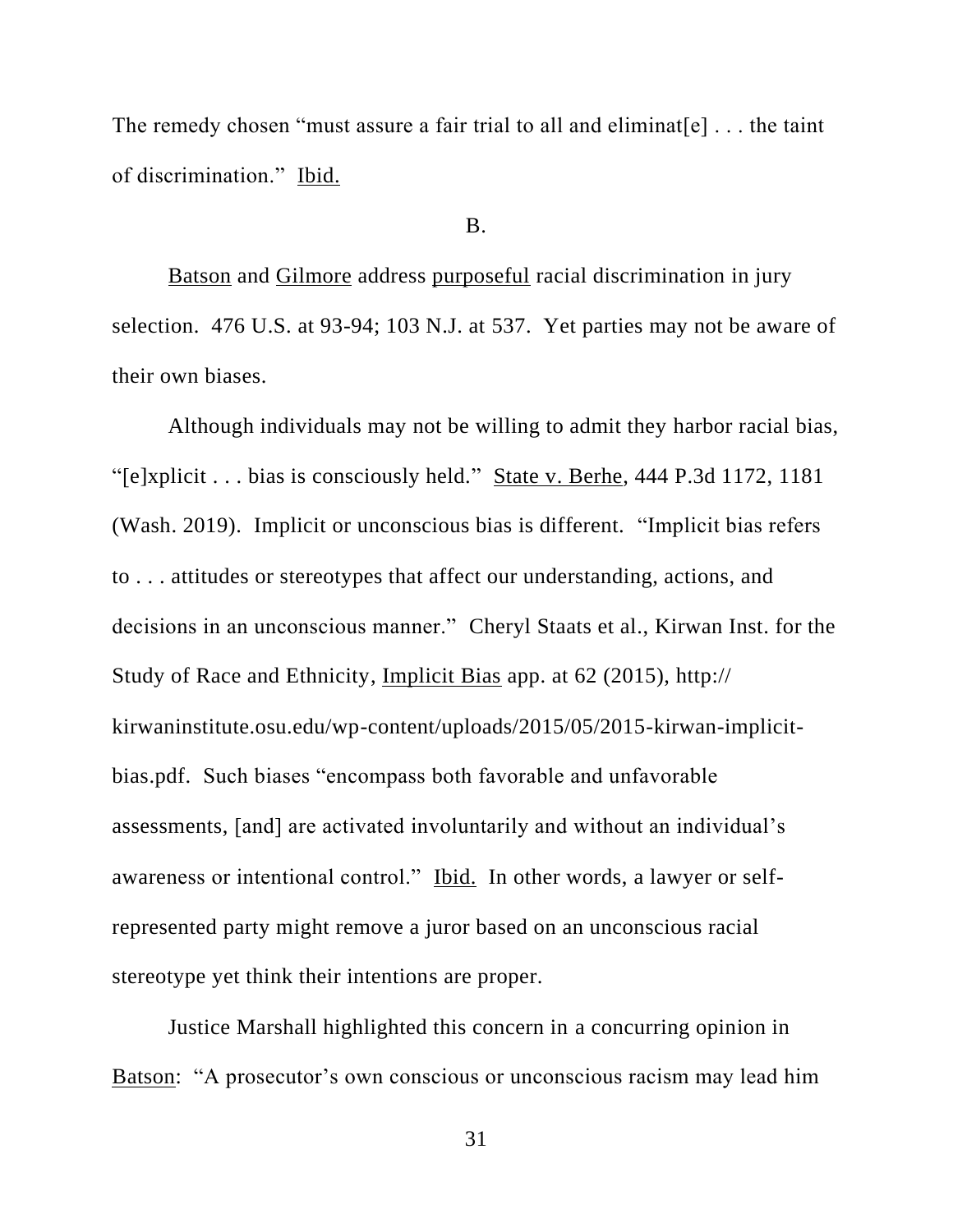easily to the conclusion that a prospective black juror is 'sullen,' or 'distant,' a characterization that would not have come to his mind if a white juror had acted identically." 476 U.S. at 106 (Marshall, J., concurring). In this appeal, counsel likewise cite articles about the danger of implicit bias in jury selection.

It is important for the New Jersey Judiciary to focus with care on issues related to implicit bias. They include an array of legal questions worthy of attention, and we outline a process to address them in Section VII. For now, we simply recognize that implicit bias is no less real and no less problematic than intentional bias. The effects of both can be the same: a jury selection process that is tainted by discrimination.

From the standpoint of the State Constitution, it makes little sense to condemn one form of racial discrimination yet permit another. What matters is that juries selected to hear and decide cases are chosen free from racial bias - whether deliberate or unintentional. Gilmore's reasoning, therefore, logically extends to efforts to remove jurors on account of race either when a party acts purposely or as a result of implicit bias. In both instances, a peremptory challenge can violate the State Constitution, depending on the circumstances.

As in Gilmore, our conclusion rests on the State Constitution, which in some settings affords greater protection for individual rights than the Federal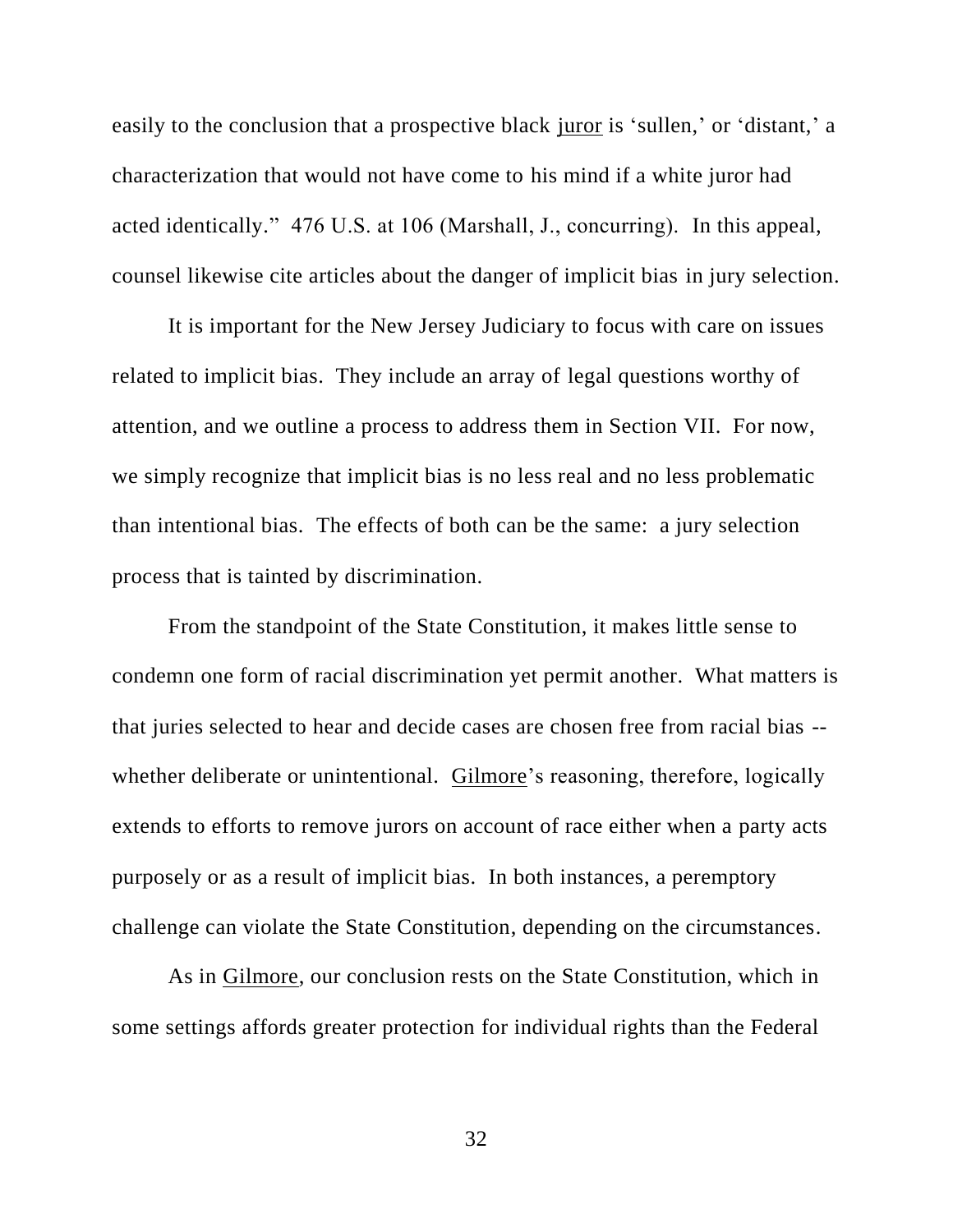Constitution. 103 N.J. at 522-23; cf. Jefferson, 429 P.3d at 470; see also State v. Saintcalle, 309 P.3d 326, 335-37 (Wash. 2013).

#### $C_{\cdot}$

The courts, not the parties, oversee jury selection. See Pellicer v. Saint Barnabas Hosp., 200 N.J. 22, 40 (2009) ("The chief responsibility for conducting jury selection rests with the trial judge." (quoting State v. Wagner, 180 N.J. Super. 564, 567 (App. Div. 1981))).

Various statutes address the court's administration of the jury selection process. See, e.g., N.J.S.A. 2B:20-3 to -9, -11, -13, -15 (noting the Assignment Judge's role relating to questionnaires, selection, certification, summoning, excuses, and discharge of jurors); N.J.S.A. 2B:23-2, -3, -10, -14 (setting forth the court's role relating to the selection, empanelment, examination, and challenging of petit jurors); see also In re Supervision & Assignment of Petit Jury Panels, 60 N.J. 554, 559-62 (1972). In addition, Rule 1:8-3(a) directs judges to question prospective jurors. In the court's discretion, the parties may supplement the court's questions. R. 1:8-3(a).

Of particular note here, "the job of enforcing Batson rests first and foremost with trial judges." Flowers, 588 U.S. at \_\_\_, 139 S. Ct. at 2243. They have "the primary responsibility to . . . prevent racial discrimination from seeping into the jury section process." Ibid.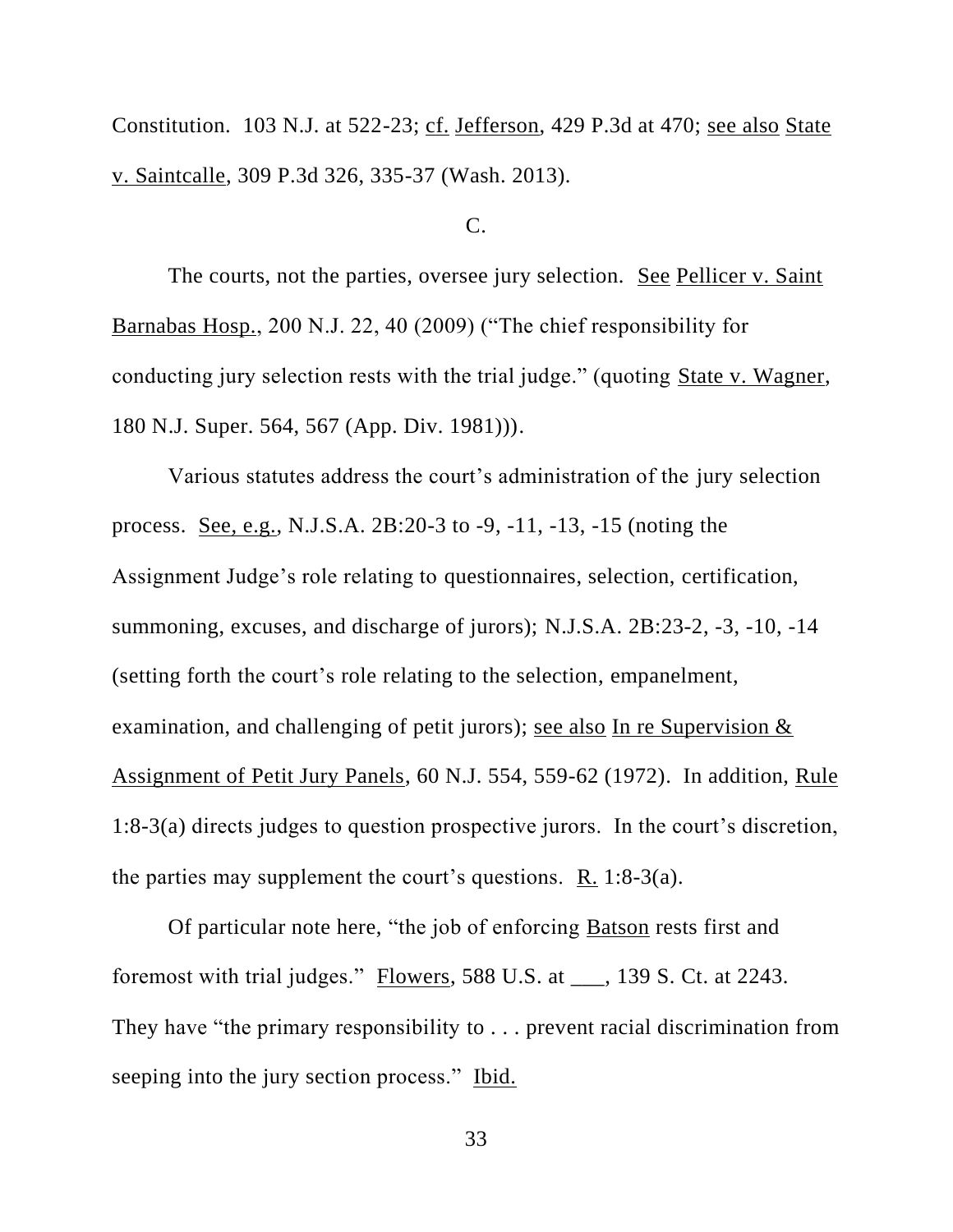IV.

The practice of running background checks on prospective jurors raises a question of first impression for the Court.

## $\mathbf{A}$ .

All parties have an interest in seating "as impartial a jury as possible." State v. McCombs, 81 N.J. 373, 375 (1979). Collectively, the court and counsel must strive to ensure the selection of jurors who are unbiased and will search for the truth.

The process of voir dire -- of questioning prospective jurors -- is intended to identify and exclude people who cannot be impartial. To that end, trial judges pose a mix of pointed and open-ended questions to elicit relevant information from prospective jurors. Administrative Directive #4-07: Jury Selection -- Model Voir Dire Questions -- Revised Procedures and Questions (May 16, 2007).

The process must also be respectful of jurors who do not expect that by appearing for jury duty, they will be subject to a criminal history check. See State v. Bessenecker, 404 N.W.2d 134, 138 (Iowa 1987). If that were the case, many qualified jurors would be less willing to serve, and some might not appear altogether.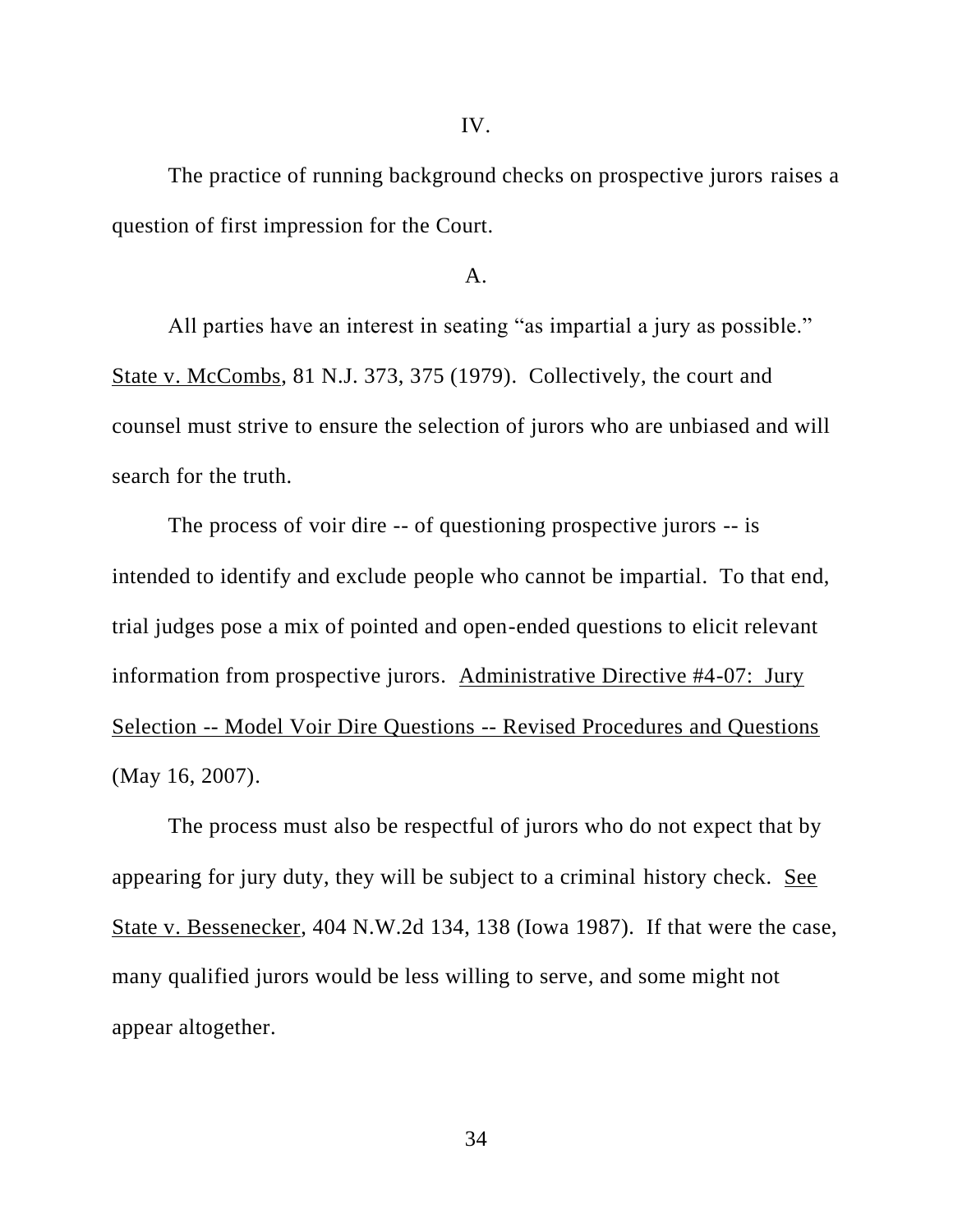Today, the State alone has the ability to unilaterally conduct criminal history checks on prospective jurors. Although defendants may search for public information that is available online, they cannot access official databases with the most accurate data. Under the current system, therefore, both sides do not operate under the same set of rules.

The State represents that it is extremely rare for it to conduct background checks on prospective jurors. It relies on regulations promulgated by the Department of Law and Public Safety as the source of its authority. The regulations restrict "[a]ccess to criminal history record information for criminal justice purposes . . . to criminal justice agencies." N.J.A.C. 13:59- 2.4(a) (emphasis added). Criminal justice agencies may obtain that information "for purposes of the administration of criminal justice." Id. at - 2.1(a) (emphasis added). The highlighted terms encompass "[t]he detection, apprehension, detention, . . . prosecution, [or] adjudication . . . of accused persons or criminal offenders." Id. at -1.1. Because jury selection is a part of the adjudicative process, the State contends, it has the power to run criminal history checks on prospective jurors.

There is very little case law on the subject. We therefore do not question the State's good-faith belief that it had the authority to run the background check it conducted in this case. But administrative regulations generally may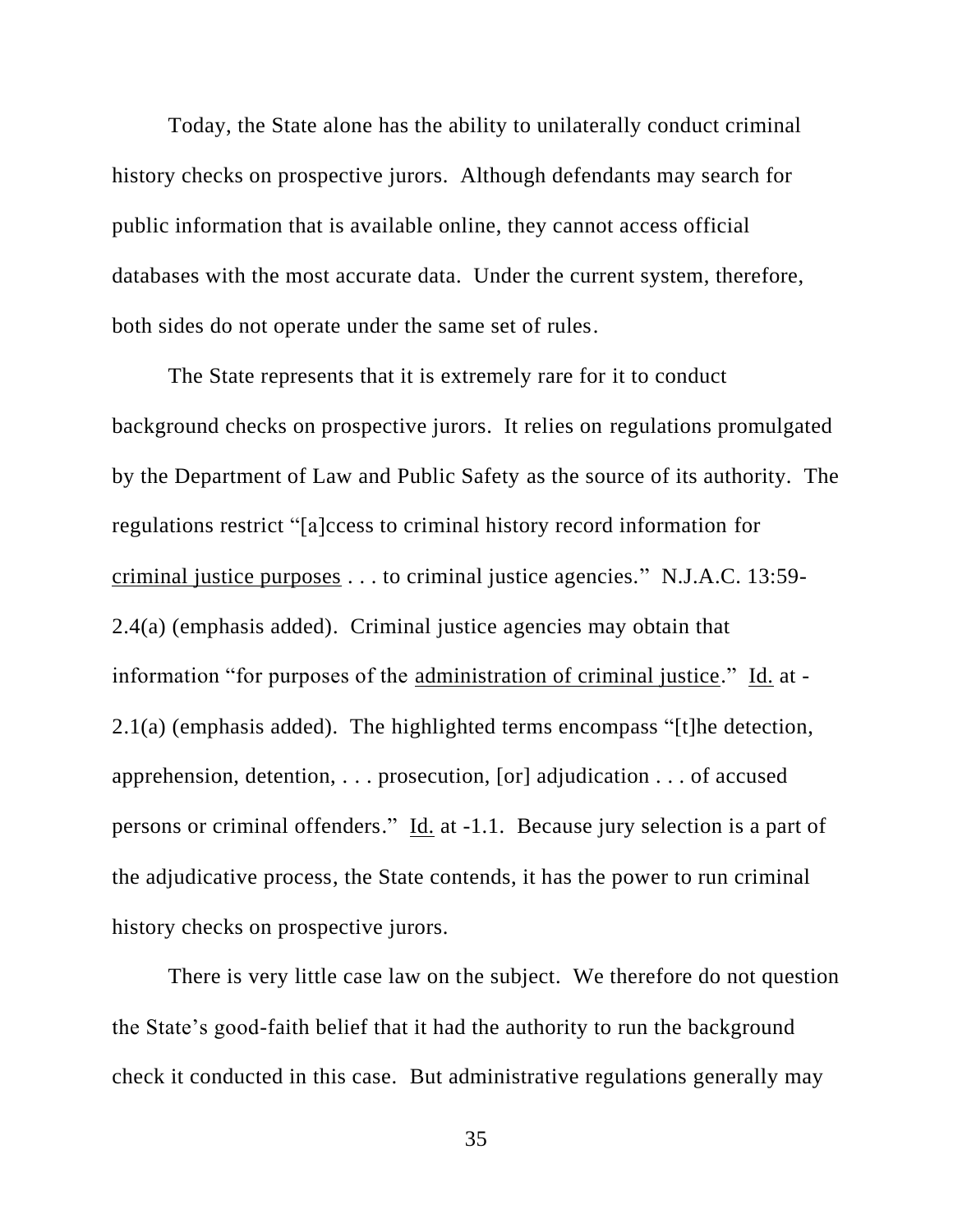not govern the intricacies of jury selection any more than they could control other aspects of a trial.

The State Constitution authorizes the Legislature to pass general, but not special, laws relating to "[s]electing, drawing, summoning or empaneling grand or petit jurors." N.J. Const. art. IV,  $\S 7$ ,  $\P 9(4)$ .<sup>4</sup> At the same time, the Constitution directs that "[t]he Supreme Court shall make rules governing the administration of all courts in the State and, subject to the law, the practice and procedure in all such courts." N.J. Const. art. VI, § 2, ¶ 3; see also Winberry v. Salisbury, 5 N.J. 240, 243-48, 255 (1950) (noting that the area of practice and procedure is exclusively within the Court's rulemaking power); In re Supervision of Petit Jury Panels, 60 N.J. at 559-62 (discussing various statutes but noting that "the Constitution reposes in the Supreme Court the responsibility to see that all aspects of jury procedure -- so uniquely vital to our system of judicial administration -- are preserved, maintained and developed to play their essential part in meting out justice").

The above regulations are therefore not determinative of how and when background checks can be done of prospective jurors.

<sup>&</sup>lt;sup>4</sup> N.J.S.A. 53:1-20.6(a), which enables the Superintendent of the State Police to adopt rules and regulations relating to the "dissemination . . . of criminal history record background information" is not a source of authority for the process of selecting jurors.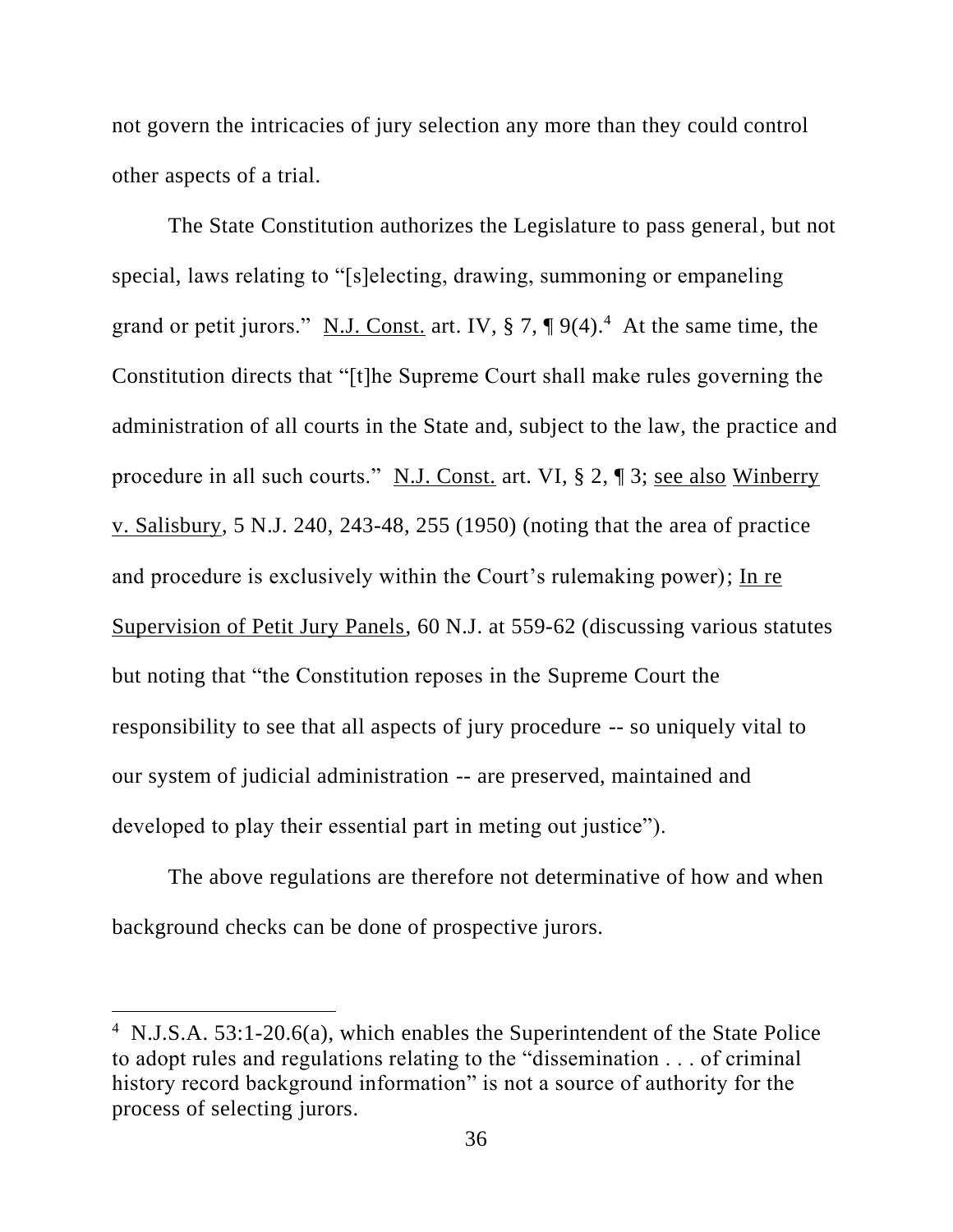B.

New Jersey case law on the issue is sparse. One reported Law Division decision rejected the State's request for a list of dates of birth for members of the jury pool. In re State ex rel. Essex Cnty. Prosecutor's Off., 427 N.J. Super. 1, 26 (Law Div. 2012). The State intended to use the information to run criminal background checks on prospective jurors. Id. at 4.

The court noted that individuals summoned for jury service have reasonable privacy concerns, id. at 19, and that providing information only to the prosecution raised due process issues, id. at 24-25. The court also observed that granting the State full "discretion to decide which jurors to research and for what reasons" raised concerns addressed in Batson and Gilmore. Id. at 25. In the end, the court held that "[t]he neutrality of the Judiciary, fundamental notions of fairness, due process protections afforded to criminal defendants, and the potential for abuse in the uneven sharing of information" counseled against giving "private juror information to the State." Id. at 25-26.

Other jurisdictions have considered background checks on prospective jurors. The Iowa Supreme Court held that prosecutors may run a criminal history check only if they first obtain a court order. Bessenecker, 404 N.W.2d at 138 (interpreting a state statute). To justify the request, prosecutors must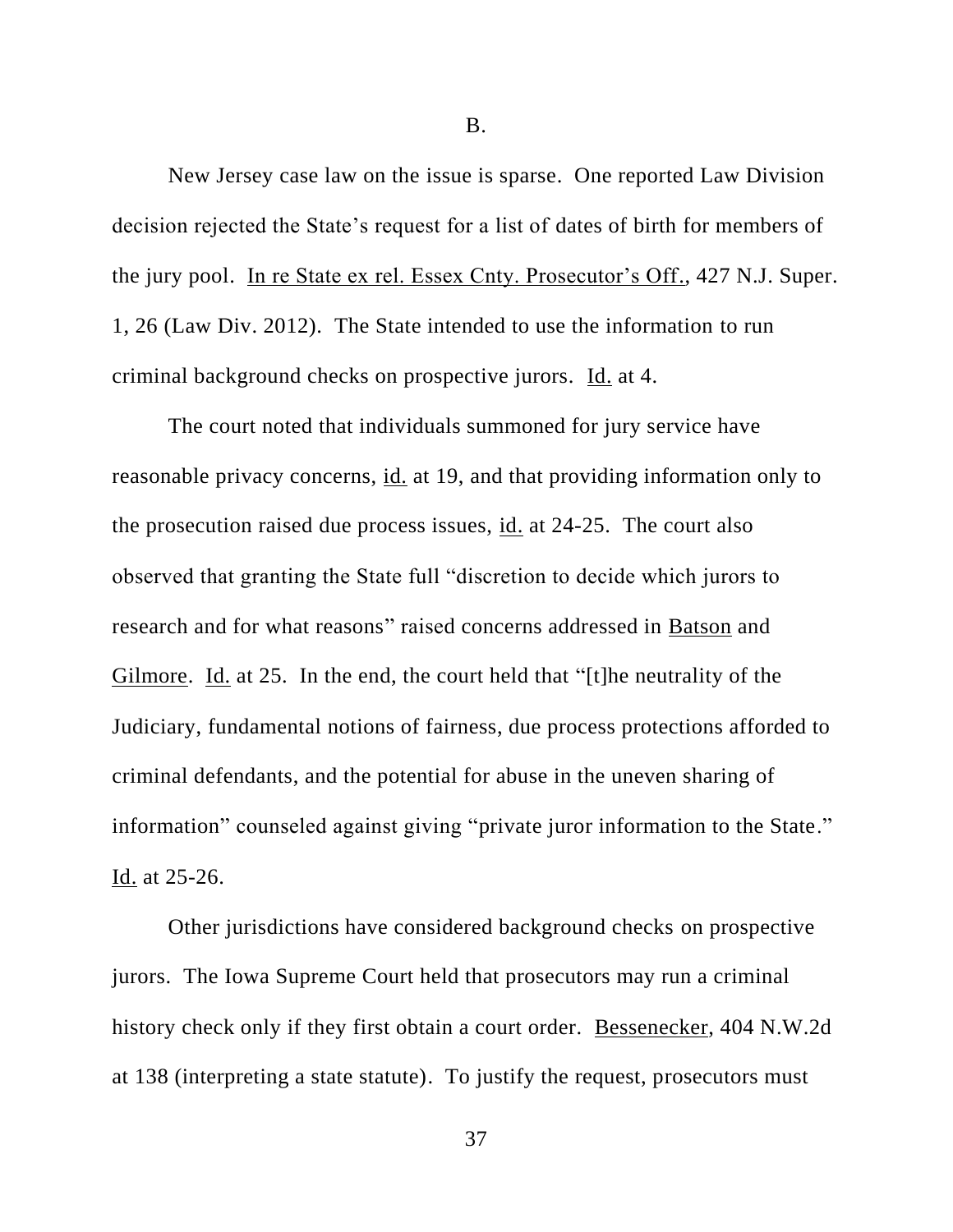show "there is a reasonable basis for believing that the rap sheet may contain information that is pertinent to the individual's selection as a juror and that is unlikely to be disclosed through voir dire or through juror questionnaires." Ibid.

To avoid possible abuses, the Supreme Judicial Court of Massachusetts has held that prosecutors must obtain court approval to perform criminal record checks on jurors after a jury is sworn. Commonwealth v. Hampton, 928 N.E.2d 917, 930-31 (Mass. 2010). If a check is run during jury selection, prosecutors must immediately share the information with defense counsel. Commonwealth v. Cousins, 873 N.E.2d 742, 750 (Mass. 2007).

Other jurisdictions also require prosecutors who access criminal history records to disclose that information to defense counsel. See State v. Goodale, 740 A.2d 1026, 1030-31 (N.H. 1999); Losavio v. Mayber, 496 P.2d 1032, 1034-35 (Colo. 1972) (en banc); Tagala v. State, 812 P.2d 604, 612-13 (Alaska Ct. App. 1991); see also State v. Second Jud. Dist. Ct., 431 P.3d 47, 50-52 (Nev. 2018) (requiring disclosure of criminal history information from a government database that is unavailable to the defense upon a defense motion); Bessenecker, 404 N.W.2d at 139 (requiring disclosure to defendant "unless good cause is shown to the contrary"); cf. People v. Murtishaw, 631 P.2d 446,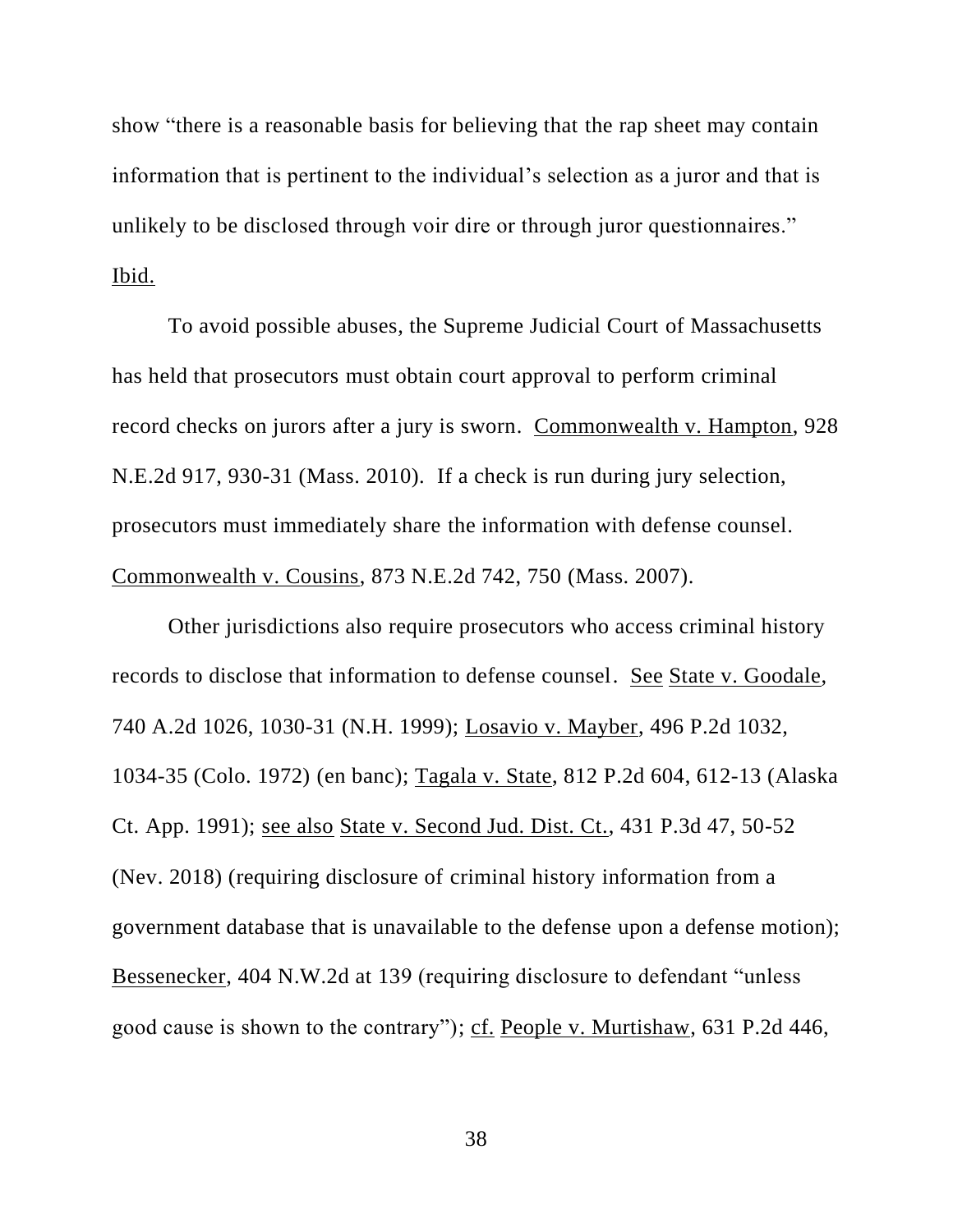465 (Cal. 1981) (holding trial judges "have discretionary authority to permit defense access to jury records and reports").

Yet other courts impose no such limits on the prosecution. See Coleman v. State, 804 S.E.2d 24, 30 (Ga. 2017); Charbonneau v. State, 904 A.2d 295, 319 (Del. 2006); State v. Smith, 532 S.E.2d 773, 779-80 (N.C. 2000); People v. Franklin, 552 N.E.2d 743, 750-51 (Ill. 1990); State v. Jackson, 450 So. 2d 621, 628 (La. 1984); Salmon v. Commonwealth, 529 S.E.2d 815, 819 (Va. Ct. App. 2000); State v. Hernandez, 393 N.W.2d 28, 29-30 (Minn. Ct. App. 1986). C.

In providing guidance on this topic, we attempt to accommodate multiple interests: the overriding importance of selecting fair juries that are comprised of qualified, impartial individuals; the need for an evenhanded approach that applies to all parties; the need to guard against background checks prompted by actual or implicit bias; and the importance of having a process that respects the privacy of jurors and does not discourage them from serving. With those aims in mind, we rely on the Court's supervisory power to outline the following framework for conducting criminal background checks of jurors. See N.J. Const. art. VI, § 2, ¶ 3; In re Supervision of Petit Jury Panels, 60 N.J. at 561-62.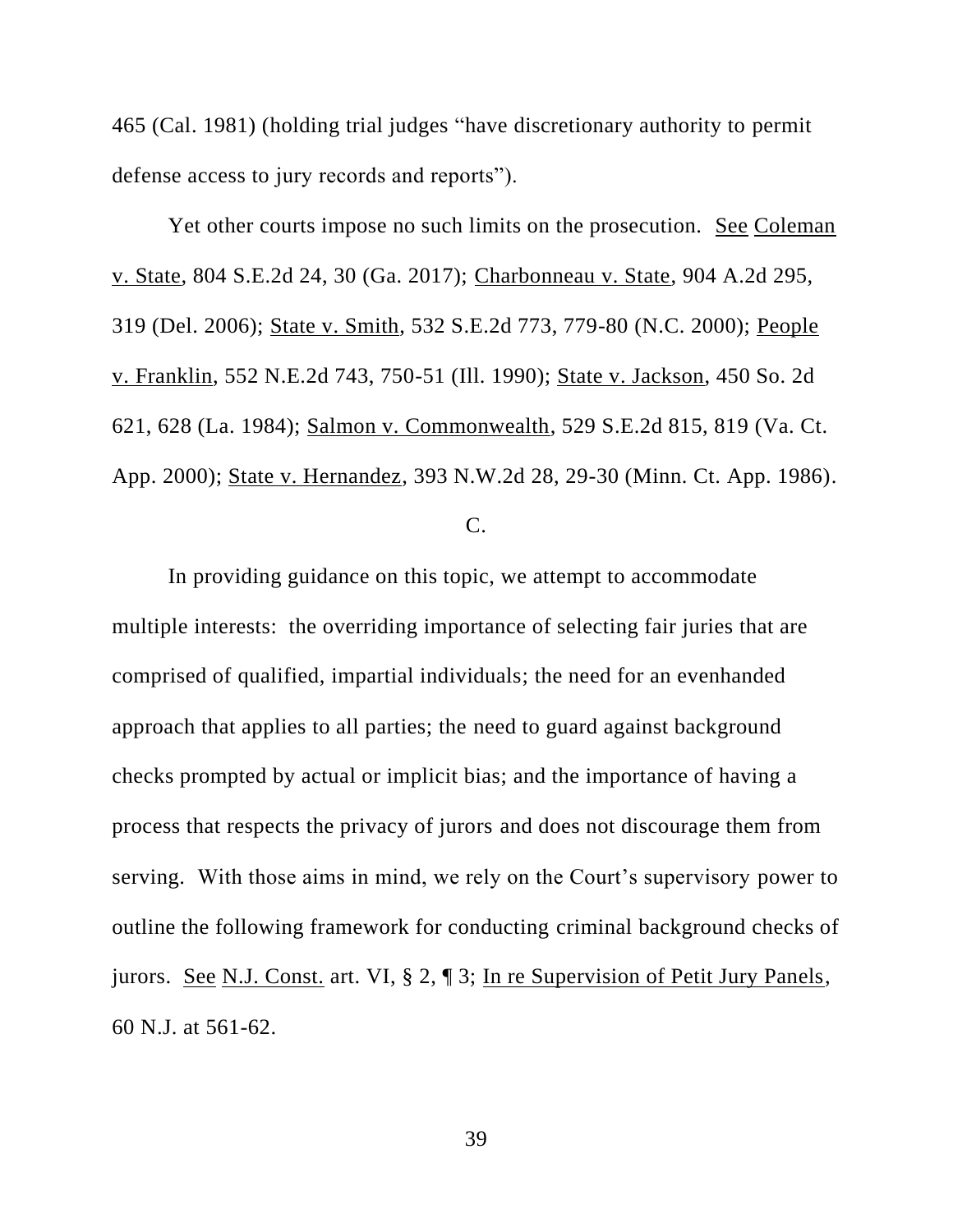Going forward from today, any party seeking to run a criminal history check on a prospective juror must first get permission from the trial court. For requests made before the jury has been empaneled, the prosecution or defense should present a reasonable, individualized, good-faith basis to believe that a record check might reveal pertinent information unlikely to be uncovered through the ordinary voir dire process. See Bessenecker, 404 N.W.2d at 138. The Attorney General agrees that mere hunches are not sufficient to justify a criminal record check.

Opposing counsel must be notified of the request. If counsel objects, the court should give both sides an opportunity to be heard. As a general rule, we do not envision a full-blown Batson/Gilmore hearing at this phase of the proceedings. Trial judges have discretion to limit or expand the scope of an argument based on the circumstances presented and the interests set forth above.

Certain requests can be dispensed with quickly. The Attorney General appropriately conceded that prosecutors should not seek to check "jurors' criminal histories just because they deny having been arrested, charged with a crime, or convicted of a crime." Nor would there be a reasonable basis to conduct a background check simply because a prospective juror had prior contact with law enforcement officers; expressed distrust of law enforcement;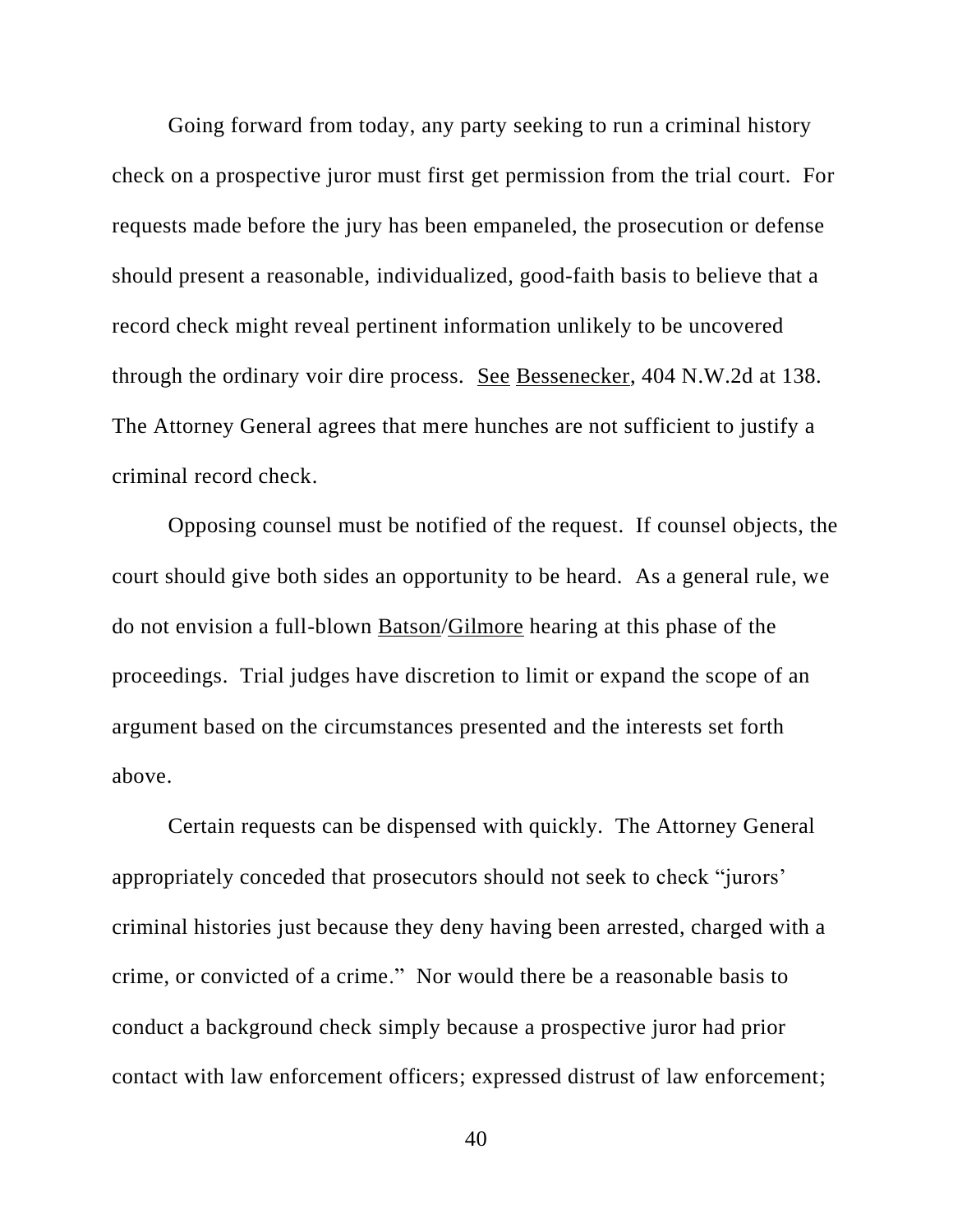has a close relationship with individuals who have been accused of or were victims of crime; lives in a high-crime neighborhood; has a child outside of marriage; receives public benefits; or is not a native English speaker. See Wash. Gen. R. 37(h). We adopt those presumptively invalid reasons in large part from a rule the Washington Supreme Court enacted in the context of peremptory challenges. See ibid.

As a practical matter, the Judiciary does not have the ability to conduct background checks on its own. If the court grants a party's request, the prosecution will ask the appropriate law enforcement official to run a criminal history check. To ensure a level playing field, the results are to be shared with all parties and the court.

If the results raise legitimate concerns about a person's ability to serve, the trial judge should question the prospective juror. See Andujar, 462 N.J. Super. at 555. Some individuals may simply not qualify for jury service under the law.<sup>5</sup> In other cases, the outcome may be far from clear. Jurors, therefore,

<sup>5</sup> N.J.S.A. 2B:20-1 lists the statutory requirements for jury service. To be eligible, a person must (1) be 18 years of age or older, (2) be able to read and understand English, (3) be a citizen of the United States, (4) be a resident of the county in which the individual was summoned, (5) not have been convicted of any indictable offense, and (6) not have any mental or physical disability that would prevent the person from serving. A prior arrest or outstanding warrant does not automatically bar an individual from serving on a jury.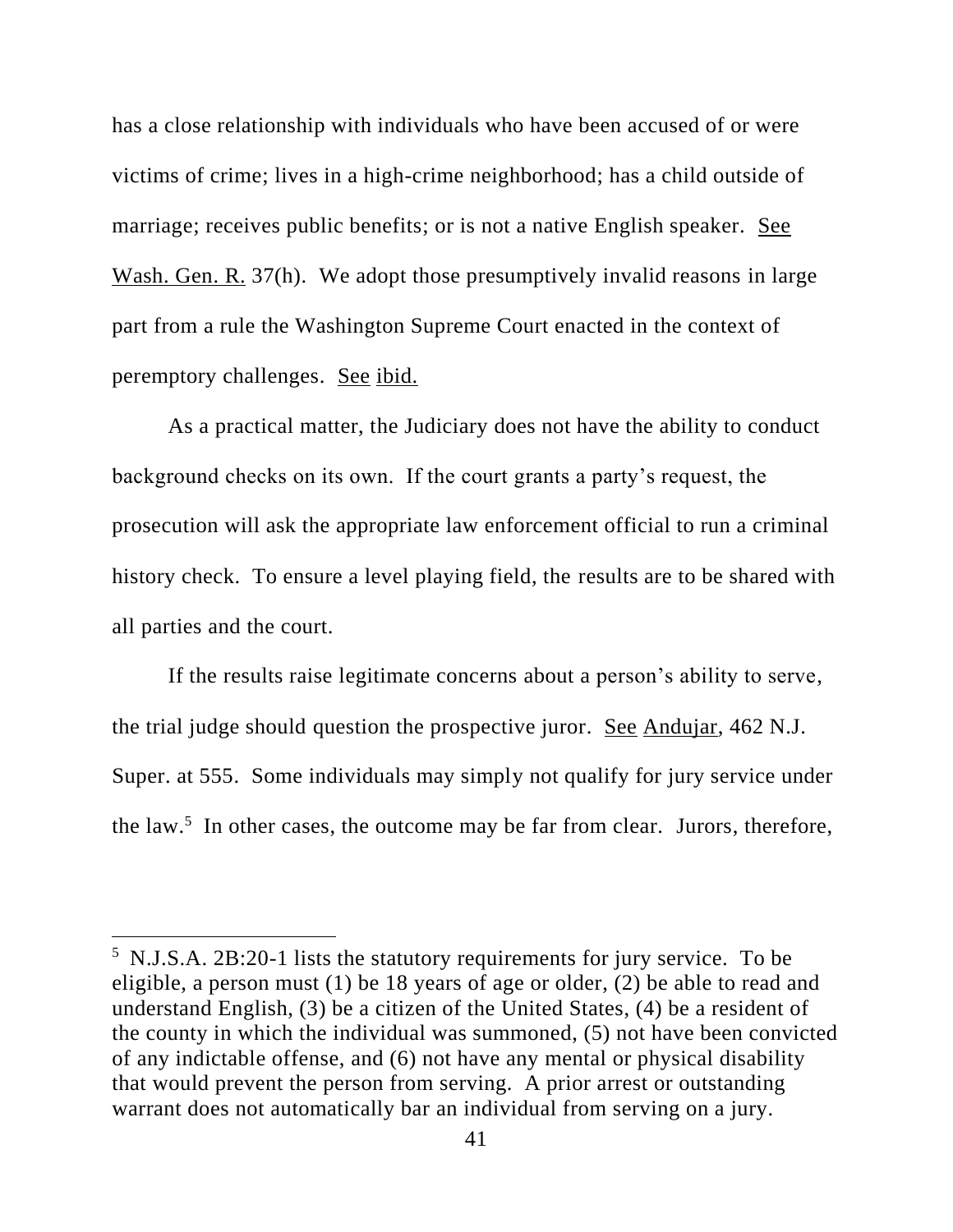should generally be afforded an opportunity to explain and provide context for the results of a background check.

Judges are to question prospective jurors on the record and may invite counsel to supplement the inquiry, consistent with Rule 1:8-3(a). Afterward, either party can seek to remove the juror for cause or use a peremptory challenge. At that point, a party may raise a Batson/Gilmore challenge.

In very rare cases, a party may ask the court for leave to perform a criminal record check on a juror after a jury is empaneled. To avoid any possible efforts to manipulate the make-up of a sitting jury, requests for background checks of empaneled jurors should be granted only when compelling circumstances exist. See Hampton, 928 N.E.2d at 930-31. If, for example, a party learned during trial that a sitting juror had been convicted of an indictable offense, the situation would present a compelling circumstance.

#### V.

Under the circumstances here, we find that defendant was denied his right under the State Constitution to a fair and impartial jury selected free from discrimination. The record reveals that implicit or unconscious racial bias infected the jury selection process in violation of defendant's fundamental rights.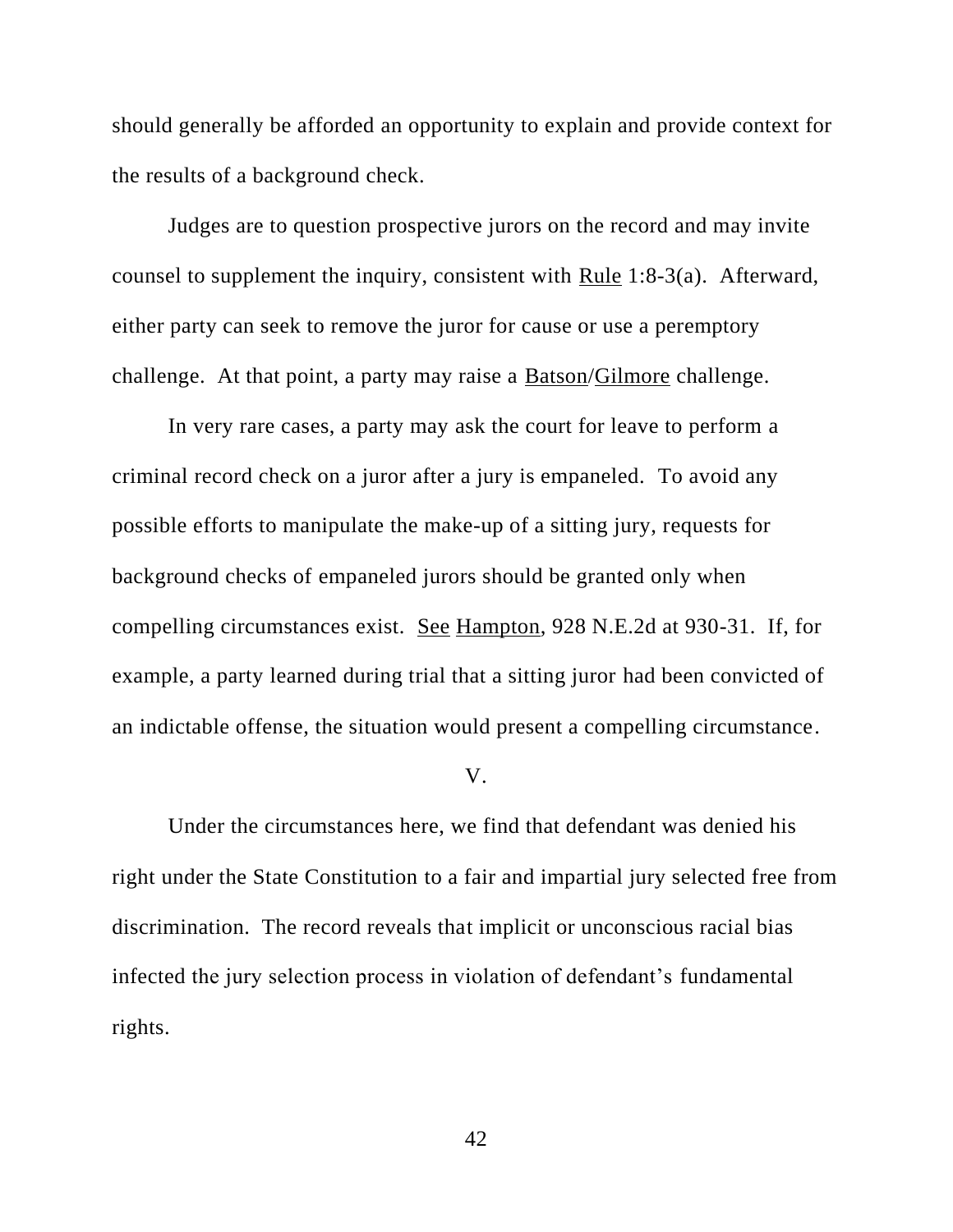Earlier in the opinion, we recounted the voir dire process for F.G. at length and set out different concerns the State and defense counsel voiced. Among other reasons, it appears from the record that the State did not want F.G. seated as a juror because of his relationships with multiple individuals who had committed crimes or were victims of crime. F.G., a Black male from Newark, admitted he grew up in a neighborhood where many residents sold drugs, including a number of his friends. He said he knew them and was familiar with their lifestyle but explained he did not follow their path. He also explained that he was familiar with certain language used in the criminal justice system, like "CDS" and "trigger lock," from the "neighborhood."

None of that disqualified F.G. from serving on a jury. Growing up in high-crime area is not a basis to be removed from a jury panel. Having friends who broke the law is not either. Just the same, understanding actual terms that relate to drug and firearms offenses is not a reason to be kept off a jury.

F.G., an employee at the Department of Public Works who coached football in his spare time, made clear that he believed the criminal justice system was fair and effective "because you are judged by your peers." Yet the prosecution suggested his background and associations "dr[ew] into question whether he respect[ed] the criminal justice system" and the rule of law. Taken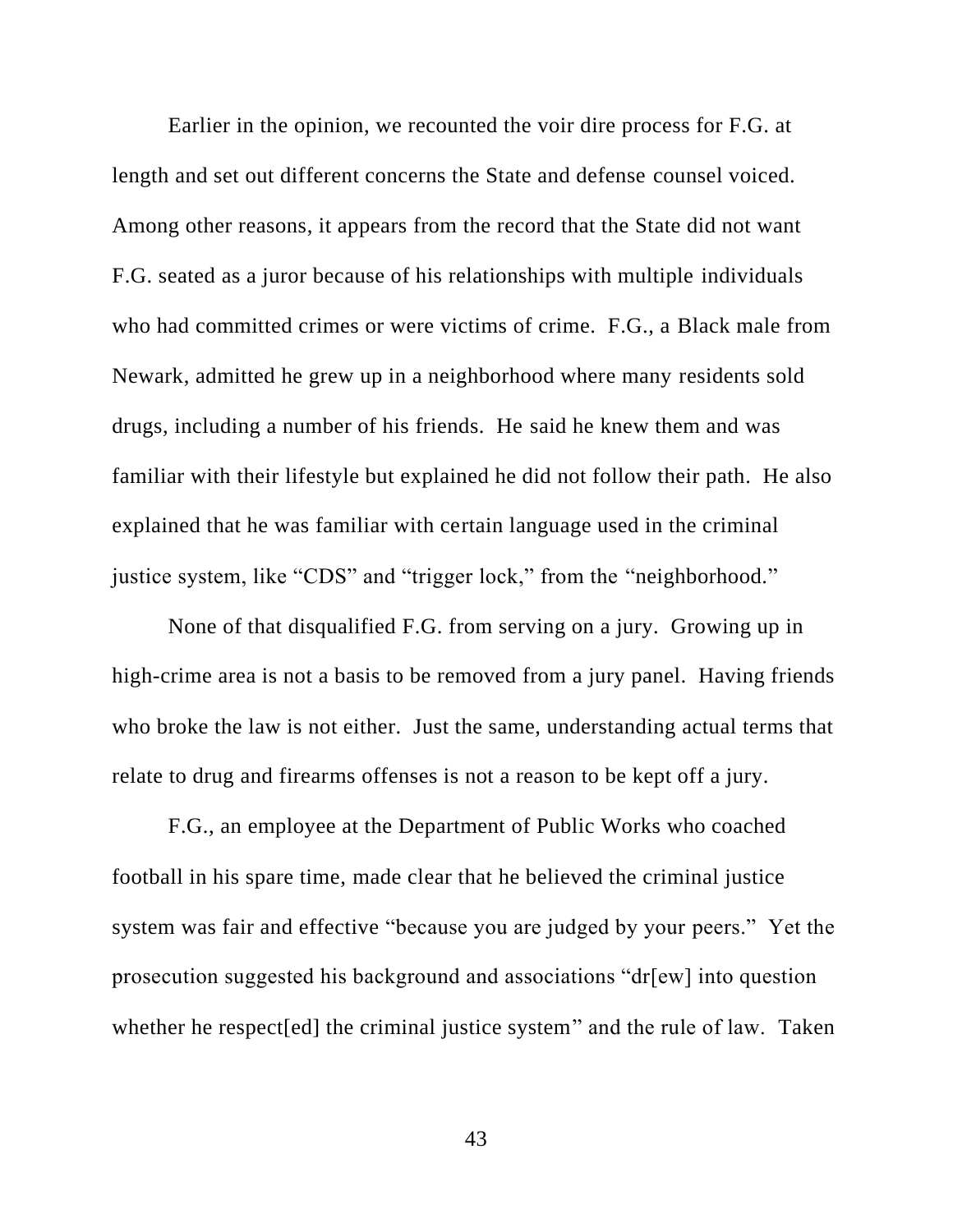as a whole, the State's arguments during the voir dire process to remove F.G. reflected implicit or unconscious bias about race.

As the Appellate Division aptly noted, "[t]he prosecutor presented no characteristic personal to F.G. that caused concern, but instead argued essentially that because he grew up and lived in a neighborhood where he was exposed to criminal behavior, he must have done something wrong himself or must lack respect for the criminal justice system." Andujar, 462 N.J. Super. at 562. That argument, the court observed, was not new, and historically stemmed from impermissible stereotypes about racial groups -- particularly Black Americans. Ibid.

The prosecution also speculated that, based on F.G.'s answers, it "felt" as though he knew more people who had been accused or were victims of crimes and had not been forthcoming about them. Defense counsel, in response, pointed out the obvious: that living in a high-crime area exposes a person to certain facts of life. Counsel noted that "to hold it against him that . . . things have happened around him to people that he knows . . . would mean that a lot of people from Newark would not be able to serve."

The trial court properly denied the State's challenge that F.G. be removed for cause. Ordinarily, the next step would have been for the State to exercise a peremptory challenge that defendant could have challenged under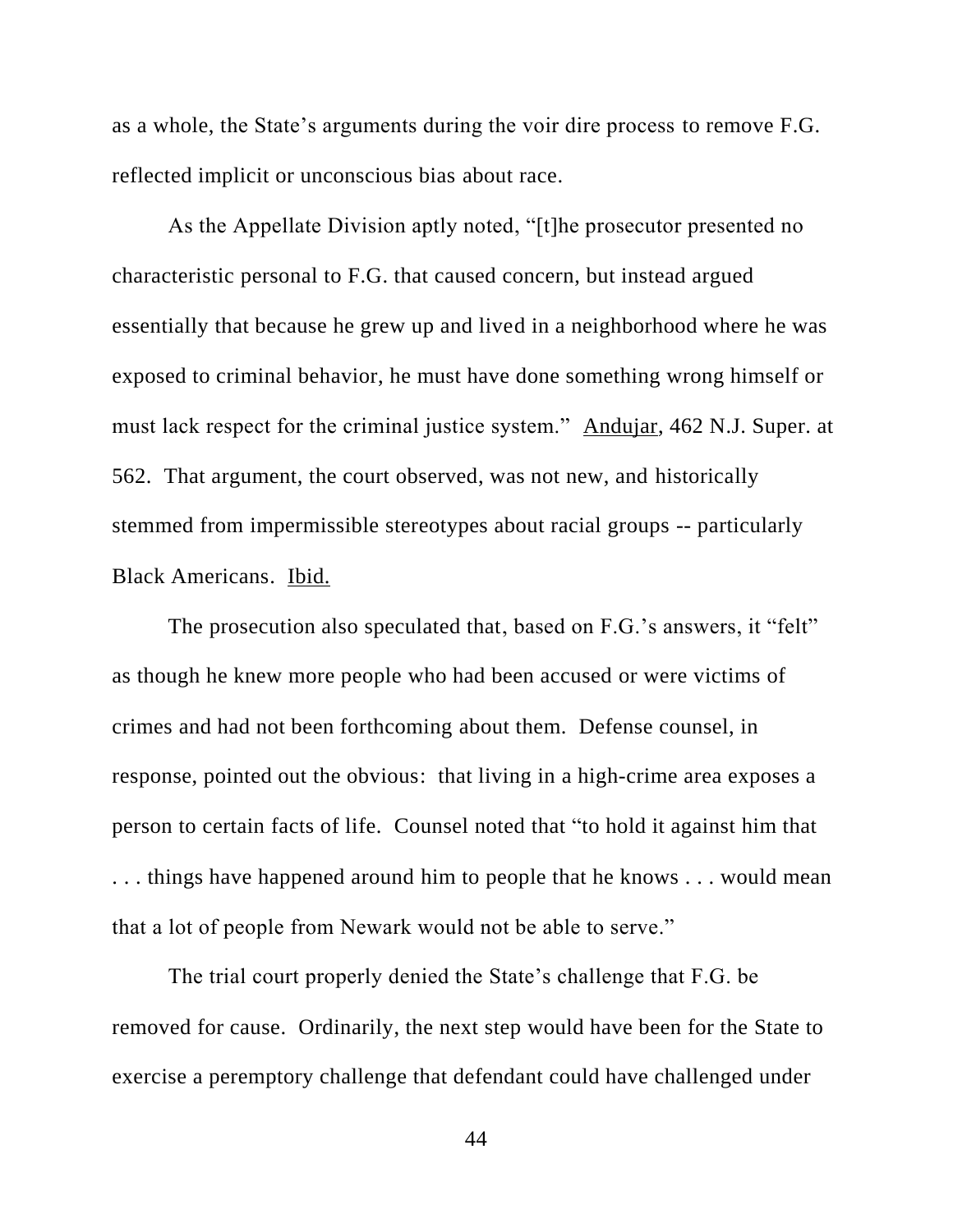Batson and Gilmore. Instead, the State ran a criminal history check on F.G. In doing so, it relied on reasons the trial court had rejected. To be clear, the State would not have been able to run a criminal history check under the standard outlined above. It has yet to offer a reasonable, individualized basis for conducting a record check of F.G. As a result, to the extent the State relies on the results of the check to justify F.G.'s removal, its argument lacks force.

The series of events raises another serious concern as well. According to the record, the State did not randomly search prospective jurors for their criminal history. It focused on a single juror, F.G. As the Supreme Court has explained, disparate investigations of minority jurors may turn up "seemingly race-neutral reasons to strike the prospective jurors of a particular race." Flowers, 588 U.S. at \_\_\_, 139 S. Ct. at 2248. Disparate investigations may also indicate that discrimination has occurred during jury selection. See ibid.

F.G.'s record check uncovered two prior arrests and an outstanding warrant from Newark Municipal Court issued in 2015. F.G. had no prior convictions, and the open warrant for simple assault was dismissed eight weeks later. His history did not disqualify him from jury service. See N.J.S.A. 2B:20-1.

The State appropriately alerted the judge and defense counsel to the results. But it also contacted law enforcement in an apparent effort to have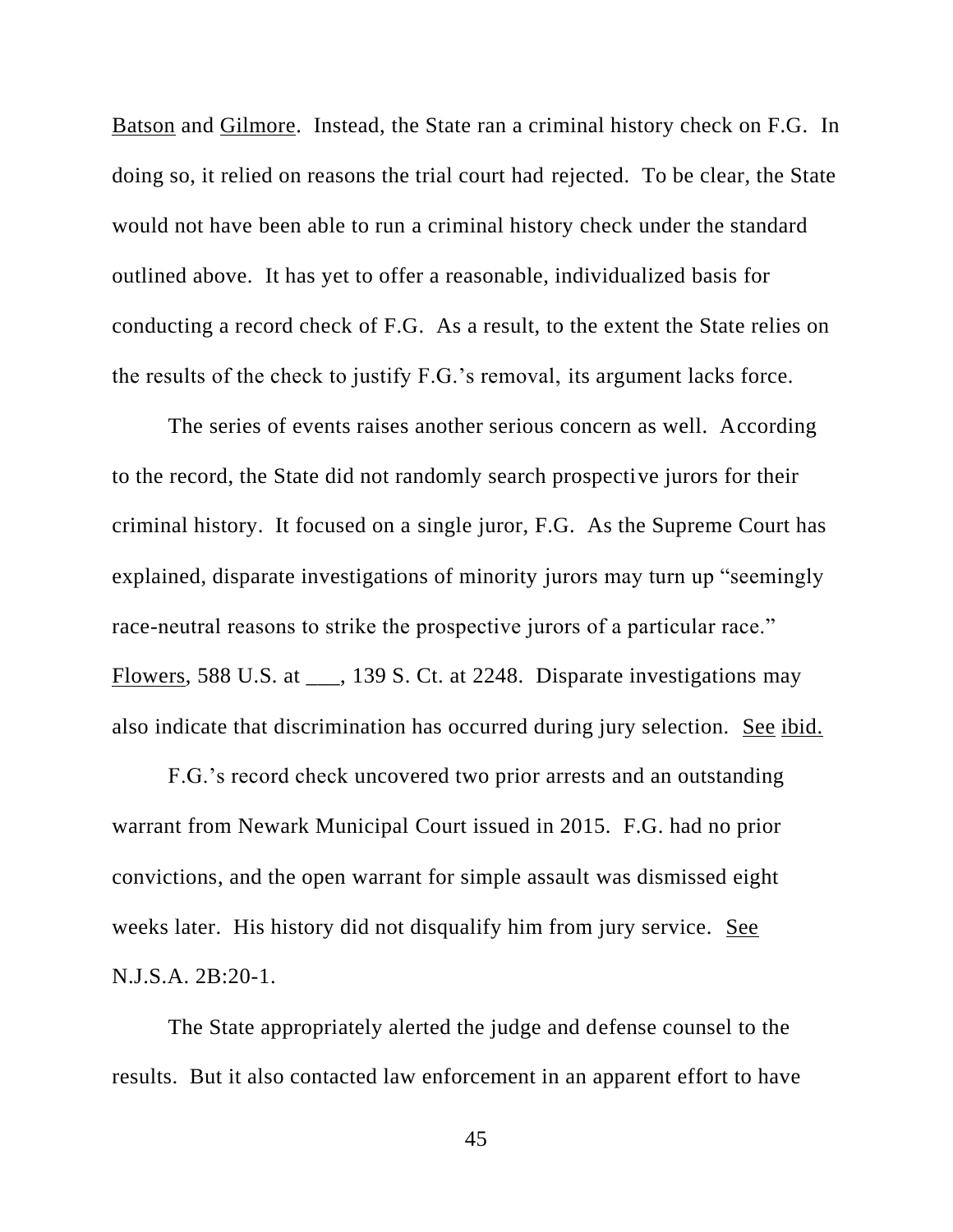F.G. arrested before jury selection resumed. With F.G.'s arrest set in motion, the discussion in court the day after F.G.'s voir dire shifted to how his arrest should be carried out.

Defense counsel did not object to the State's renewed application to remove F.G. for cause. Counsel, however, did place a number of concerns on the record: that the State singled out F.G. to check for a criminal record; that it chose to run a background check on a juror it did not like; and that selectively targeting F.G. implicated constitutional concerns. When the prosecution renewed its motion to remove F.G. for cause, counsel should have presented a more crisp, precise objection, which the defense has since advanced. At the time, despite the broader concerns counsel asserted, defense counsel asked only for an additional peremptory challenge.

Under settled case law, counsel must present a timely objection during jury selection. See Gilmore, 103 N.J. at 535 (concerning objections to peremptory challenges); Osorio, 199 N.J. at 501. We do not relax that requirement. An objection prompts the timely review of any questionable challenges under Batson/Gilmore. Here, however, by unilaterally running a criminal history check on F.G. and setting his arrest in motion, the State effectively evaded any Batson/Gilmore analysis. In light of the framework outlined for future background checks, what took place at defendant's trial is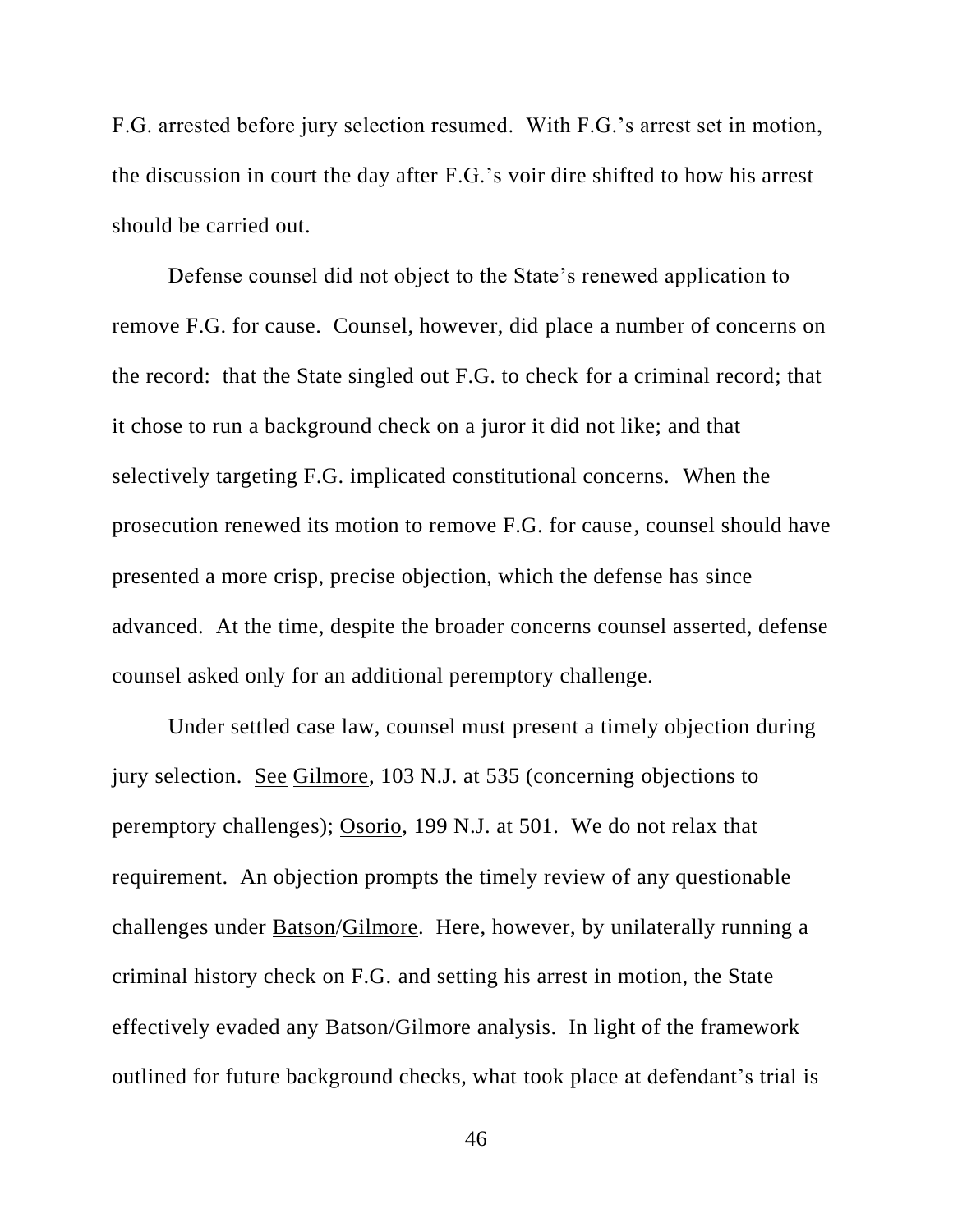unlikely to happen again. Nonetheless, we cannot look away from evidence suggesting implicit bias in the jury selection process that appears in the extensive record before the Court.

Although no formal Batson/Gilmore evaluation was conducted before the trial court, the record relating to F.G.'s removal is unusually detailed. An extended series of arguments over the course of two days sets forth the parties' positions and explains their actions. That record reveals that the circumstances surrounding F.G.'s dismissal allowed for an inference that his removal was based on race -- which, again, is a slight burden to establish. See Batson, 476 U.S. at 97 (noting that a party's "questions and statements during voir dire examination and in exercising [the party's] challenges may support or refute an inference of discriminatory purpose"); Osorio, 199 N.J. at 492.

F.G., a minority juror, answered all questions posed in a manner that led the trial judge to conclude "he would make a fair and impartial juror." The judge added, "[e]verything he said and the way he said it leaves no doubt in my mind that he[] . . . does not have any bias towards the State nor the defense for anything." The State nonetheless selectively conducted a background check on F.G. alone, based on a hunch F.G. could not be impartial because of his background, associations, and familiarity with the criminal justice system. See Flowers, 588 U.S. at \_\_\_, 139 S. Ct. at 2247-48; Gilmore, 103 N.J. at 539.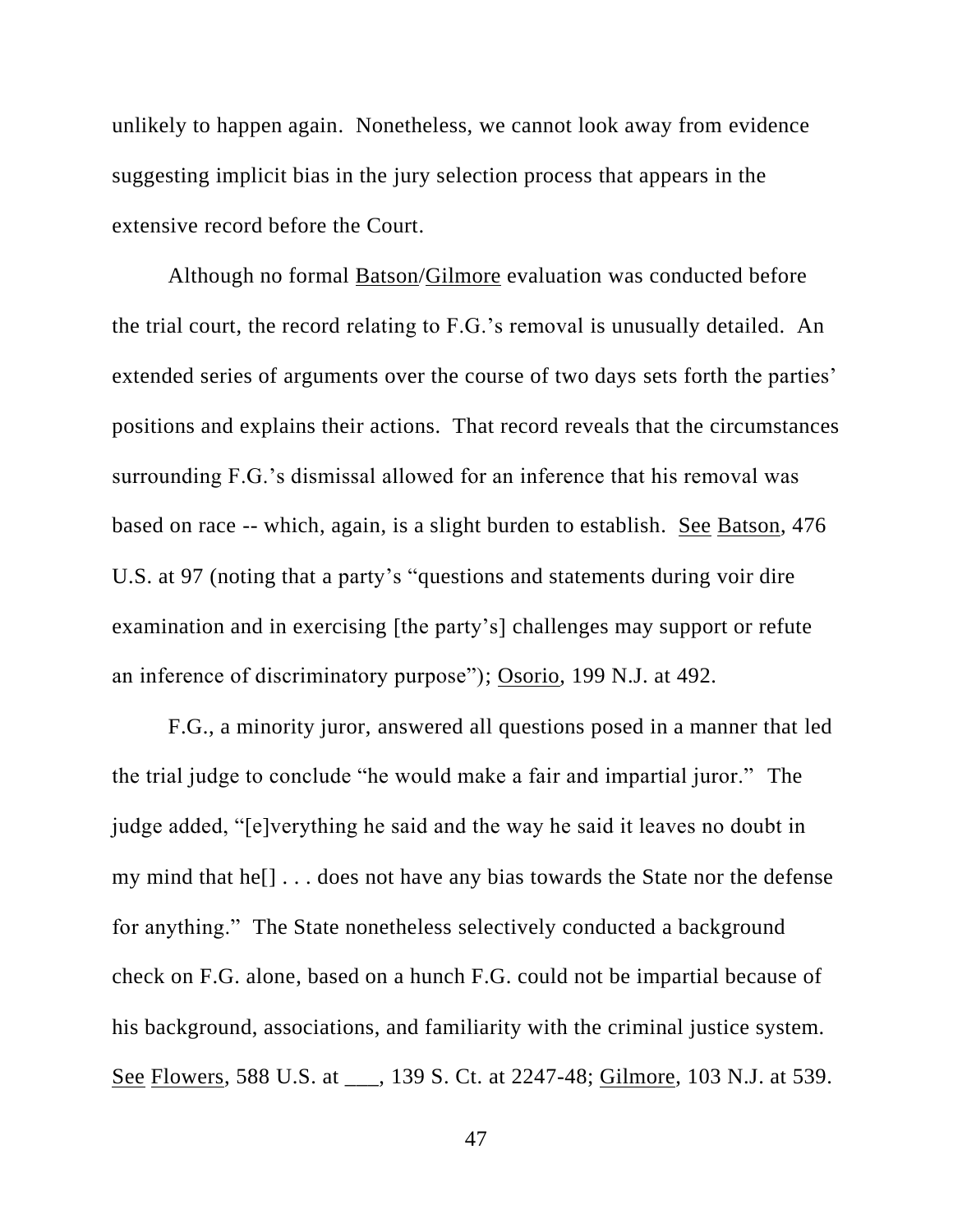For reasons already discussed, the State's justifications for running the check and seeking F.G.'s removal did not rebut that inference of discrimination. Osorio, 199 N.J. at 492, 504. In fact, the trial court had already considered and discounted the State's reasons when the court denied its motion to remove F.G. for cause. And throughout the appellate process, the State has not provided a convincing non-discriminatory reason for the steps it took to keep F.G. off the jury.

Finally, weighing the evidence in the record as a whole reveals, by a preponderance of the evidence, that F.G.'s removal and the background check that prompted it stemmed from impermissible presumed group bias. Id. at 492-93. Plus, as noted earlier, the background check itself did not uncover information that disqualified F.G. from serving on a jury.

To be clear, we do not find the trial prosecutors engaged in purposeful discrimination or any willful misconduct. The record, instead, suggests implicit or unconscious bias on the part of the State. In the end, we find that defendant's constitutional right to be tried by an impartial jury, selected free from discrimination, was violated.

There are a limited number of remedies available now. During jury selection, a trial court can return an excused juror to the jury box, forfeit one side's peremptory challenges, grant the other side additional ones, or start the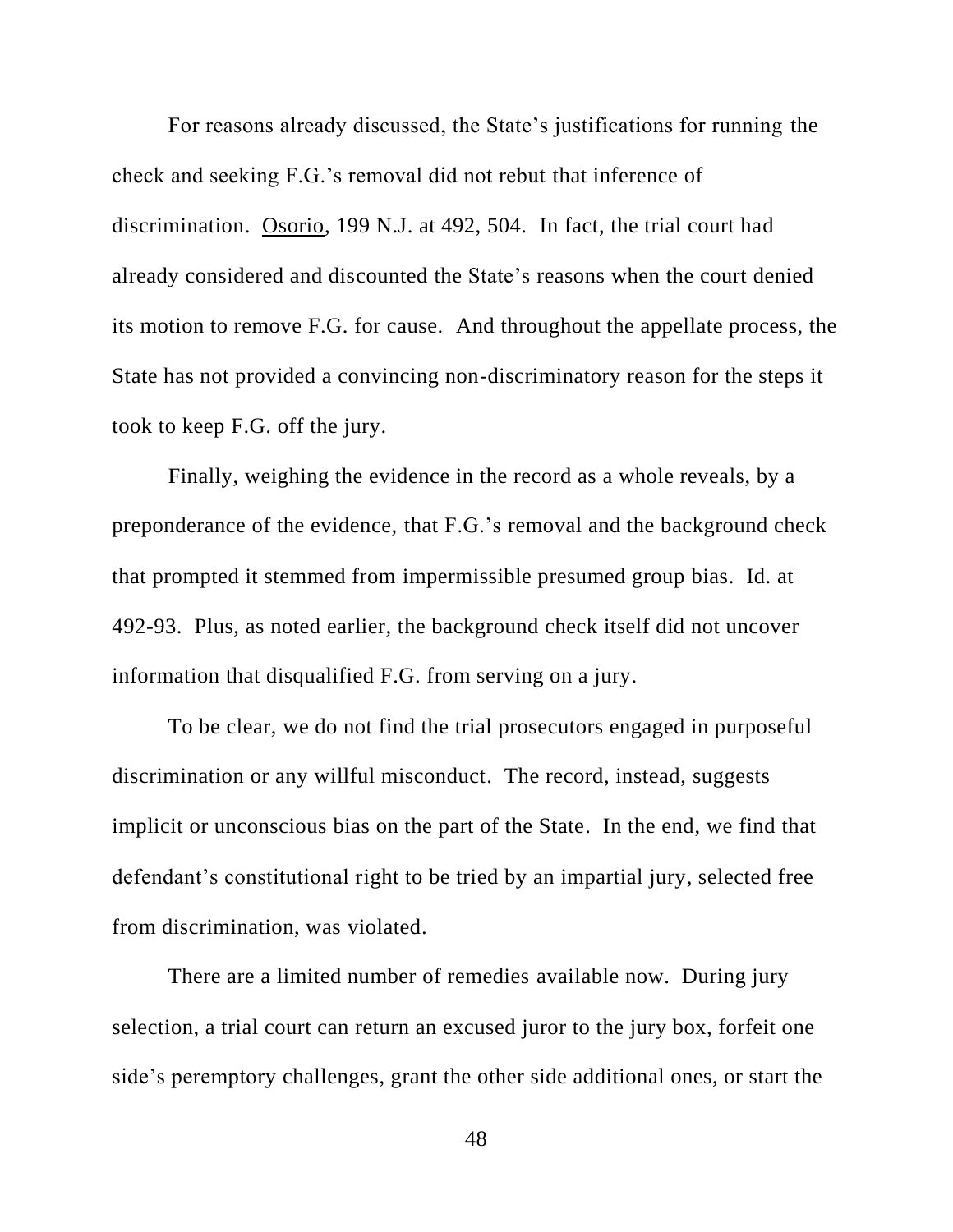selection process anew. See Andrews, 216 N.J. at 293. None of those options exist at this time. We agree with the Appellate Division that defendant's conviction must be reversed and the case remanded for a new trial. Andujar, 462 N.J. Super. at 563.

No showing of prejudice is required. Wagner, 180 N.J. Super. at 567. The violation of defendant's constitutional right in this case is not subject to a harmless error analysis. Gilmore, 103 N.J. at 544.

#### VI.

For reasons noted earlier, we have considered implicit bias as part of the Gilmore analysis in this appeal. Defendant is entitled to the benefit of this new rule of law. Except for him, we apply the rule only to future cases -- that is, cases in which a jury has not yet been selected -- because of the effect that retroactive application would have on a potentially large number of cases with incomplete records and the effect on the administration of justice overall. See State v. Henderson, 208 N.J. 208, 300-02 (2011). The Court plans to provide additional guidance on how trial courts should assess implicit bias after the Judicial Conference discussed in the following section. The new rule will go into effect when that guidance is available. See id. at 302 (implementing a new rule thirty days after "this Court approves new model jury charges on eyewitness identification").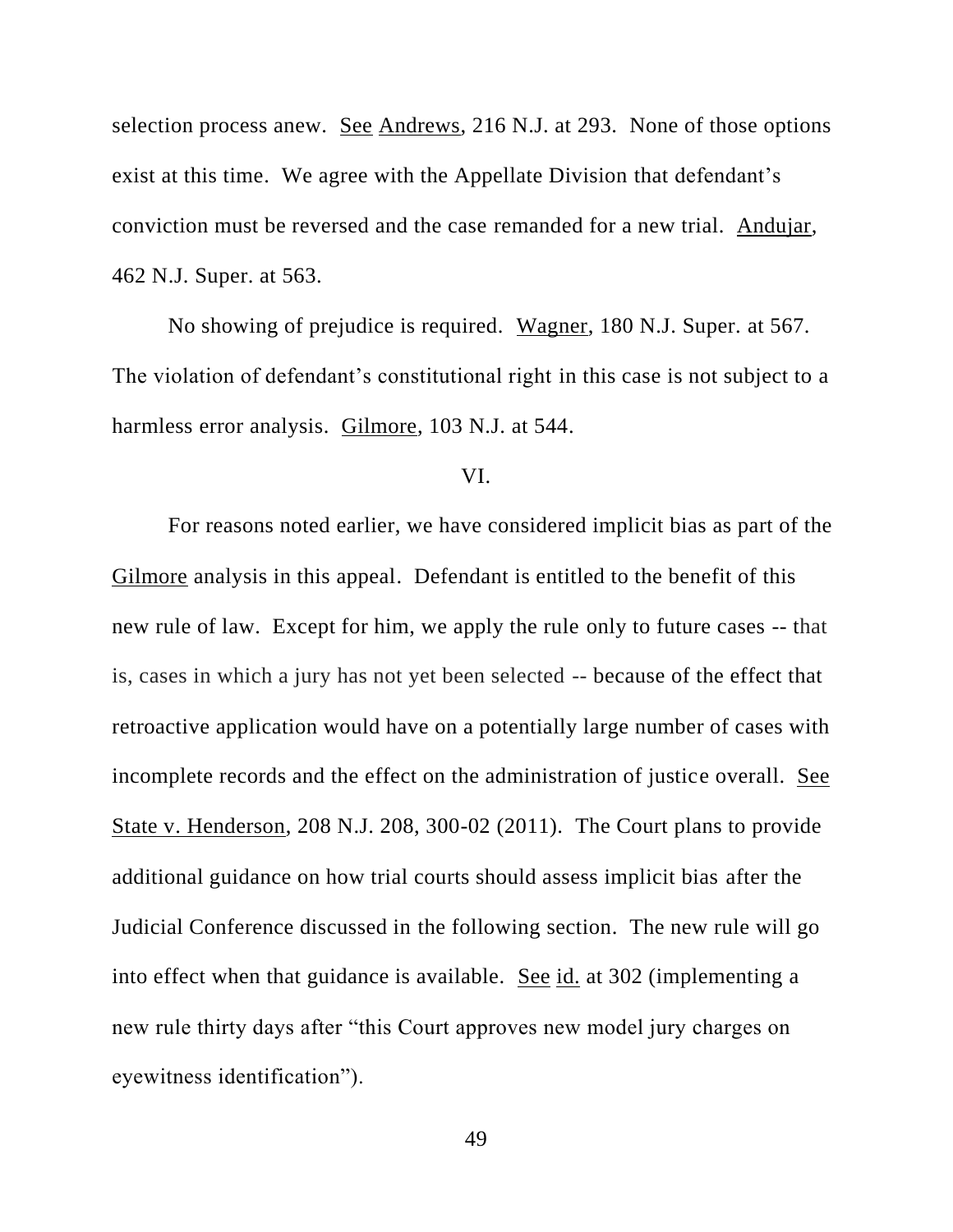VII.

A defendant's right to a properly selected jury is precious and must not be tainted by discrimination. Osorio, 199 N.J. at 492. In the same way, no citizen should be denied the right to serve because of the person's religious principles, race, ethnicity, national origin, gender, sexual orientation, or some other impermissible basis. See Powers, 499 U.S. at 409 (noting jurors have "the right not to be excluded . . . on account of race"); Gilmore, 103 N.J. at 526 n.3 (identifying, at a minimum, certain cognizable groups). The harm in both instances extends beyond the defendant and the excluded juror. It "touch[es] the entire community" and "undermine[s] public confidence in the fairness of our system of justice." Batson, 476 U.S. at 87.

The criminal justice system rests on having cases decided by impartial jurors, who are drawn from a representative cross-section of the community and selected free from discrimination. To give meaning to those principles, we must acknowledge that discrimination can infect the existing jury selection process. And we must take steps to address that serious problem.

As discussed above, qualified jurors can be excused in two ways. The court may excuse them for cause if it appears they cannot serve as fair and impartial judges of the facts. And attorneys, in their discretion, can use peremptory challenges to strike individual jurors without stating a reason.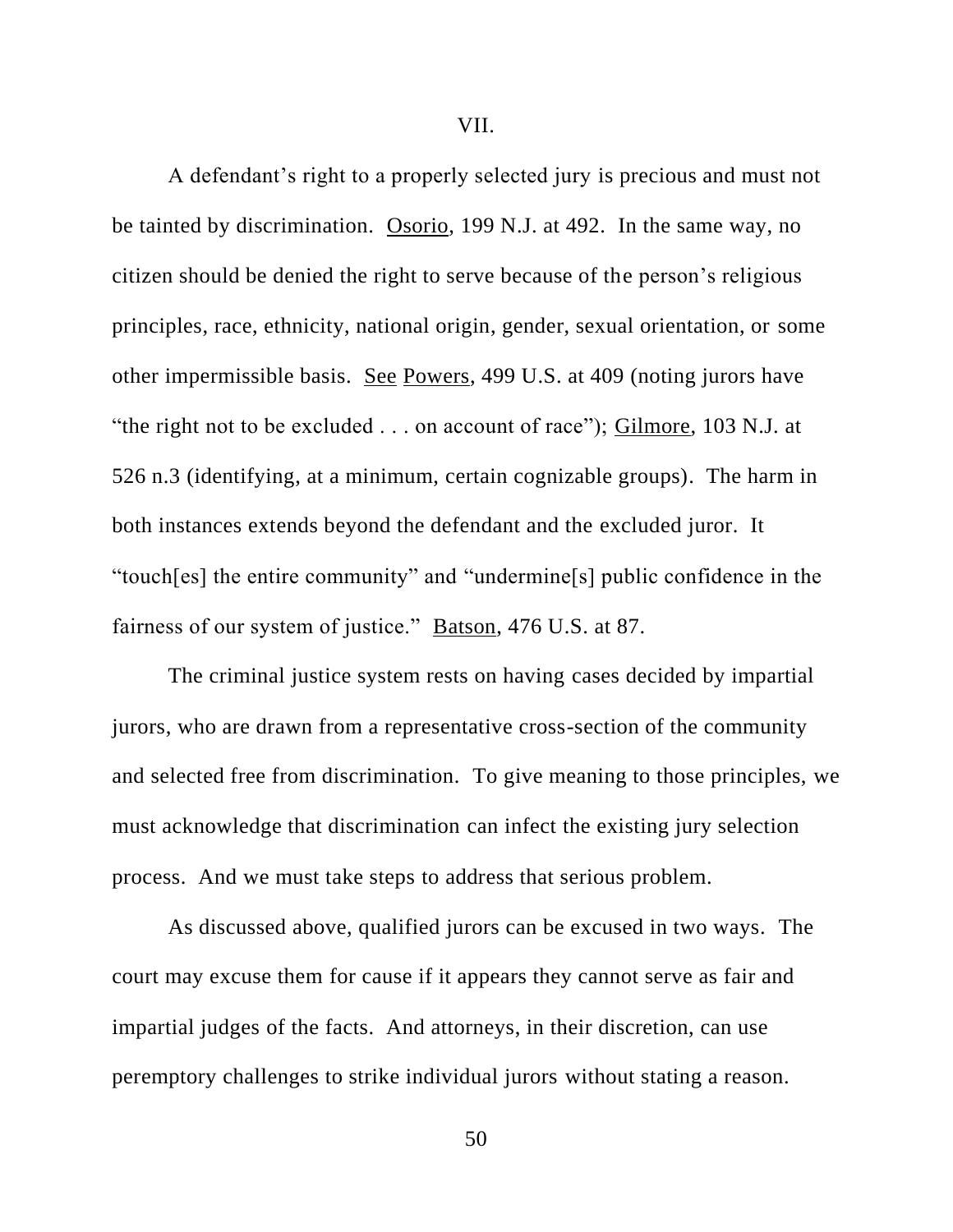Federal and state courts both allow for peremptory challenges. In noncapital felony cases, federal courts grant ten challenges to defendants and six to the government. Fed. R. Crim. P. 24(b)(2). In state courts, the national average for peremptory challenges in non-capital felony trials is approximately seven. Nat'l Ctr. for State Cts., Comparative Data: Peremptory Challenges, https://www.ncsc-jurystudies.org/state-of-the-states/jury-data-viz (last visited July 7, 2021).

The number of peremptory challenges in New Jersey stems from a statute enacted more than a century ago. See L. 1898, c. 237, §§ 80-83; see also Brown v. State, 62 N.J.L. 666, 672 (E. & A. 1899). The nineteenthcentury law granted defendants twenty challenges and the State twelve for various serious crimes. Ibid. New Jersey still allows the same number of challenges for serious offenses. See N.J.S.A. 2B:23-13(b).<sup>6</sup>

Our state today provides far more challenges than any other in the nation -- more than twice the national average, and twice the practice in federal court. But as the Supreme Court has recognized, "there can be no dispute[] that

<sup>6</sup> The 1898 law listed these offenses: treason, murder, misprision of treason, manslaughter, sodomy, rape, arson, burglary, robbery, forgery, perjury, and subornation of perjury. L. 1898, c. 237, § 80. N.J.S.A. 2B:23-13(b) covers a similar, broader list of offenses: kidnapping, murder, aggravated manslaughter, manslaughter, aggravated assault, aggravated sexual assault, sexual assault, aggravated criminal sexual contact, aggravated arson, arson, burglary, robbery, forgery (in the third degree), and perjury.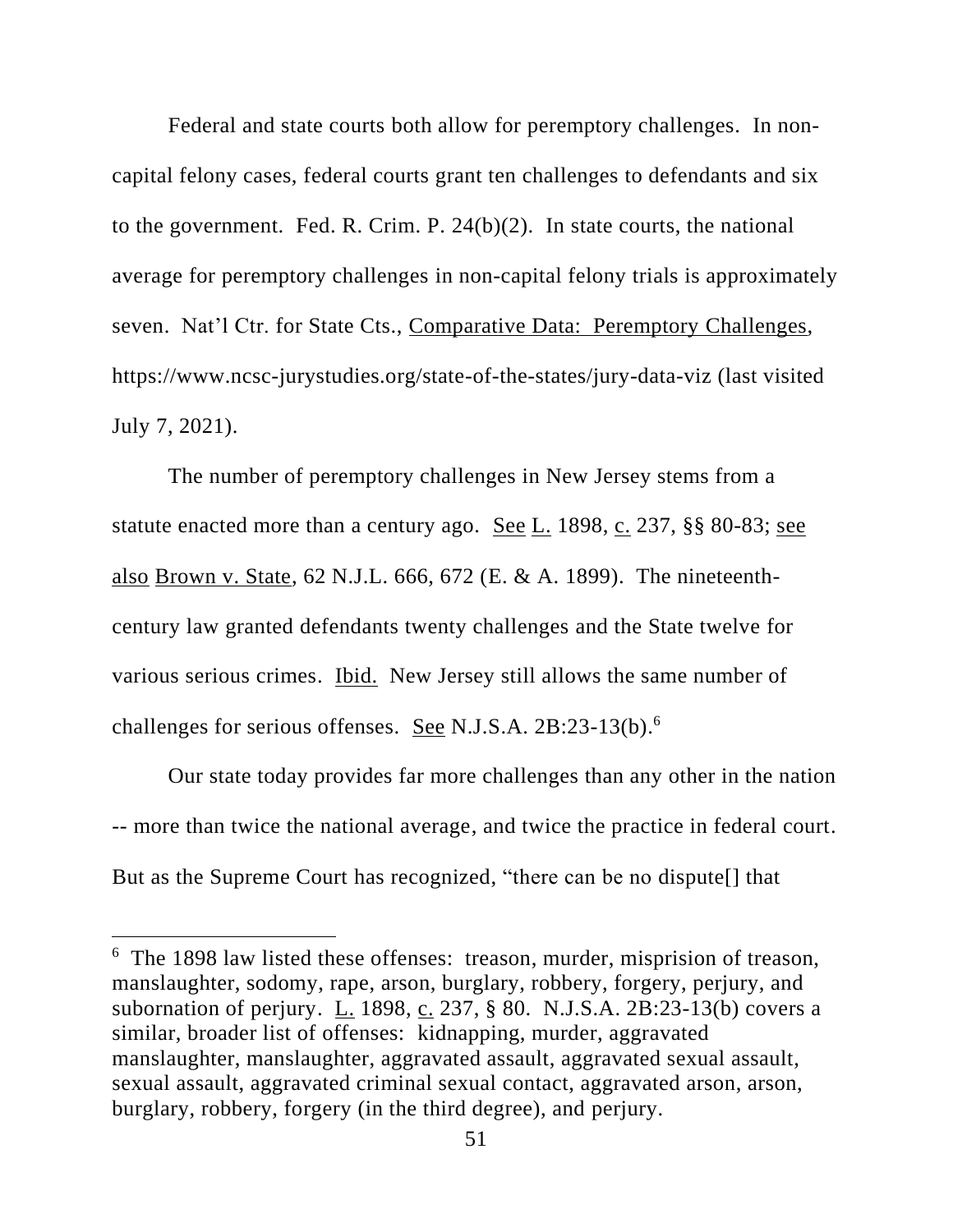peremptory challenges constitute a jury selection practice that permits 'those to discriminate who are of a mind to discriminate.'" Batson, 476 U.S. at 96 (quoting Avery v. Georgia, 345 U.S. 559, 562 (1953)). As the Court further explained, "[t]he reality of practice, amply reflected in many state- and federal-court opinions, shows that [peremptory] challenge[s] may be, and unfortunately at times [have] been used to discriminate against black jurors." Id. at 98.

Although the law in New Jersey has not changed since 1898, society now has a greater appreciation for the role of implicit or unconscious bias in general, and the danger of discrimination in the jury selection process. Some sources observe that discriminatory challenges persist after Batson and that "peremptory challenges have become a cloak for race discrimination." Saintcalle, 309 P.3d at 334. Others maintain that peremptory challenges offer "very real protections against juror bias." N.J. State Bar Ass'n, Pandemic Task Force Report of the Committee on the Resumption of Jury Trials 3 (July 2, 2020) https://tcms.njsba.com/personifyebusiness/Portals/0/ 2020%20Pandemic%20Task%20Force/NJSBA%20RJT\_Jury%20Selection%2 0Proposal.pdf.

It is time for a thoughtful, comprehensive discussion of the issue. In the past, the Judiciary has arranged Judicial Conferences to consider significant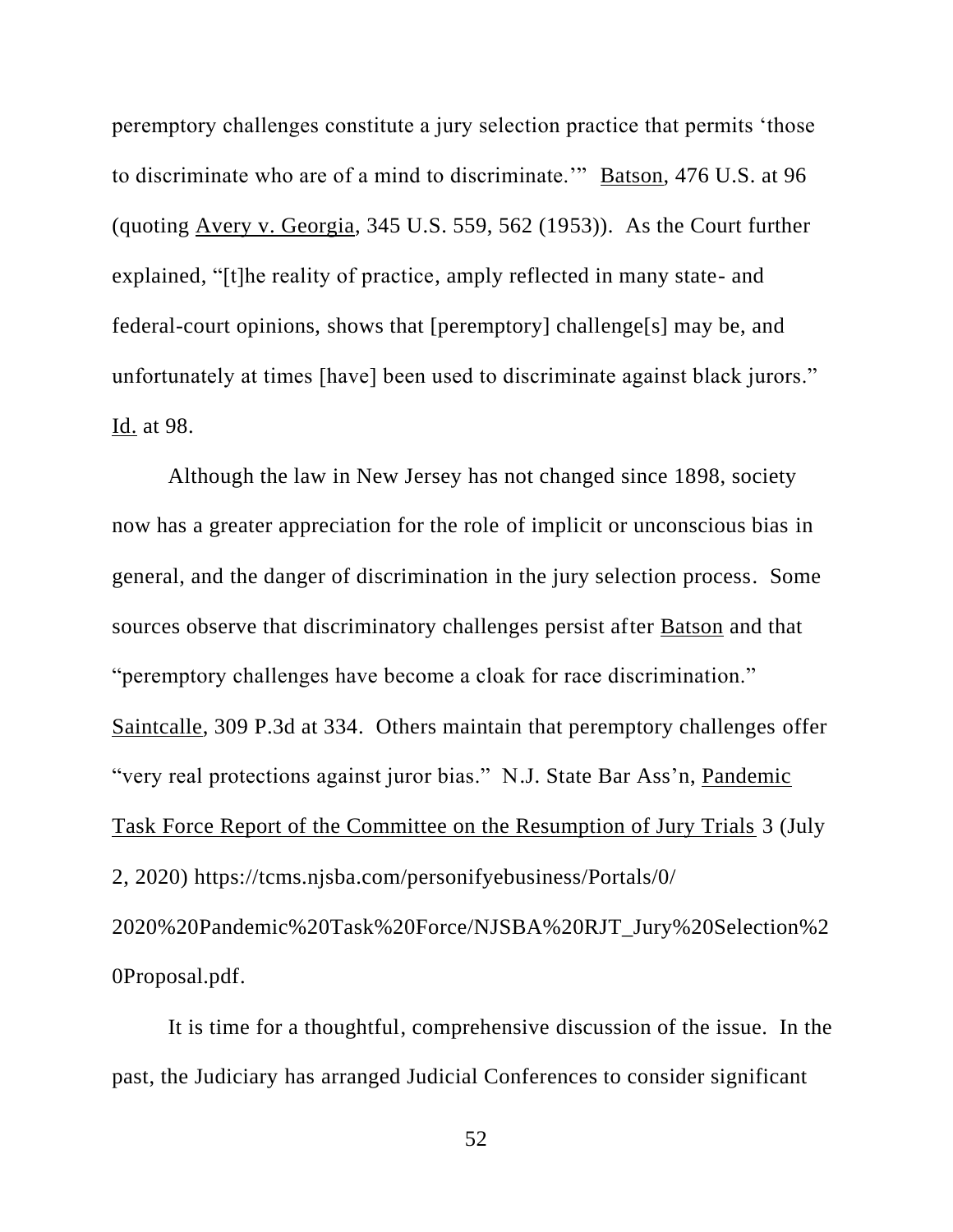issues and make improvements in the justice system. Topics have included speedy trial, Probation, Family Court, alternative dispute resolution, and juvenile justice, among others.

Today, we ask the Director of the Administrative Office of the Courts to arrange for a Judicial Conference on Jury Selection to convene this fall. Rule 1:35-1 outlines the Conference's membership. In addition to the officials, organizations, and public members the Rule identifies, the Court will invite legal experts, scholars, and interested advocacy groups to participate, including organizations that regularly appear before the Court as amici curiae.

The Conference will explore the nature of discrimination in the jury selection process. It will examine authoritative sources and current practices in New Jersey and other states, and make recommendations for proposed rule changes and other improvements.<sup>7</sup> The purpose of the Conference is straightforward: to enhance "public respect for our criminal justice system and the rule of law" by "ensur[ing] that no citizen is disqualified from jury service because of . . . race" or other impermissible considerations. Batson, 476 U.S. at 99.

 $7$  At this time, we decline to adopt rule changes that defendant and amici recommend. Their suggestions as well as others may be raised at the Judicial Conference where all interested parties will have an opportunity to weigh in.